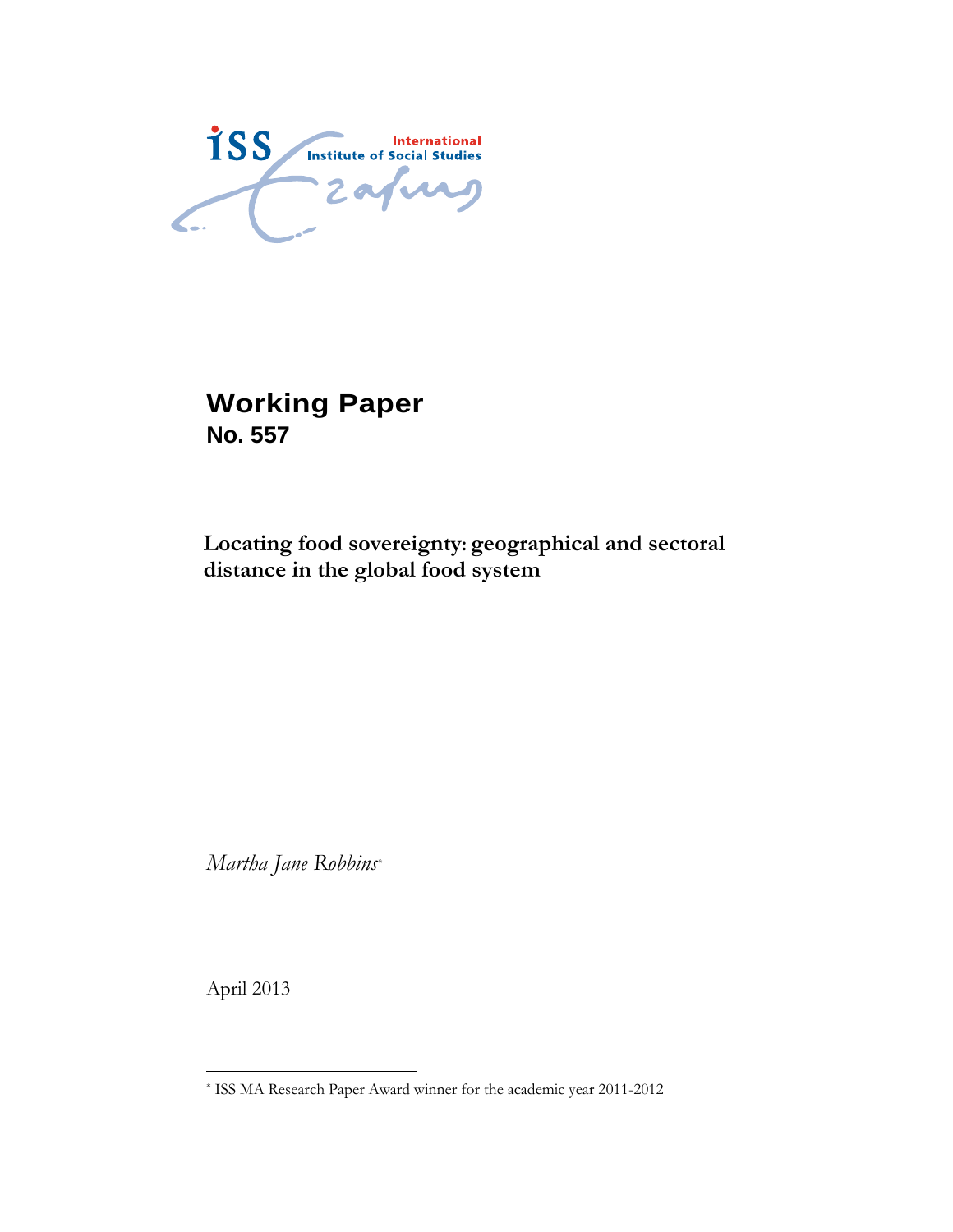#### ISSN 0921-0210

The Institute of Social Studies is Europe's longest-established centre of higher education and research in development studies. On 1 July 2009, it became a University Institute of the Erasmus University Rotterdam (EUR). Post-graduate teaching programmes range from six-week diploma courses to the PhD programme. Research at ISS is fundamental in the sense of laying a scientific basis for the formulation of appropriate development policies. The academic work of ISS is disseminated in the form of books, journal articles, teaching texts, monographs and working papers. The Working Paper series provides a forum for work in progress which seeks to elicit comments and generate discussion. The series includes academic research by staff, PhD participants and visiting fellows, and award-winning research papers by graduate students.

Working Papers are available in electronic format at www.iss.nl

#### **Please address comments and/or queries for information to:**

Institute of Social Studies P.O. Box 29776 2502 LT The Hague The Netherlands *or*  E-mail: wpapers@iss.nl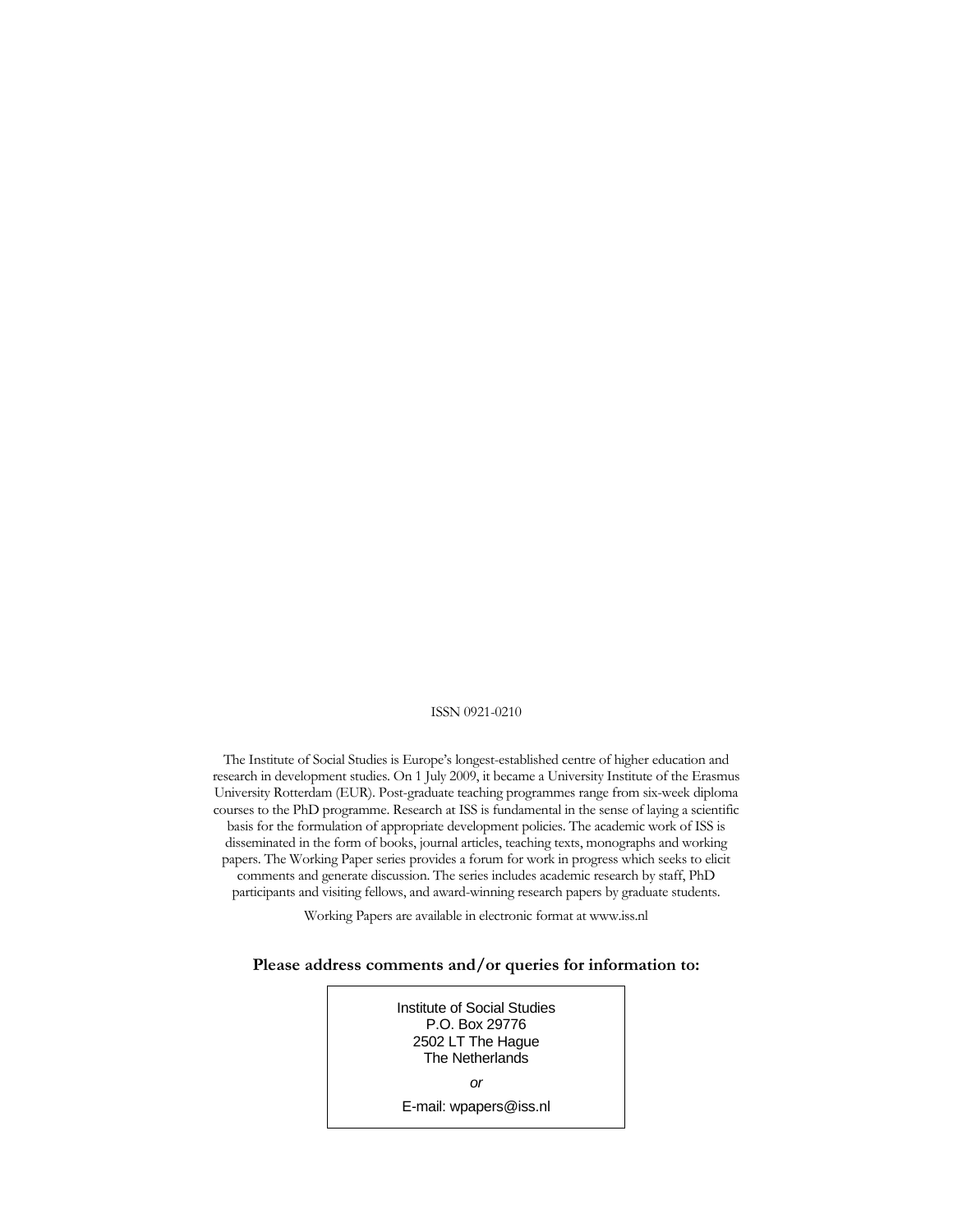# **Table of Contents**

|   | ABSTRACT                                        |                                                    | 5  |
|---|-------------------------------------------------|----------------------------------------------------|----|
|   | ACRONYMS                                        |                                                    | 6  |
| 1 | <b>INTRODUCTION</b>                             |                                                    | 7  |
|   | 1.1                                             | The global industrial food system and its critics  | 7  |
|   | 1.2                                             | Is localization enough?                            | 9  |
|   | 1.3                                             | Organization and argumentation                     | 10 |
|   | 1.4                                             | Scope and limitations                              | 11 |
| 2 | ANALYTICAL FRAMEWORK                            |                                                    | 12 |
|   | 2.1                                             | Approaching the peasantry                          | 12 |
|   | 2.2                                             | Tools for analysis                                 | 15 |
|   |                                                 | Food regime analysis                               | 15 |
|   |                                                 | From urban bias to uneven geographical development | 16 |
|   |                                                 | The metabolic rift and beyond                      | 17 |
|   | 2.3                                             | Methodology                                        | 18 |
| 3 | DISTANCE IN THE GLOBAL INDUSTRIAL FOOD SYSTEM   |                                                    |    |
|   | 3.1                                             | Geographical distance                              | 20 |
|   |                                                 | Production and consumption                         | 20 |
|   |                                                 | Distant markets                                    | 21 |
|   |                                                 | Peasants from their land                           | 22 |
|   | 3.2                                             | Sectoral distance                                  | 24 |
|   |                                                 | Producer and consumer                              | 24 |
|   |                                                 | Rural and urban                                    | 25 |
|   |                                                 | Agriculture and nature                             | 26 |
| 4 | SITUATING FOOD SOVEREIGNTY & LOCAL FOOD SYSTEMS |                                                    |    |
|   | 4.1                                             | Food sovereignty and local food systems            | 28 |
|   | 4.2                                             | Local differentiated                               | 30 |
|   |                                                 | Scale                                              | 31 |
|   |                                                 | Method                                             | 33 |
|   |                                                 | Character                                          | 34 |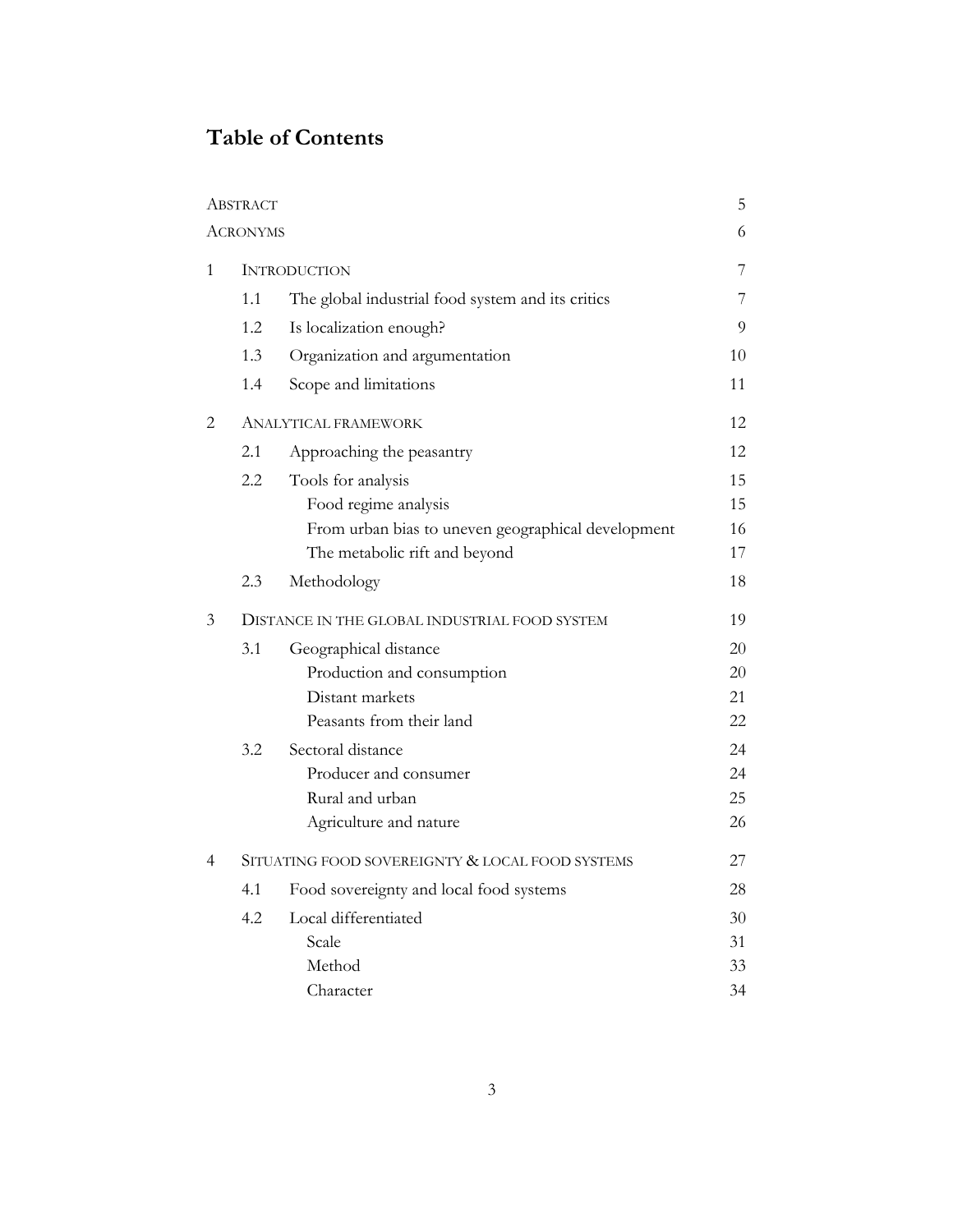|                   | HOW DOES FOOD SOVEREIGNTY ADDRESS DISTANCE? | 36                            |    |
|-------------------|---------------------------------------------|-------------------------------|----|
|                   | 5.1                                         | Conclusions and arguments     | 36 |
|                   | Food Sovereignty Deals with Distance<br>5.2 |                               | 37 |
|                   | 5.3                                         | What happened and what's next | 41 |
| <b>REFERENCES</b> |                                             | 42                            |    |
| <b>APPENDICES</b> |                                             |                               | 48 |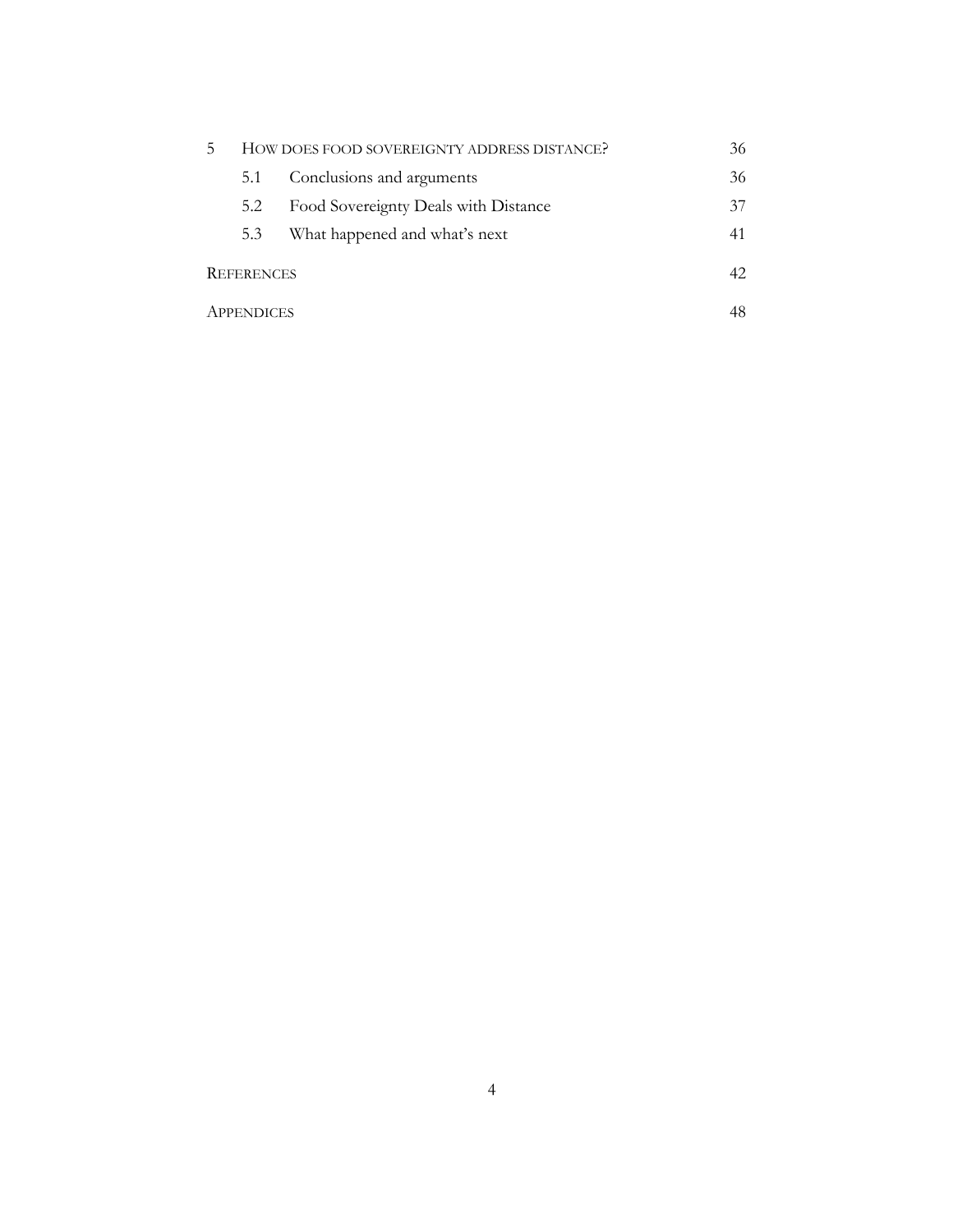## **Abstract**

This paper seeks to problematize the role of local food systems within the food sovereignty movement and as a counter to the logic of the global industrial food system. It answers the question of how food sovereignty, via its tenet of local food systems, addresses the geographical and sectoral distances in the global food system. In doing this, it utilizes an approach loosely based on Chayanovian thinking and analytical tools provided through food regime analysis, the theory of uneven geographical development and the metabolic rift. The paper explores six forms of distance in the industrial food system – production from consumption, distant markets, peasants from their land, producers from consumers, the rural-urban divide and agriculture from nature. Then the paper situates local food systems within food sovereignty and food sovereignty within the wider transnational agrarian movements from which it emerged. Next the paper differentiates local food systems by scale, method and character. Finally, it illustrates how and to what extent food sovereignty counters these distances by evaluating the abilities and gaps of food sovereignty in relation to the various forms of distance.

## **Keywords**

Food sovereignty, local food systems, industrial food system, distance, capital accumulation.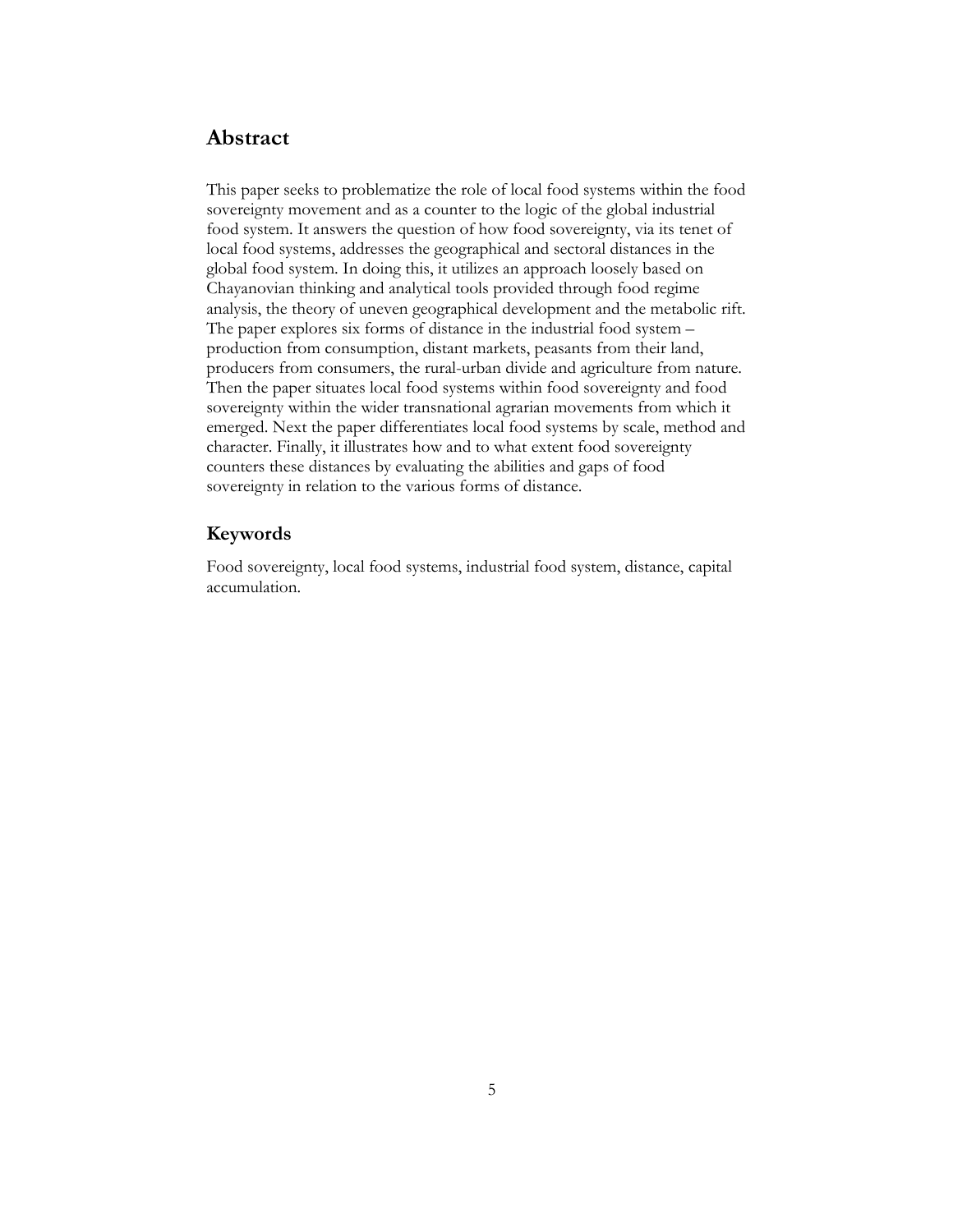# **Acronyms**

| <b>AIAB</b>       | Associazione Italiana per l'Agricoltura Biologica            |
|-------------------|--------------------------------------------------------------|
| <b>CECCAM</b>     | Centro de Estudios para el Cambio en el Campo Mexicano       |
| <b>CSA</b>        | Community-Supported Agriculture                              |
| <b>DESA</b>       | Department of Economic and Social Affairs of the UN          |
| <b>DNFTO</b>      | Dominica National Fair Trade Organization                    |
| <b>ERS</b>        | Economic Research Service - US Department of<br>Agriculture  |
| <b>EFAO</b>       | Ecological Farmers Association of Ontario                    |
| <b>ESAFF</b>      | Eastern and Southern Africa Small Scale Farmers' Forum       |
| <b>FAO</b>        | United Nations Food and Agriculture Organization             |
| <b>GMO</b>        | Genetically Modified Organism                                |
| <b>ICC</b>        | International Coordinating Commission of LVC                 |
| <b>IFAD</b>       | International Fund for Agricultural Development              |
| <b>IFOAM</b>      | International Federation of Organic Agriculture<br>Movements |
| <b>ILO</b>        | Intensive Livestock Operation                                |
| <b>IPC</b>        | International Program Committee of the NFU                   |
| <b>KRRS</b>       | Karnataka Rajya Ryota Sangha of India                        |
| <b>LVC</b>        | La Via Campesina                                             |
| <b>MST</b>        | Movimento dos Trabalhadores Rurais Sem Terra of Brazil       |
| NAFTA             | North American Free Trade Agreement                          |
| <b>NFU</b>        | National Farmers Union of Canada                             |
| StatsCan          | <b>Statistics Canada</b>                                     |
| <b>TAM</b>        | Transnational Agrarian Movement                              |
| <b>UN</b>         | <b>United Nations</b>                                        |
| <b>UNAC</b>       | Uniao Nacional de Camponeses of Mozambique                   |
| <b>UNStatsDiv</b> | United Nations Statistics Division                           |
| US                | United States of America                                     |
| <b>WINFA</b>      | Windward Islands Farmers' Association                        |
| <b>WTO</b>        | World Trade Organization                                     |
| <b>ZIMSOFF</b>    | Zimbabwe Smallholder Organic Farmers Forum                   |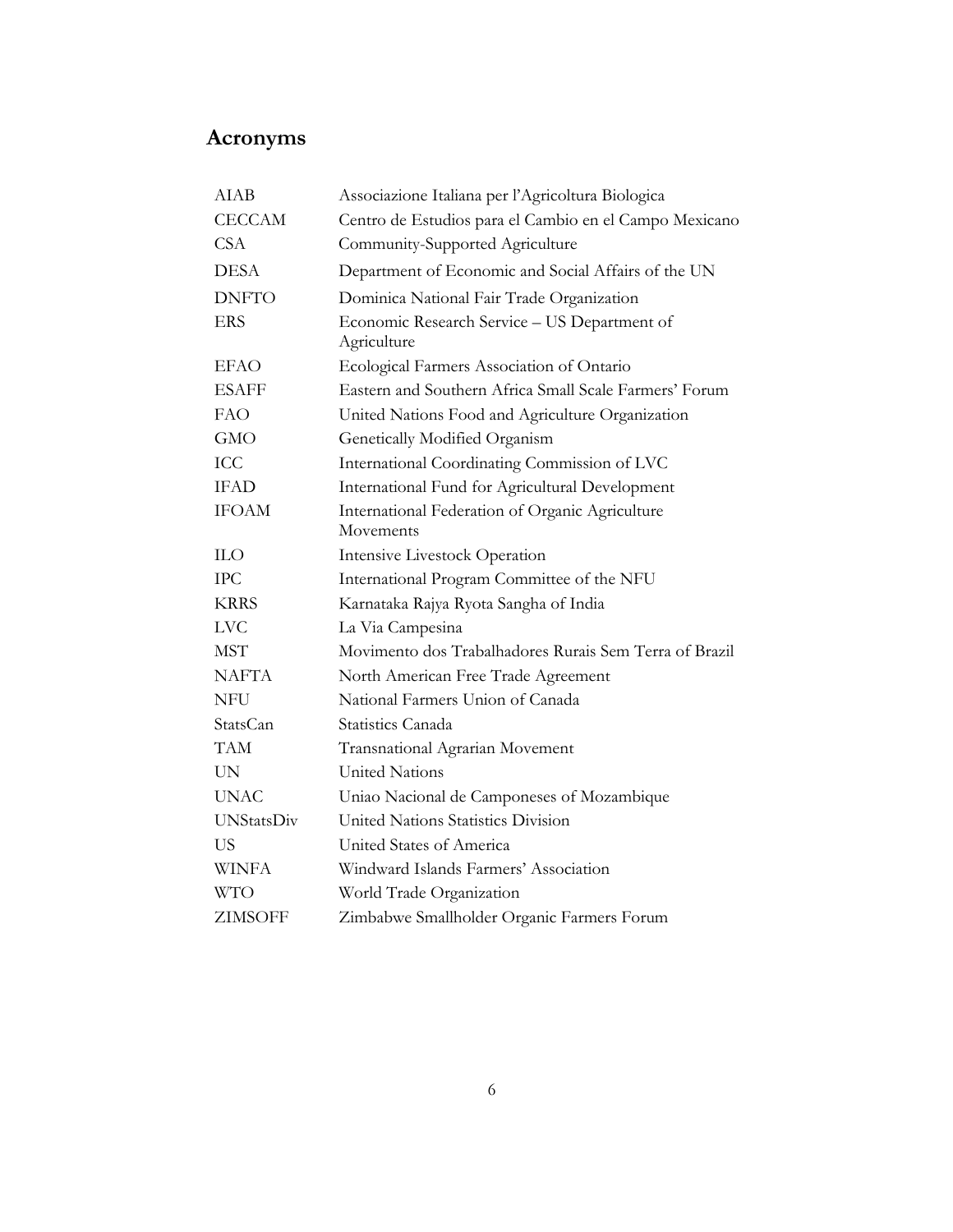## **Locating food sovereignty1 Geographical and sectoral distance in the global food system**

## **1 Introduction**

 $\ddot{\phantom{a}}$ 

#### **1.1 The global industrial food system and its critics**

When world food prices spiked in 2008 causing widespread "food rebellions" (Holt-Gimenez et al. 2009), international attention was once again focused on questions of hunger, food production and rural development. Debates on the merits and pitfalls of a highly integrated, industrialized global food system were reignited. These debates have gained urgency as the food crisis collided with the financial crisis, climate crisis and energy crisis. The outcome of the debates on the future of the global food system will have dramatic impacts on peasants, small-scale farmers and urban consumers in the global South and North and has the potential to re-shape rural development paradigms and change agriculture's role in relation to wider development discourses.

Processes of capitalist development and its logic of profit-making and continuous accumulation have shaped the dominant global food system. Simply understood, capital accumulation is the process of reinvesting profits into more production to make more profits (Bernstein 2010: 25). Beginning in the 1970s, globalization is the most recent phase of reorganization in capitalist relations on a global scale and it has had a major influence in the structure and dynamics of the global food system (Ibid: 79). Globalization's implications for agriculture include increased trade liberalization and corporate concentration, the "supermarket revolution", introduction of new technologies such as genetically modified organisms (GMOs), the drive to patent plant genes, increasing inequality and many others (Ibid: 82-83; Holt-Gimenez and Shattuck 2011: 111; Borras 2009: 6-9). The outcome of this interaction between capitalist processes and the global food system will be referred to as the *global industrial food system* or the *global capitalist food system* interchangeably throughout the paper. This way of organizing the food system – production, distribution and consumption – has had many long-term implications for people around the world, such as displacement and dispossession, dietary changes, and a widening gap between producers and consumers; and a large impact on the environment in terms of biodiversity loss, soil depletion, deforestation, greenhouse gas emissions, etcetera (Weis 2010; Van der Ploeg 2010; McMichael 2008). Bello and Baviera (2010: 73) note that the food price crisis, while exacerbated by factors such as the agrofuel boom and commodity speculation, "must be seen as a critical juncture in the centuries-long process of displacement of peasant agriculture by capitalist agriculture."

<sup>&</sup>lt;sup>1</sup> The author would like to acknowledge professors Jun Borras and Murat Arsel for their support, critiques and suggestions; the key informants for generously sharing their experience and knowledge; and the ISS community for providing a space to think about the issues presented here.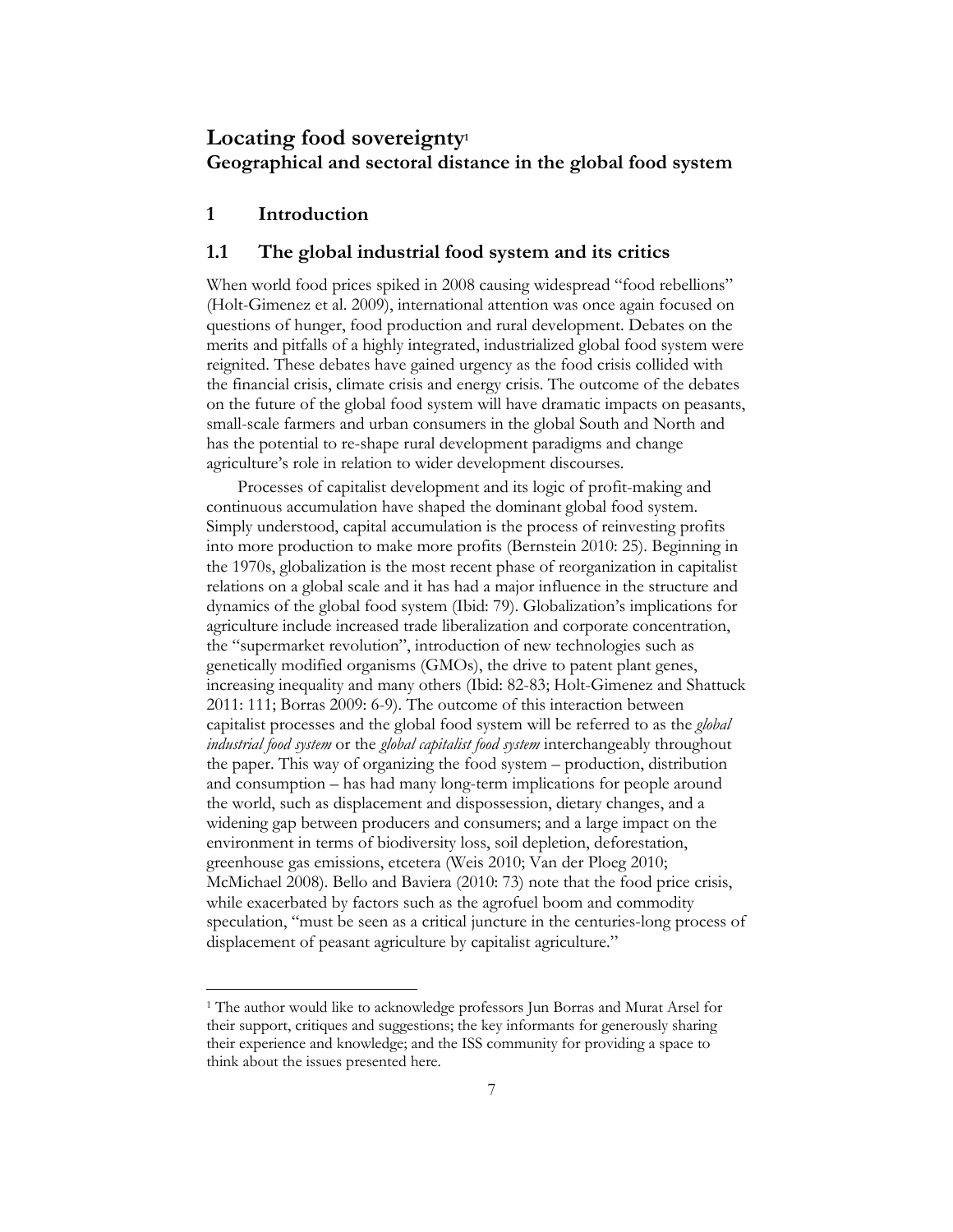As a product of these global arrangements and the tendency of capitalism to diminish barriers to movement over space and time, distance is a prevailing feature of modern agriculture and the current agro-industrial food system (Harvey 2010: 41-42). According to the online Oxford Dictionaries (2012), the definition of *distance* is simply "the length of space between two points" and *to distance* is to "make (someone or something) far off or remote in position or nature". Clapp (2005: 3-4) uses the concept of distancing to explore geographic, cultural, agency, and power dimensions of waste disposal and its environmental and social consequences. This paper will analyze distance in the global industrial food system through its geographical and sectoral dimensions. The distance within the global industrial food system takes both the literal form of distant geographies, for example the physical distance food travels from field to plate, as well as the metaphorical form between sectors, for example the constructed distance between rural and urban dwellers as urban consumers are less and less connected to where their food comes from and who has produced it.

A key component of resistance to the current industrialized and globalized structures of the food system is a focus on (re)localizing food production and consumption. Localization can be viewed, then, as a direct counter to specific forms of distance in the food system. As an integral part of an alternative food system, localization can also be viewed in opposition to the wider industrial agriculture model. Yet it is unclear if localization can necessarily be equated with a democratized food system or if all attempts at localization can be viewed as direct critiques of the industrial model. While localization efforts may be able to address the most accessible conception of geographic distancing, that is physical distancing of food between place of production and place of consumption, can they also adequately address more complex notions of distancing? The ambiguous nature of defining *local* and *local food systems* makes this task more challenging (Hinrichs 2003: 33). A 2010 Economic Research Service (ERS) report in the United States noted that local food systems are defined in geographic terms as well as by "social and supply chain characteristics" (Martinez et al. 2010: 3). Feagan (2007: 24; emphasis in original) states that local food systems are essentially defined by their aspiration for "*re*spatializing and *re*configuring agricultural systems". In this paper, local food system definitions and their broad characteristics will be explored.

Peasants, social movements and civil society organizations are putting forward alternative paradigms such as food sovereignty in response to the consolidation of the industrial food system. The emergence of the food sovereignty framework, which was first presented on the world stage at the World Food Summit in 1996 by the international peasant and small-scale farmers' movement, La Via Campesina (LVC), articulates a "radical alternative… that put control of productive resources (land, water, seeds and natural resources) in the hands of those who produce food" (Wittman et al. 2010: 3). Food sovereignty was expressed in direct response to the influential mantra of food security (Patel 2009: 665). "[Food sovereignty proponents] reject food security as the discourse of the powerful and propose in its stead an alternative that more faithfully relays the needs of small farmers and conjures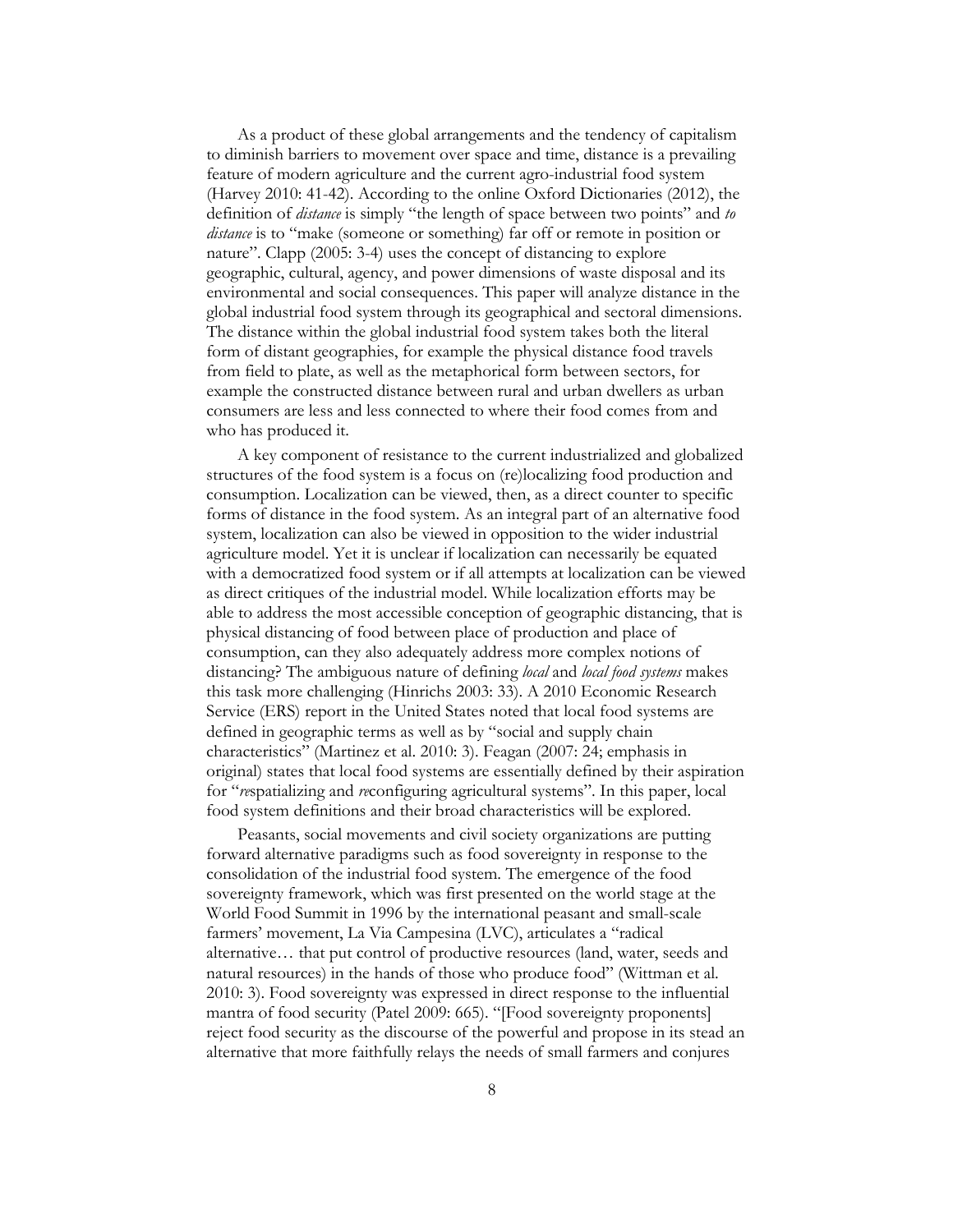the image of an alternative regime in which these needs might be better met" (Fairbairn 2010: 27). Whereas the food security paradigm seeks to modify existing food system structures to better address hunger and lack of access of food, food sovereignty strives for an entirely different food system (Ibid).

Food sovereignty has been defined in a variety of ways as it evolves (Patel 2009). Broadly, it is the "right of nations and peoples to control their own food systems" (Wittman et al. 2010: 2). It incorporates the notion of localization as an integral part of building alternative food systems. The declaration from Nyeleni 2007 Forum for Food Sovereignty says that, "[Food sovereignty] offers a strategy to resist and dismantle the current corporate trade and food regime, and [to provide] directions for food, farming, pastoral and fisheries systems determined by local producers. Food sovereignty prioritises local and national economies and markets and empowers peasant and family farmerdriven agriculture, artisanal-fishing, pastoralist-led grazing, and food production, distribution and consumption based on environmental, social and economic sustainability" (Nyeleni 2007a). Local markets, local economies and local production are all key aspects of a food sovereignty approach.

## **1.2 Is localization enough?**

Academic exploration of food sovereignty has surged recently, including at least two books (Wittman et al. 2011 and Wittman et al. 2010) and numerous journal articles. Its origins have been explored (Patel 2009); its relationship to agrarian reform (Rosset et al. 2011), to the right to food (Claeys 2012; Beuchelt and Virchow 2012), to the environment (Rosset et al. 2011; Martinez-Alier 2011; Altieri 2009; Altieri and Nicholls 2008), and many other topics has been investigated. However, a direct dissection of the conceptualization of *local* in food sovereignty discourse has yet to be undertaken. The literature on localization of agriculture and food systems is fairly extensive and many of the works concentrate on specific examples of local food system elements such as direct marketing (Wittman et al. 2012; Feagan 2008), public procurement mechanisms (Friedmann 2007), sustainability (Turner 2011; Baker 2008), and inequality and food system politics (Allen and Wilson 2008; Guthman 2008; Hinrichs 2003). The emphasis on localization within food sovereignty has not been unpacked in a systematic way and there are many tensions, contradictions and gaps that require exploration. The first set of questions surrounding localization revolves around its ability to challenge the existing food system. Here, it is important to differentiate various strategies for localizing food systems. Is localization actually (and necessarily) a challenge to the globalized, industrialized food system? Or is it merely a niche within the existing regime that allows affluent consumers more choice in their consumption habits?

Second, what does localization mean? Particularly in contexts like the Canadian prairies or post-colonial plantation areas in the global South where agriculture was developed solely on the basis of exports, the idea of relocalization is not valid. In these contexts, is localization a legitimate option? How does a localized food system deal with a reliance on export-oriented agriculture as the basis of an economy? In these circumstances, does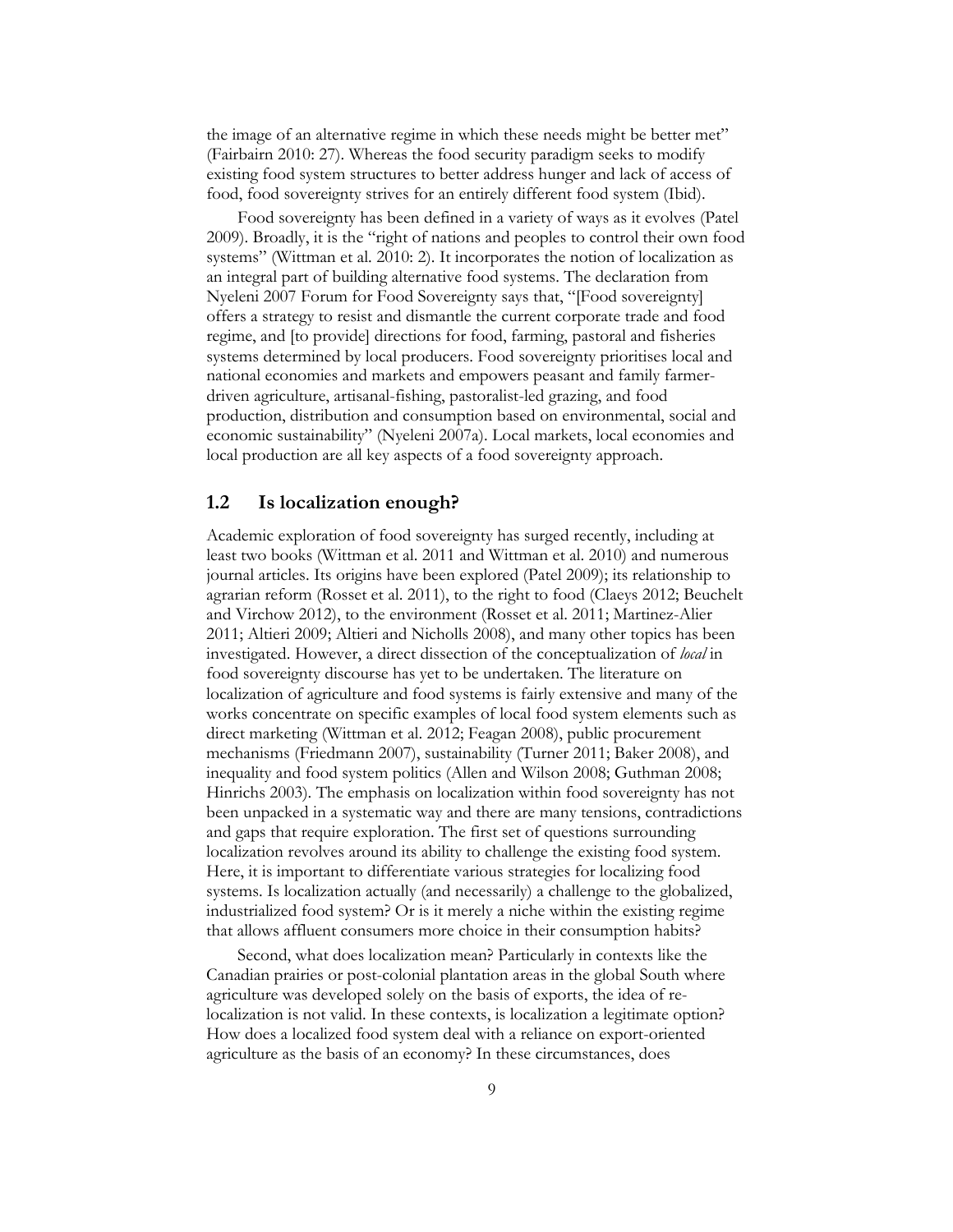localization mean creating a parallel food system without altering the dominant one?

Third, while local food systems can demonstrably connect consumers more directly to producers, questions remain about who those consumers are. Related to this, there are a series of questions on the ability of local food systems to provide affordable food to consumers. Can local food systems adequately feed those living in poverty and low-income situations, those who cannot afford to pay premium prices for local, ecologically produced food products? Can and will the working classes in both rural and urban settings participate in local food systems while the industrial food system continues to provide cheap food? If local production privileges fair prices for producers, can it at the same time provide inexpensive food for all consumers, particularly given that the majority of rural households, including farmers, are net-food buyers (Rapsomanikis et al. 2009: 48; FAO 2008: 75-76)? Or is local food a contradiction to the goal of food for all?

Fourth, how do local food systems deal with massive urban areas and the millions of people living in them that need to eat? The food sovereignty framework was first conveyed by the rural movement La Via Campesina, and to a large extent, it remains in the rural domain. Attempts to broaden the network of advocates for food sovereignty have been successful in solidifying the support of non-governmental organizations and entities with an environmental focus but the connection between rural and urban movements is largely absent. Can local food systems have the capacity to feed large urban centres? Can food sovereignty discourse integrate the urban food movements that often deal with practical issues of access to food and may not seek major food system transformation? It is important to examine if attempts at food system localization, which are occurring both inside and outside the food sovereignty framework and in both urban and rural spaces, can bridge this gap.

Holt-Gimenez and Shattuck (2011: 132) suggest that, "The challenge for food movements is to address the immediate problems of hunger, malnutrition, food insecurity and environmental degradation, while working steadily towards the structural changes needed for sustainable, equitable and democratic food systems." What role do local food systems play in this? Which elements of this challenge are addressed by local food systems? Do localization efforts have the ability to address both the practical, immediate issues in the industrial food system while simultaneously posing a substantial challenge and presenting a viable alternative to the dominant model? How central are local food systems to the realization of transformative food sovereignty? Within the confines of this research paper, these questions cannot all be adequately addressed. Keeping all of these factors in mind, however, the central question is: *How does the food sovereignty framework, and in particular, its call for local food systems, address geographical and sectoral distancing in the current global industrial food system?* 

#### **1.3 Organization and argumentation**

In order to address the research question, Chapter 3 will explore six variations of distance within the global industrial food system – the separation of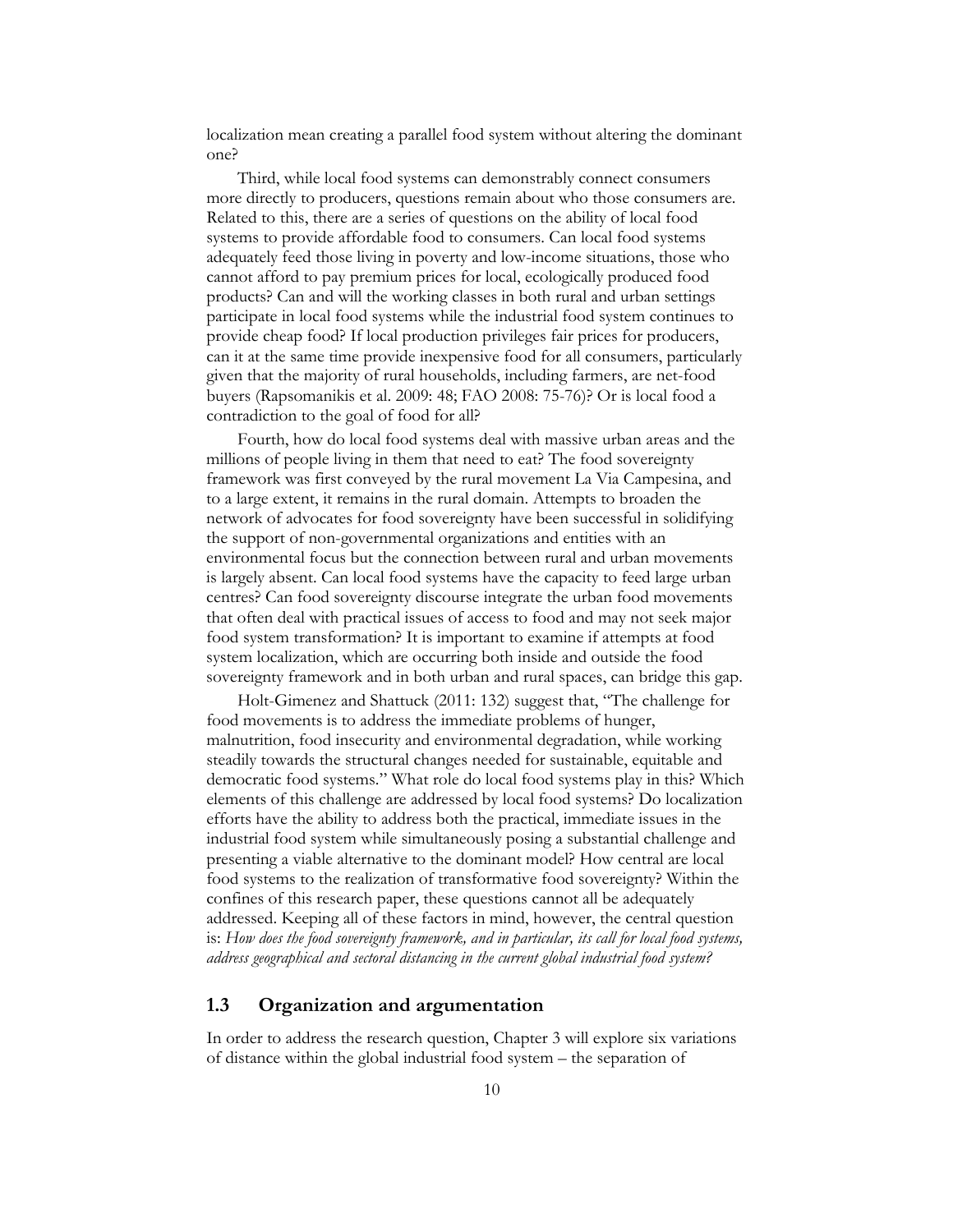production from consumption, producers from markets, peasants from their land, producers and consumers, rural and urban, and agriculture from nature. Chapter 4 will situate local food initiatives within the wider food sovereignty framework, in the context of the transnational agrarian movements that developed and espouse it. It will also differentiate local food systems by examining the scale, method and character of food sovereignty based versus capitalist agriculture based localization efforts. Both of these chapters will be informed by the analytical tools and approaches outlined in Chapter 2. Finally, Chapter 5 will present an investigation of how food sovereignty and local food systems address the six forms of distance elaborated earlier and offer a synthesis of insights and conclusions as well as avenues of future research.

This paper will show that distance in various forms is an inherent feature of the global industrial food system. It will argue that not all local food systems are a manifestation of food sovereignty nor do they all help build the alternative model that food sovereignty proposes. It is also illustrated in this paper that local food systems rarely meet the ideal type of either food sovereignty or the capitalist industrial model and instead fall somewhere in between. The paper will also argue that in order to address existing distances, more than just the local food system aspect of food sovereignty needs to be present. In providing a political and practical alternative to the current global industrial food system, however, food sovereignty is constrained by the nature of transnational agrarian movements where demands are mediated by many voices and a diversity of positions and by the character of the capitalist system within which this alternative exists. This leaves some of the questions posed above unresolved by the current theory and practice of food sovereignty. Although local food initiatives in the framework of food sovereignty do not fully address the distances in the dominant food system, food sovereignty aspires to a paradigm shift in rural development thinking and is a central proposition in the contested arena of the food system because of the transnational agrarian movements that support it.

#### **1.4 Scope and limitations**

The scope of this research is a macro analysis of the dominant global food system in relation to one aspect of one of its alternatives. It is not confined to a particular case study or location but rather offers a wide lens through an analytical exploration of the subject using theoretical tools, long-standing debates and some specific examples. Particular local food programs, while alluded to and used as examples, are not explicitly the focus of this research.

A number of choices had to be made to fit this analysis into the confines of the research paper. The role of the state and its institutions, while a significant part of how food systems function and how processes of capital accumulation are restricted or enabled, will not be engaged with here. Many other dimensions of distance could be explored, such as institutional distance or cultural distance but the paper has been limited to an exploration of the two dimensions of distance that most readily correspond with the question of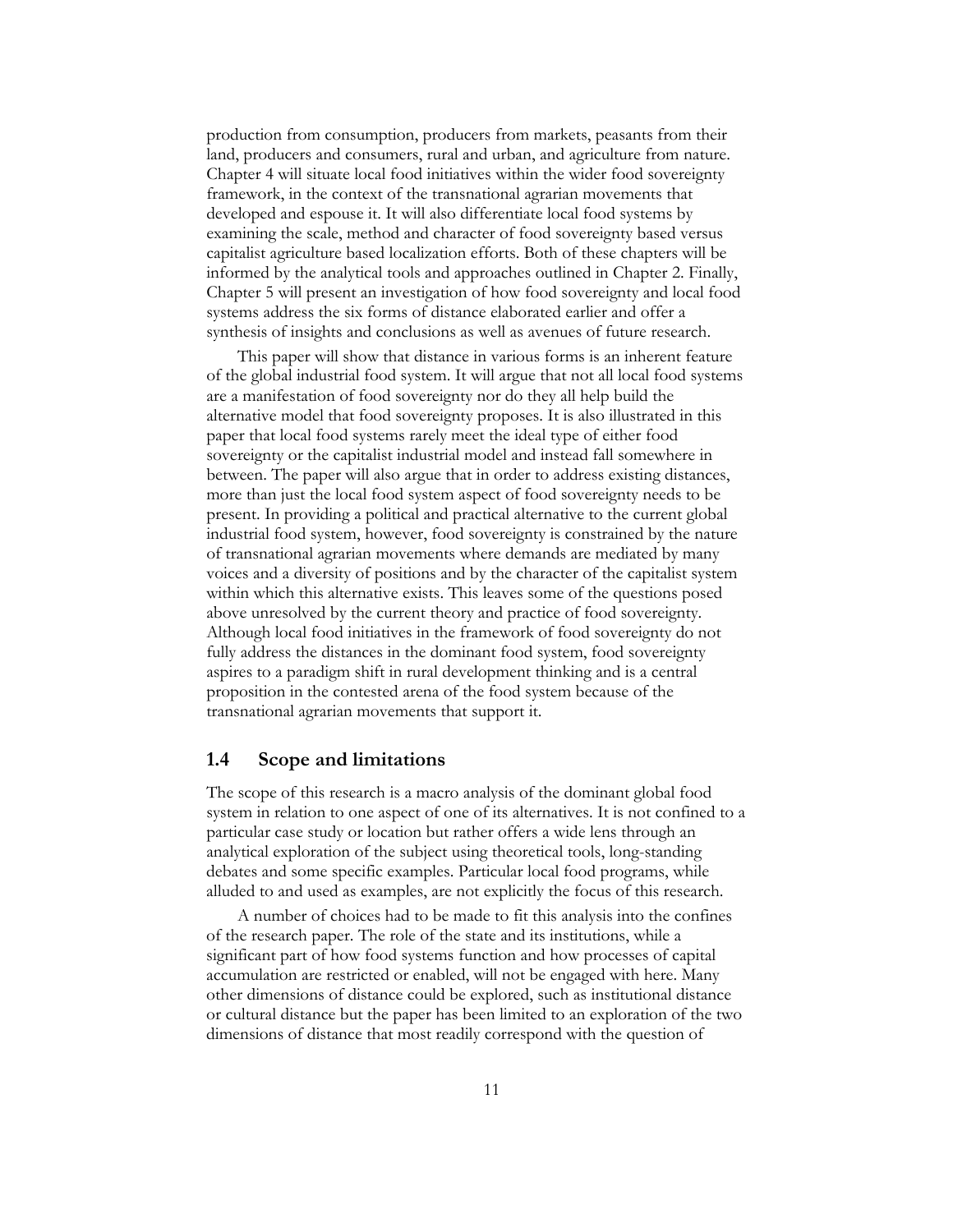whether and to what extent local food systems counter the global industrial food system.

## **2 Analytical framework**

## **2.1 Approaching the peasantry**

In addressing the themes of food sovereignty and food system localization it is first necessary to revert to two longstanding, overlapping debates in the literature. To begin, the question of whether or not peasants still exist in a capitalist world is central to determining what role, if any, peasants have in the development of ecologically sound, socially just and democratic global food systems. Secondly, exploring the possibility of whether peasant agriculture exists or can exist outside the logic of capitalist accumulation provides intellectual space for an exploration of whether and how food sovereignty and its tenet of food system localization challenge the dominant global capitalist industrial food system.

The definition of peasant is itself highly contested. Bernstein (2010: 3) notes that *peasant* usually refers to subsistence production and he argues it is a term that ceases to apply once the transition to capitalism has occurred. Scott's (1976) work is also based on the subsistence orientation of peasants. Chayanov (1966: 5) defines peasants as farmers that rely exclusively on the labour of their own families without hiring wageworkers. Deere and de Janvry (1979: 601) favour defining peasants according to the relations of production and surplus extraction between producers and "appropriators". The emergence of the international peasant movement, La Via Campesina, in the mid-1990s and its subsequent consolidation offer a broader (critiqued as too broad) definition of peasants. As Desmarais (2002: 100; emphasis added) writes, "Armed with a strong collective identity as *'people of the land'*, together with an uncompromising drive to continue to make a living in the countryside by growing food, the Via Campesina organizations are fighting for the right to exist".

The debate surrounding the existence and role of peasants has been long and arduously disputed. The contrasting contributions of Alexander Chayanov and Vladimir Lenin in the late  $19<sup>th</sup>$  and early  $20<sup>th</sup>$  century Russia/Soviet Union exemplify two radically different positions with regard to the questions posed above. Lenin believed in the inevitable differentiation of peasants where a few would become capitalist farmers while the majority would become semi- or fully-proletarianized and in this way would eventually provide both the labour needed for rapid industrialization and the market for new industrial products (Lenin 1982: 131-134). This view of peasant differentiation into different classes coincided with an industrial logic of progress and development based on large-scale production units, the exploitation of agricultural resources and expanded production to fuel industrialization, and a notion of peasants as backward and obsolete (Shanin 2009: 86; Kay 2009: 108; Weis 2010: 334). From this perspective, the disappearance of the peasantry is both unavoidable and necessary (Shanin 2009: 86, 95). Mainstream perspectives grounded in neoclassical economics share this version of development as a linear process of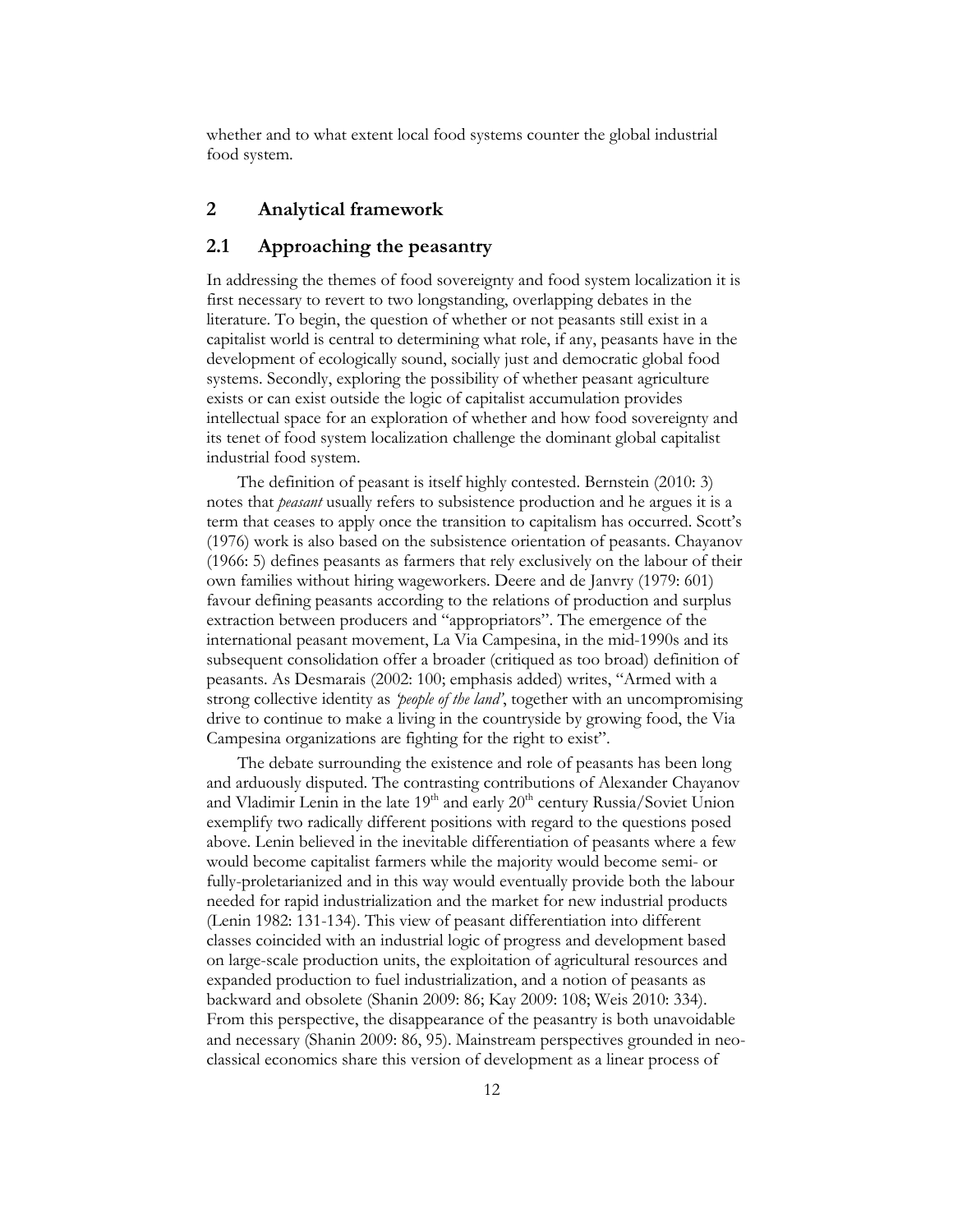industrialization (Rostow 1960) and likewise view peasants as "an historical anachronism, or as a receding baseline of development" (McMichael 2008: 205).

Chayanov, on the other hand, believed that peasants would continue to exist in the countryside and in fact had a role to play in the development project. His theory of differentiation was based on a labour-consumer balance between family members who were able to work and those who were consuming without producing; this balance or ratio of workers to consumers within a peasant household changed over time but did not constitute a permanent differentiation away from the countryside (Chayanov 1966: 254- 255; Bernstein 2009: 59; Thorner 1988: xv-xvii). Chayanov argued that peasants would continue to exist not only because peasant differentiation was cyclical but also because of their propensity for self-exploitation – peasants' ability to work longer hours or more intensely in order to secure their own basic needs (Bernstein 2009: 59; Thorner 1988: xvi). Scott (1976: Chapter 1) further elaborated this position as the "subsistence ethic", where peasants pursue subsistence rather than accumulation. Chayanov advocated a role for peasants in development by outlining that productivity gains would be better achieved through utilizing the optimal scale of production for each type of farming, a combination of large and small-scale units, rather than concentrating only on large-scale production (Shanin 2009: 88-89).

Related to this, a pivotal disagreement for the arguments of this paper hinges on whether peasant agriculture operates within the capitalist logic of accumulation or outside of it. In other words, how effectively have peasants managed to resist the encroachment of capitalism, specifically in relation to the formation and operation of local food systems? Capitalism's defining features of commodity production – goods and services produced "for market exchange in order to make a profit" (Bernstein 2010: 25) - and endless accumulation have left a definitive mark on agricultural production worldwide. While class differentiation defined by Lenin left only capitalist farmers producing the majority of agricultural products within the framework of commodity production and accumulation, Chayanov (1966) argued that peasants operated outside the capitalist logic entirely. He suggested that the peasant or family economy relied on a "discreet operational logic" (Shanin 2009: 95); one based on self-exploitation, as mentioned above, and not reliant on the wage relationships characterizing capitalist relations (Chayanov 1966: 1- 28; Thorner 1988: xiv). Scott's (1976) moral economy argument builds on the notion that peasant economics are distinct from capitalist imperatives (Edelman 2005: 334). A third key figure in these debates was Karl Kautsky, who suggested that capital might not encroach into peasant production if it benefited from wage suppression and did not have to take on the risks associated with agricultural production, in other words capitalism "tolerated" peasants in certain circumstances (Akram-Lodhi and Kay 2010: 188; Bernstein 2010: 94). This debate has not been resolved in the literature and will not be adequately resolved here.

However, the important element of the Chayanovian and Kautskyian approach is the idea that peasants *can* operate outside the logic of capitalist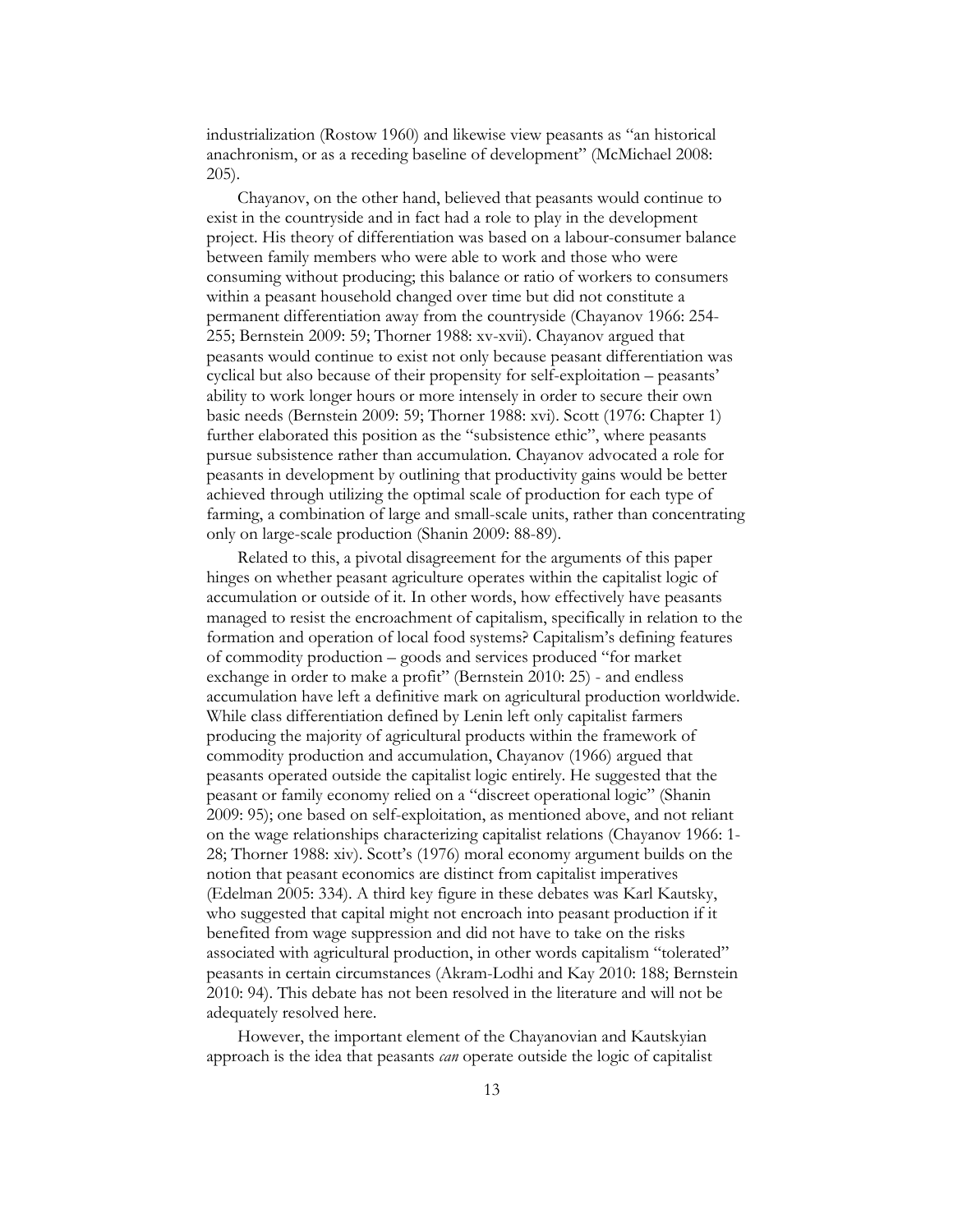accumulation while still engaging in markets. In Isakson's (2009) study of Guatemalan peasant market engagement, he argues that peasant reproduction is facilitated in part by market income. Chayanov's idea of peasant economies did not preclude the sale of surplus to markets and in fact, his promotion of vertical cooperatives was precisely to maximize productivity in order to allow agriculture to fuel the industrialization process (Shanin 2009: 88-89). Within the wider debate on the interplay between agriculture and industry, Kay (2009:107) states that the "agrarianist" position relied on the argument that "…industrialization could only proceed at a pace at which the agricultural sector was able to produce, and peasants were willing to provide, a marketable surplus". The idea that peasants can and do operate outside the capitalist logic of accumulation yet still engage in markets and the production of a marketable surplus beyond basic subsistence production allows for an exploration of whether and how far contemporary local food system strategies act as an antithesis to agriculture organized via capitalist relations.

The refusal of peasants to disappear, based on the assertion of their own existence rather than a resolution of the definition debate, can be regarded either as a hangover of a past era, a sign that modernity and capitalist development has not yet penetrated everywhere, or as proof of peasant resilience and their ability to exercise agency in resisting their incorporation into capitalist agricultural development. The starting point here is the latter. The conceptualization of the term "food sovereignty" follows the thinking of Alexander Chayanov and others who argued that peasant economies operate outside the logic of capitalism and that peasants should be central to any agriculture and food structure, rather than assumed obsolete and irrelevant for modern agricultural development.

The most relevant weaknesses of the Chayanovian approach for this paper are that its scope of analysis is mainly focused at the micro or meso levels rather than the macro level and the definitions of "peasant" utilized by its key figures are often broad. These definitions may be elegant in their simplicity yet they may also prove limiting in an analysis of contemporary manifestations of peasant agriculture. The analysis of food sovereignty as a counter to the industrial food system must also take into account macro level contexts and processes in order to dissect the characteristics of the wider capitalist transformation of agriculture and the propositions for opposing it. The approach has also faced critique for not explicitly engaging in class analysis. This weakness makes it difficult to discuss who is benefitting from local food programs and how local food production is differentiated, both of which are necessary aspects in evaluating the ability of local food systems to respond to the capitalist industrial agriculture project. In order to address the gaps outlined above, the paper will also draw on a wider political economy approach, outlined as "the social relations and dynamics of production and reproduction, property and power in agrarian formations and their processes of change, both historical and contemporary" in the *Journal of Agrarian Change* mission statement (as quoted in Bernstein 2010: 1).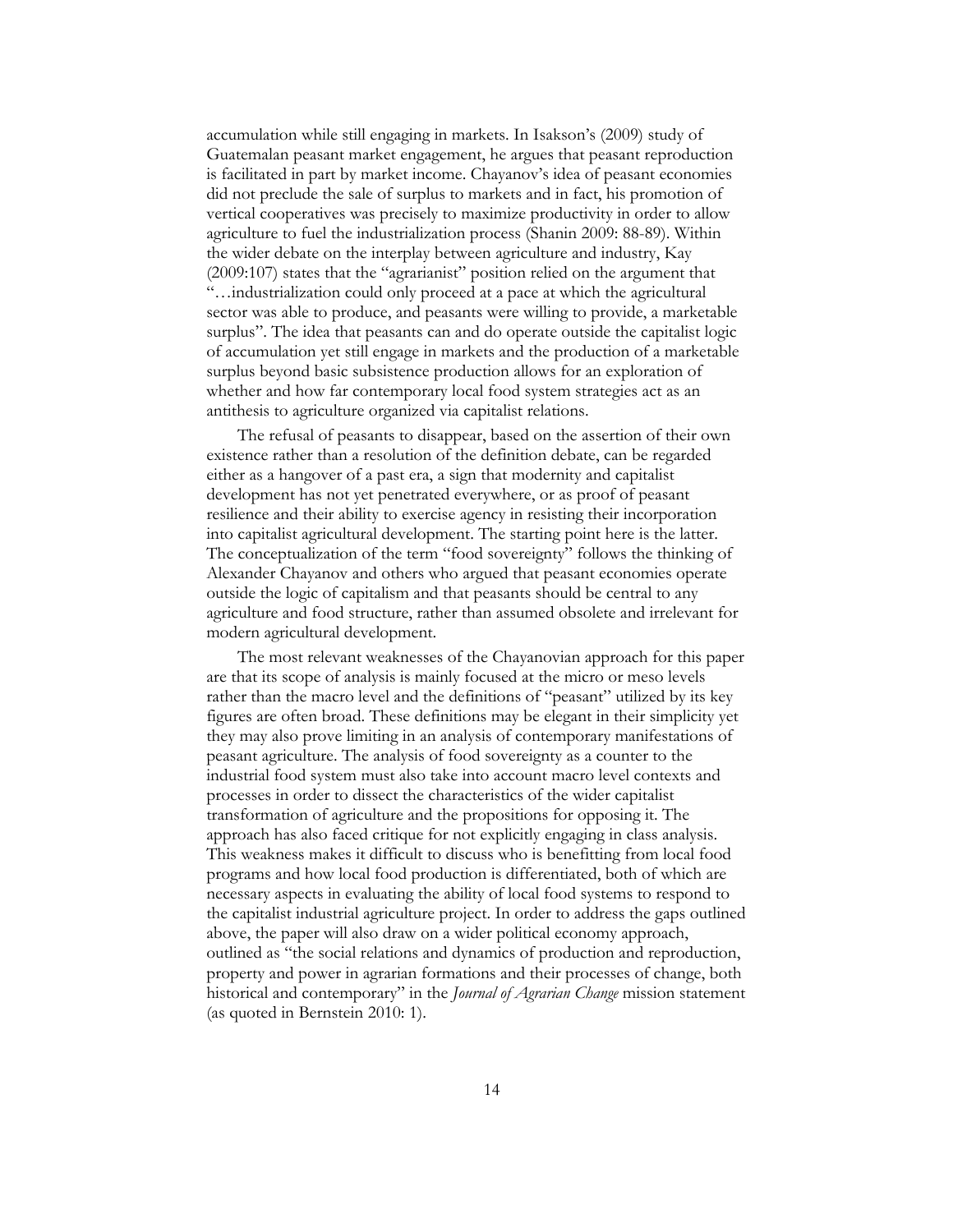## **2.2 Tools for analysis**

Three main theoretical formulations are employed in the paper to inform the analysis and frame the conceptualization of food sovereignty and local food systems in relation to capitalist development and the global industrial food system.

#### **Food regime analysis**

Food regime analysis provides a useful tool to analyze localization and food sovereignty within a particular historical and political setting. It contextualizes the processes of distancing and localization and appeals to both political economy and political ecology as its foundation (McMichael 2009a: 139). Food regimes are defined as "stable periodic arrangements in the production and circulation of food on a world scale, associated with various forms of hegemony in the world economy" (McMichael 2009b: 281). Distinct historical periods of capitalist accumulation in agriculture, illustrated by global commodity flows, distinguish each food regime.

The first food regime is identified as the period of British hegemony that was consolidated in the 1870s and lasted between forty and sixty years (Bernstein 2010: 66-67; McMichael 2009a: 141). This food regime was characterised by the flow of staple crops from the colonies to Europe to fuel industrialization, particularly in Britain. The second food regime was distinguished by the export of surpluses, often in the form of food aid, from the United States to postcolonial states in the political context of the Cold War from the 1950s to 1970s (McMichael 2009a: 141). Philip McMichael and others have identified a third food regime, but both its existence and form are contested. McMichael contends that a corporate food regime has been established that maintains residual elements from the previous regime, yet is a distinct new arrangement on a global scale (McMichael 2009a: 148). Holt-Gimenez and Shattuck (2011: 110-111) characterize it as "neo-liberal capitalist expansion" based on liberalization secured by structural adjustment programs and free trade agreements. Harriet Friedmann, in contrast, posits that a new food regime may be emerging but has not been secured as a hegemonic force (McMichael 2009a: 148).

Each food regime is accompanied by a period of transition and struggle as the last regime falters and a new regime is consolidated. These periods of transition are spaces where the contestation between development models, modes of accumulation, types of agricultural systems and different food system actors can be observed, however McMichael (2009a: 146-147) also recognizes that food regimes themselves encompass tensions and contradictions at a particular historical moment. Food sovereignty and the social movements that advance it can therefore be positioned as part of the contested transition to a third, corporate food regime, or as a pivotal dynamic within an existing corporate food regime. In either formulation, irrespective of whether one argues a corporate food regime is in its infancy or has already been fully consolidated, food sovereignty is situated as a challenge or "counter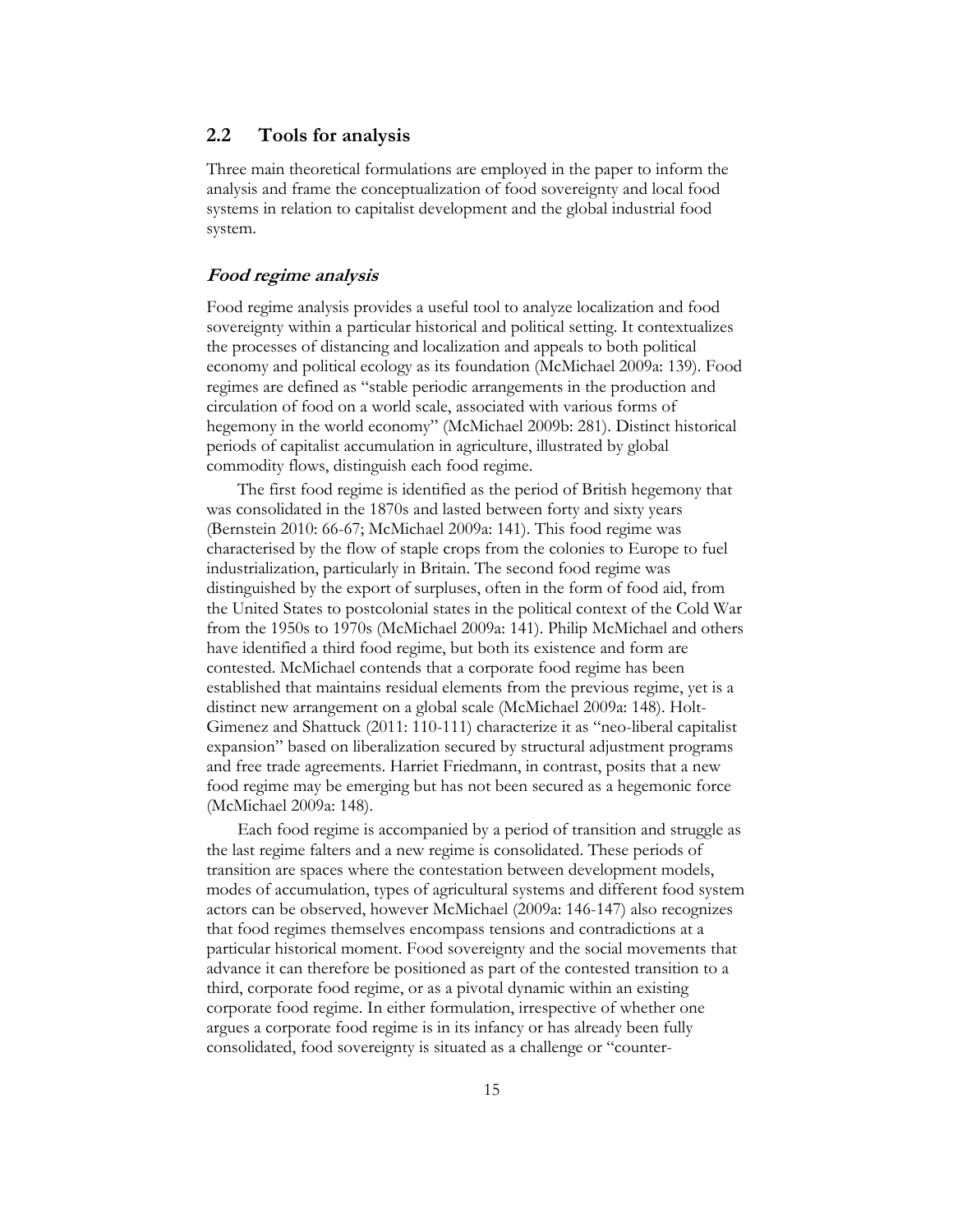mobilization" to the current global industrial food system (Ibid; Holt-Gimenez and Shattuck 2011).

#### **From urban bias to uneven geographical development**

Michael Lipton's urban bias theory suggests that rural areas are disadvantaged by policies that favour industry over agriculture and urban industrialization over the welfare of rural areas, specifically in the global South (Lipton 1977; Kay 2009: 110). Lipton argued that the arrangement whereby goods from cities are sold in rural areas at inflated prices and conversely, rural products are sold at reduced prices in urban areas exacerbates urban bias (Jones and Corbridge 2010: 4). Lipton's contention is that poverty reduction would be more readily achieved through investment in small-scale farms and off-farm employment rather than investment in large-scale industries or urban areas and thus, a reversal of the urban bias is required (Ibid). The urban bias thesis seeks to explain the disconnection between rural and urban sectors and the underdevelopment of rural areas and it is enticing for its orderly categorization of urban and rural and its candid call for more attention to the rural sector.

However, although the urban bias theory makes several legitimate claims and continues to appear as a supporting argument for focusing development policies on agricultural growth (exemplified by The World Bank 2007: 10 *World Development Report 2008* and the firm affirmation of Bezemer and Headley 2008 that urban bias both continues to exist and hinder poverty reduction strategies), the theory has also been widely critiqued. The most relevant critique for this research is that it mislabels class interests and in so doing creates artificial rural and urban classes that lump rural landlords into the urban class and urban poor into the rural class (Byres 1979; Kay 2009: 111; Jones and Corbridge 2010: 5). This blurring may support the notion of sectoral distance between urban and rural sectors but it does so with flawed categorization. A second limitation for applying urban bias to the question of how food sovereignty challenges the various forms of distance in the industrial food system is that Lipton asserts urban bias expressly in a *developing* world context whereas food sovereignty's potential challenge to the global food system attempts to go beyond the dichotomy of developed and developing worlds, while still acknowledging differences in context and history.

In contrast to urban bias theory, which explicitly marks the separation between rural and urban sectors, David Harvey (2006) outlines a theory of uneven geographical development that exposes a different set of logics, but which nonetheless relates to the question of sectoral divide and the geographical implications of capitalist processes. Harvey's (2006: 75) theory relies on the blending of four components: capital accumulation as materially embedded in the "web of socio-ecological life"; "accumulation by dispossession"; how capital accumulation operates in space and time; and, the interface with political and social struggles. There are many elements to Harvey's theory and within the limits of this paper only a few key ideas will be invoked to frame the analysis. First, Harvey's (2006: 76) understanding of theory as a dialectical process that "…is perpetually negotiating the relation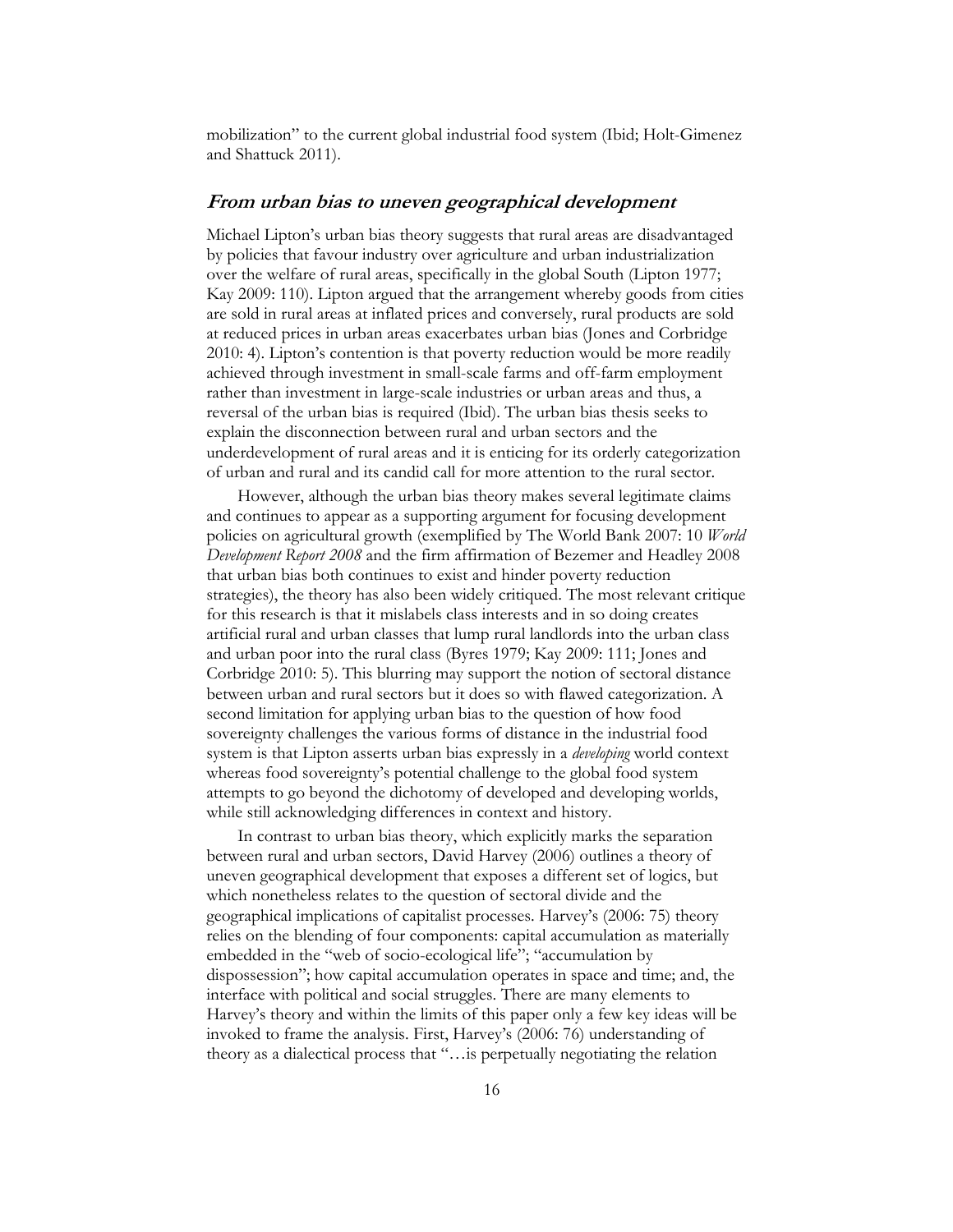between the particular and the universal, between the abstract and the concrete" is a valuable way to consider the many levels that food sovereignty and food system localization take place. Food sovereignty is a political discourse, a proposition and in some ways, an abstract description of a desired system of agricultural production, distribution, consumption and social relations. In another sense, food sovereignty is a grounded practice of concrete political, economic, and social steps toward a specific vision for the food system and the actors involved in it.

Harvey's discussion of the material embeddedness of social processes, including capital accumulation, offers a way to think about where the industrial food system is actually located as well as describe the distances within it. "Capitalist activity is always grounded somewhere", he notes (Ibid: 78), and this is an entry point into the relationship between capital accumulation and nature. Acknowledging the material character of abstract global commodity markets or other seemingly abstract elements of the global industrial food system tests the conceptualization of capitalism as acting upon nature without also being influenced by it in return (an idea revisited below). Clear linkages can be made between *accumulation by dispossession* and, for example, geographical distancing understood as displacement of peasants from their land. But it is also possible to make the link between accumulation by dispossession and some forms of localization, paralleling Harvey's argument of appropriation of creativity (Ibid: 92). Insights into the industrial food system (including rural/urban chasms) and the barriers for local food systems can be gleaned from Harvey's presentation of how uneven geographical development is produced through relationships between capital accumulation and space and time. Finally, Harvey identifies social struggle not simply as opposition to the logic of capital accumulation but also as formative in the way capital accumulation occurs (Ibid: 112).

### **The metabolic rift and beyond**

Marx's idea of the separation between humans and nature characterized by the rupture of the natural nutrient cycle has subsequently been labeled the metabolic rift. Foster (1999: 383) explains that this idea of ruptured metabolism was used by Marx "to capture the material estrangement of human beings in capitalist society from the natural conditions of their existence". He also states that this concept was related to the "antagonism between town and country" as well as with nature (Ibid). The rift was caused "by the creation of labour markets and the commodification of nature, and of land in particular," adds Wittman (2009: 806). Clark and Foster (2010: 127) state that large-scale industrial agriculture and the development of distant markets have aggravated this rift. Wittman (2009: 808) refers to the disconnection between producers and consumers and the separation of agricultural production from natural processes as a form of distancing. These two examples create a clear opening to use metabolic rift as a mechanism for exploring the distance between producers and consumers in the current food system and the different ecological repercussions of localized and globalized models of agriculture.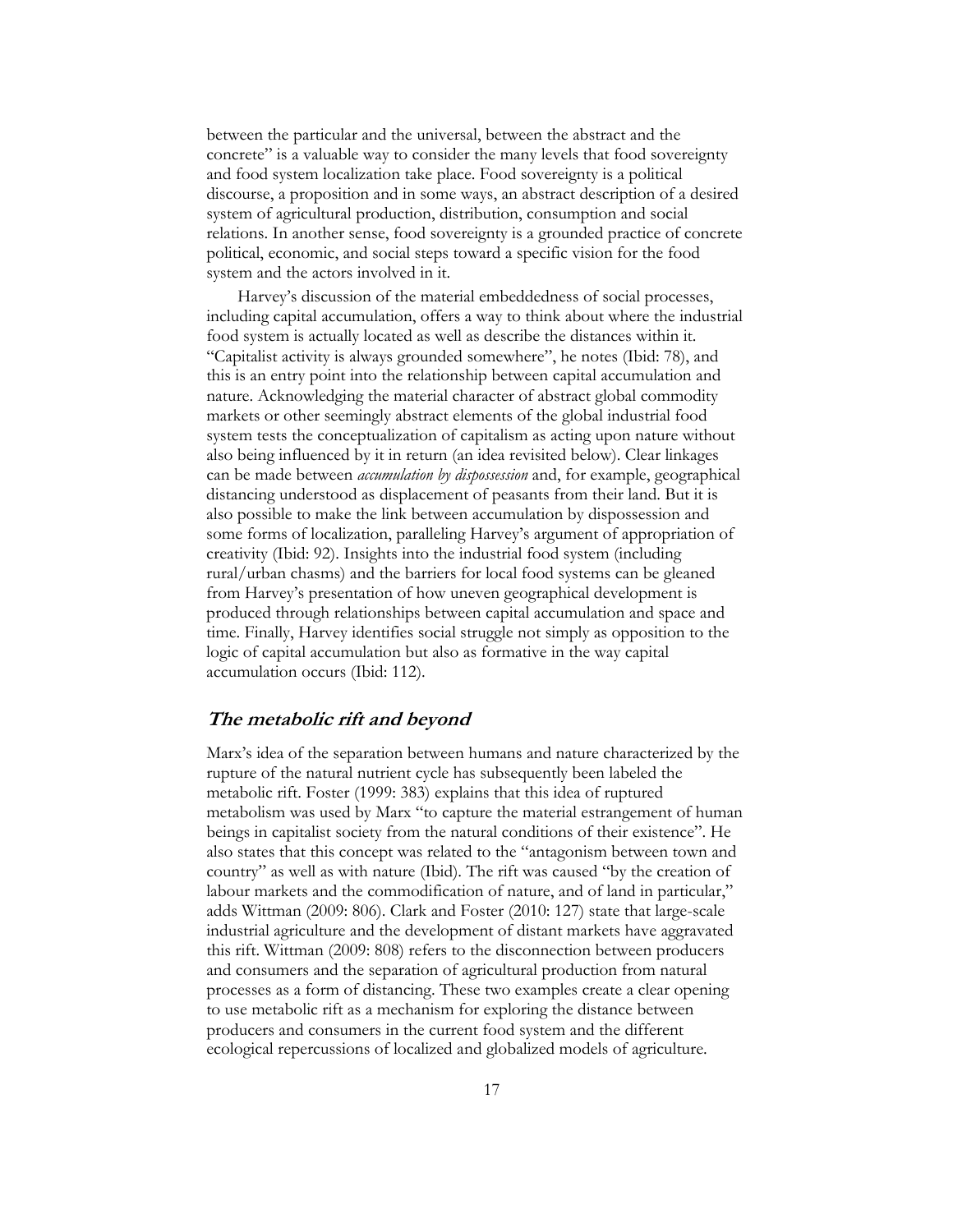The way metabolic rift is applied is still a matter of debate, however. Moore (2011: 2) challenges the use of metabolic rift as a simple binary that views capitalist development as the cause of environmental degradation and argues instead that capitalism and nature act upon each other, and furthermore that capitalism develops "through nature-society relations". Ecological damage is not a side effect of capitalist accumulation but rather it is an intrinsic part of it. Moore's claims go beyond the basics of metabolic rift. His core idea is that each ecological regime (a concept that resembles that of food regimes above) transforms capital accumulation and therefore, capitalism is constituted by ecological regimes (Ibid: 34). As part of a complex argument, Moore makes the point that there is a commodification tipping point where capitalist transformation has taken place and after which, "neither governing structures nor production systems nor the (newly transformed) forests, fields, households, and other ecologies can reproduce themselves *except through deepening participation in the circuits of capital on a world-scale"* (Ibid: 32, emphasis in original). This idea that capitalism recreates itself through its internal, yet contradictory, logics of capital accumulation and capitalization poses a significant challenge to the realization of alternative food systems. Moore's expanded metabolic rift conceptualization both clarifies and complicates the discussion. These debates pose interesting perspectives through which to analyze the sectoral divide that localization seeks to address, the ecological consequences of different food systems and the relationship between localization and capitalism.

## **2.3 Methodology**

Critical analysis informs the methodology of the paper. It utilizes a qualitative approach, which is reflected in the methods of data collection and analysis. A qualitative approach allows for the "cultural, everyday, and situated aspects of human thinking, learning, knowing, acting and ways of understanding ourselves as persons" (Kvale and Brinkman 2009: 12) and in this way adds a richness and experiential quality to the discussion of the current dominant global food system and its alternatives, providing avenues of insight that would be excluded by undertaking solely quantitative research. As outlined earlier in this chapter, the paper employs a number of analytical tools and approaches in order to analyze the various components under investigation. The research undertakes a macro-level analysis with the food system as its unit and draws on examples from the micro and meso levels. The macro-level nature of the analysis demanded a range of sources, which led to the use of primary data collected via interviews and secondary data such as existing case studies, international agency reports, and academic literature. The conviction that using primary data from only one location would limit the scope and usefulness of the research ruled out the possibility of conducting fieldwork.

Participant observation was an important method for this analysis. I have been active in the food sovereignty movement as both an elected representative of the National Farmers Union (NFU) in Canada and as a staff person. In these roles, I was present at key moments such as the World Trade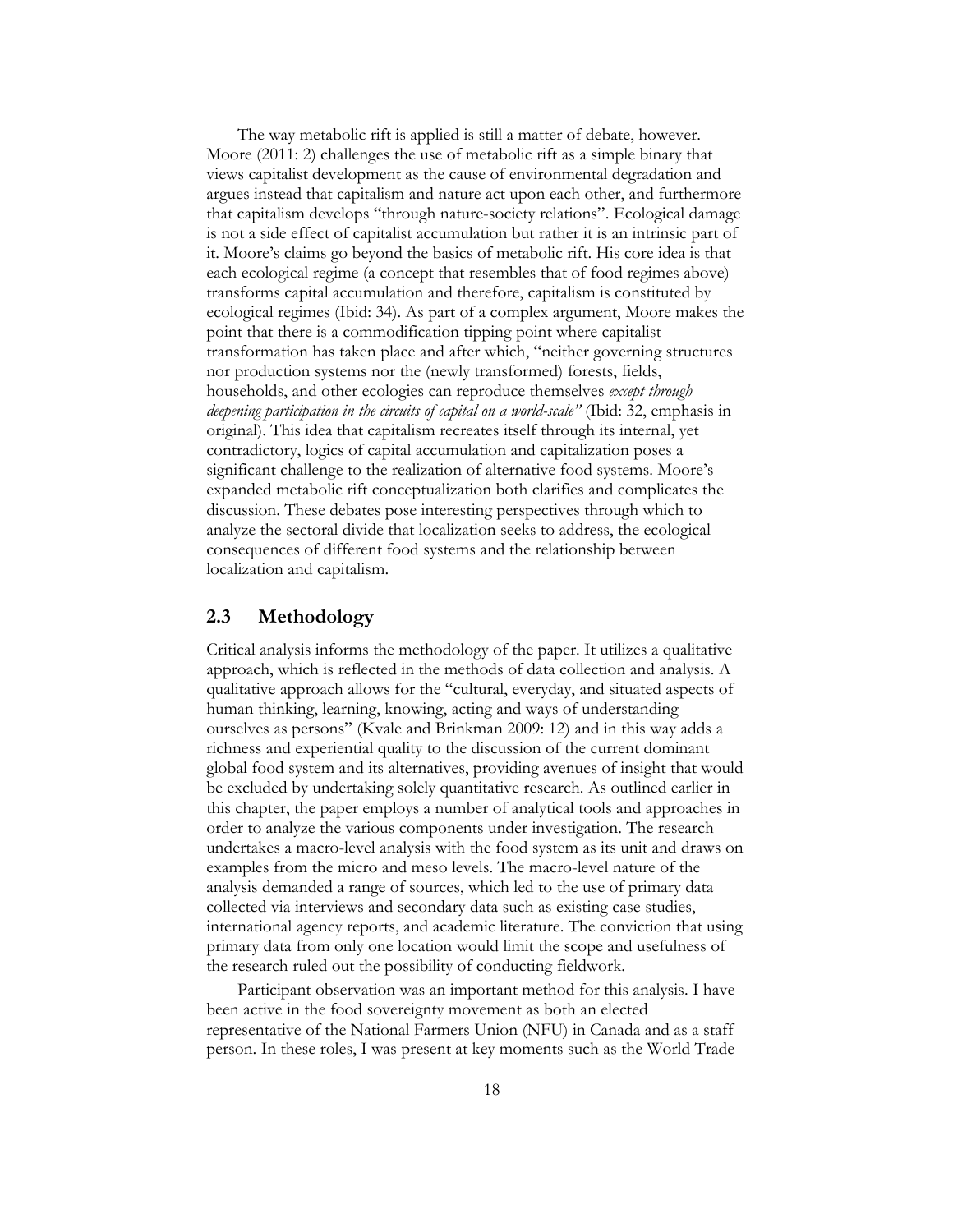Organization protests in Cancun, Mexico in 2003 and the international Nyeleni Forum for Food Sovereignty in Selengue, Mali in 2007. These events and others like them have contributed significantly to my understanding of the way the global food system and its counter-movements interact. Interviewing selected key informants was vital to this research process in terms of sorting through the strengths and weaknesses of local food systems' framing within food sovereignty by those closest to it and in identifying many of the tensions and contradictions within the counter-movement. As well, the interviews provided first-hand accounts of localization efforts and evidence of the discourses used by localization and food sovereignty advocates. The key informants were selected using a purposive sampling method. This method relies on choosing the sample for its relevance rather than its representativeness (Schwandt 2007). Six of eleven key informants are farmers, one organizes farmworkers, and three are or have been LVC staff. At least three have also published academic works related to food sovereignty and one is my mother. As a researcher then, I am located somewhere along the spectrum of the "engaged" or "committed" positions outlined by Edelman (2009: 254-260). He acknowledges many tensions in this relationship but notes that one of the most useful contributions of academics connected to social movements is to ask the challenging questions (Ibid: 257), which I have tried to do here.

The interviews were conducted through online videoconferencing using Skype. Glassmeyer and Dibbs (2012: 296) note that online videoconference interviews have several advantages over telephone interviews including the ability for the researcher to observe non-verbal cues and maintain eye contact with the respondent. In this research the video element had mixed results, as a number of interviewees were only accessible by telephone and the video portion of Skype worked only intermittently. The interviews were recorded with software called Call Recorder and a back-up audio was recorded on a secondary device using SoundNote. An interview guide and an informed consent form (Appendix 2) was prepared ahead of time and circulated to the respondents.

## **3 Distance in the global industrial food system**

This chapter will argue that the global industrial food system creates various forms of distance (understood as *space between* or *separation from*) and that these distances are both a product of that system and the way in which it perpetuates itself. Six forms of distance are elaborated here, roughly categorized as geographical distances, such as the distance food travels from field to plate, and sectoral distances, such as the alienation between rural and urban. There may be many other ways to understand the separation and distances intrinsic to the industrial food system but this chapter does not claim to be comprehensive. Instead, the exploration of these geographical and sectoral distances aims to show that distance is part of the logic of capital accumulation in the food system.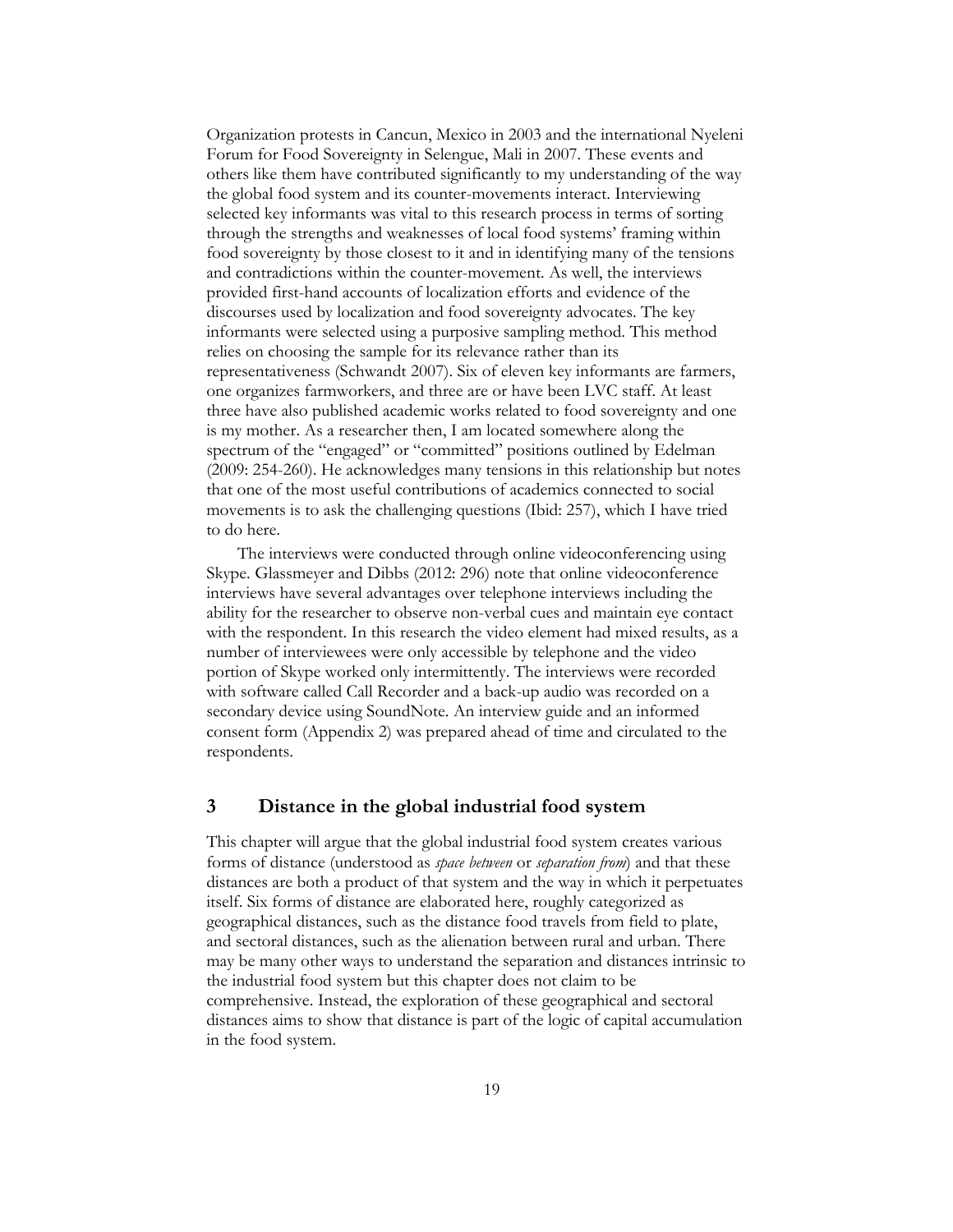## **3.1 Geographical distance**

#### **Production and consumption**

Perhaps the most obvious form of distance inherent in the global industrial food system is the geographic or physical distance between where food is produced and where it is consumed. The distance between production and consumption is a defining feature of the global industrial food system. Various studies have been conducted to track *food miles,* the distance food travels, to show the ecological impact of transporting food over long distances. One example is the Leopold Center for Sustainable Agriculture's 2001 study, which calculated that food from the "conventional national" food system traveled 1,546 miles on average to reach consumers in agriculture-rich Iowa, USA and released between five and seventeen times more carbon dioxide than food sourced from regional and local food systems (Pirog et al. 2001: 1-2). The report also notes that since World War II Iowa has produced mainly corn and soybeans, which leave the state for processing (Ibid: 6). The concept of food miles has been critiqued as an oversimplification that relies too heavily on isolating the consequences of transportation while neglecting to study the fossil fuels used in food production (local or otherwise) or other ecological effects of various farming methods (Mariola 2008). Nevertheless, food mile projects such as this one confirm that food is traveling long distances between harvest and grocery store shelves and that, even in food producing areas, there is a growing disconnect between production and consumption.

As outlined in Chapter 2, each food regime is defined by a particular arrangement of global commodity flows. These international commodity flows are an intrinsic part of the food regime and both pave the way for the industrialization of agriculture in each respective period at the same time as they are enabled by it. As Bernstein (2010: 66-67) notes, the first global food regime, which moved staple crops from the colonies to feed European industrialization, developed in concert with the construction of vast railway systems through formerly uncultivated land in the (mainly British) colonies. Agricultural production in these areas was developed precisely for export and consumption on a different continent. The second food regime reveals that the Green Revolution, with its new industrial methods and technologies such as hybrid high yielding seed varieties, chemical pesticides and fertilizers, and increased mechanization, alongside post-war price supports in the US created surplus production that fed into increasing global commodity flows (Friedmann 1992: 372). The trend continues in the current corporate food regime as livestock commodity chains become more globally integrated relying on Intensive Livestock Operation (ILO) production methods and commodity flows are prescribed by free trade agreements, further separating production and consumption (Holt-Gimenez and Shattuck 2011: 111; Weis 2010).

Friedmann identifies two key relations as elements of an unsustainable food system: the distance between production and consumption and the durability of food crops (Campbell 2009: 310; McMichael 2009a: 159). Her (1992: 375) formulation of durability includes the standardization of produce to be able to withstand mechanized harvest and long distance transportation,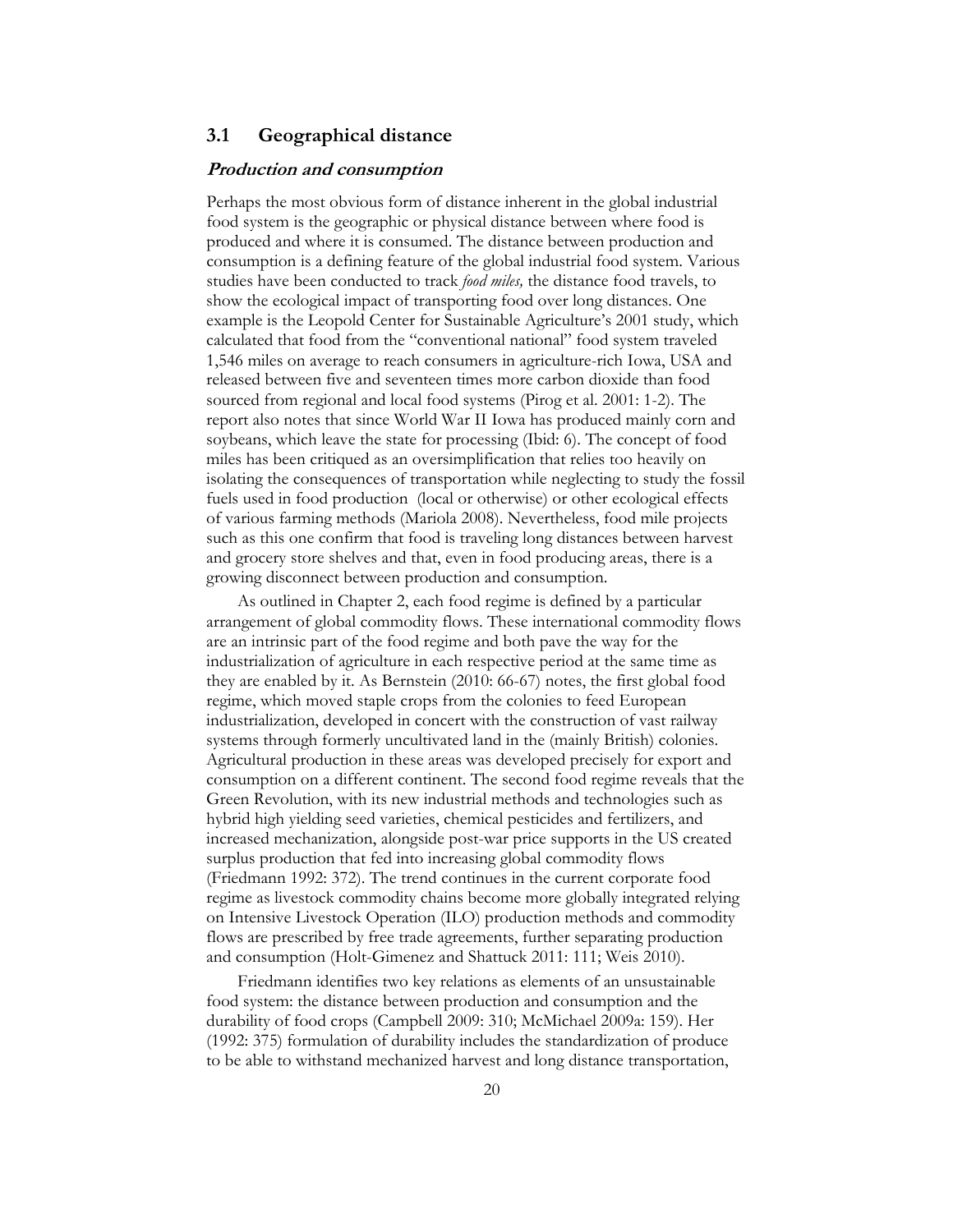as well as the growing substitution of newly developed sweeteners and additives (such as high fructose corn syrup) that have replaced imports from the global South. Distance and durability reinforce each other; the further food crops have to travel to reach consumers, the more durable they need to be and the more durable food crops are, the further they can travel to reach desired markets.

The point is not to argue that global commodity flows are the dominant mechanism of distributing food around the world. In fact, international commodity flows only constitute around fifteen percent of total food produced worldwide (Van der Ploeg 2010: 101; FAO 2012: 106). However, by looking at how food regimes have reshaped the relations between commodities, production methods and wider processes of capitalist development, it becomes clear that the industrial food system relies on and creates distance between production and consumption. "The dominant tendency is towards distance and durability, the suppression of particularities of time and place in both agriculture and diets. More rapidly and deeply than before, transnational agrifood capitals disconnect production from consumption and relink them through buying and selling" (Friedmann 1992: 379).

#### **Distant markets**

The global industrial food system literally and figuratively distances producers from markets. First, by distancing production from consumption it is inevitable that agricultural products will often be sold in a place far away from where they were grown. For example, Wendy Manson, who farms a conventional grain farm with her husband and extended family on the exportoriented Canadian prairies, sells most of her production to international grain companies rather than through local or regional markets or directly to buyers (W. Manson interview, 2 September 2012). The distance between the farm and the marketplace where her grain is eventually sold requires a chain of intermediaries from grain companies to commodity traders to supermarket chains. Uneven geographical development is partially an outcome of market relations with "innumerable points for the extraction of value and surplus value" that categorize the industrial food chain (Harvey 2006: 97).

Second, the globalization of markets translates into an abstraction whereby *the market* becomes an entity in itself rather than a space of transaction governed by the buyer and the seller. Edelman (2005: 332) argues that the move from market understood as a specific place to market understood as a metaphor or abstract space required distancing the economy from society and hiding the actors and institutions that shape economic transactions. Food is a commodity like any other commodity to this distant market. The market becomes an invisible force that shapes industrial production by determining commodity prices and relegating farmers to price-takers. Harvey's (2006: 78) conception of material embeddedness, where he notes that all social processes take place somewhere, is useful here. While the workings of the intangible global agricultural commodities market are complex, even at its most abstract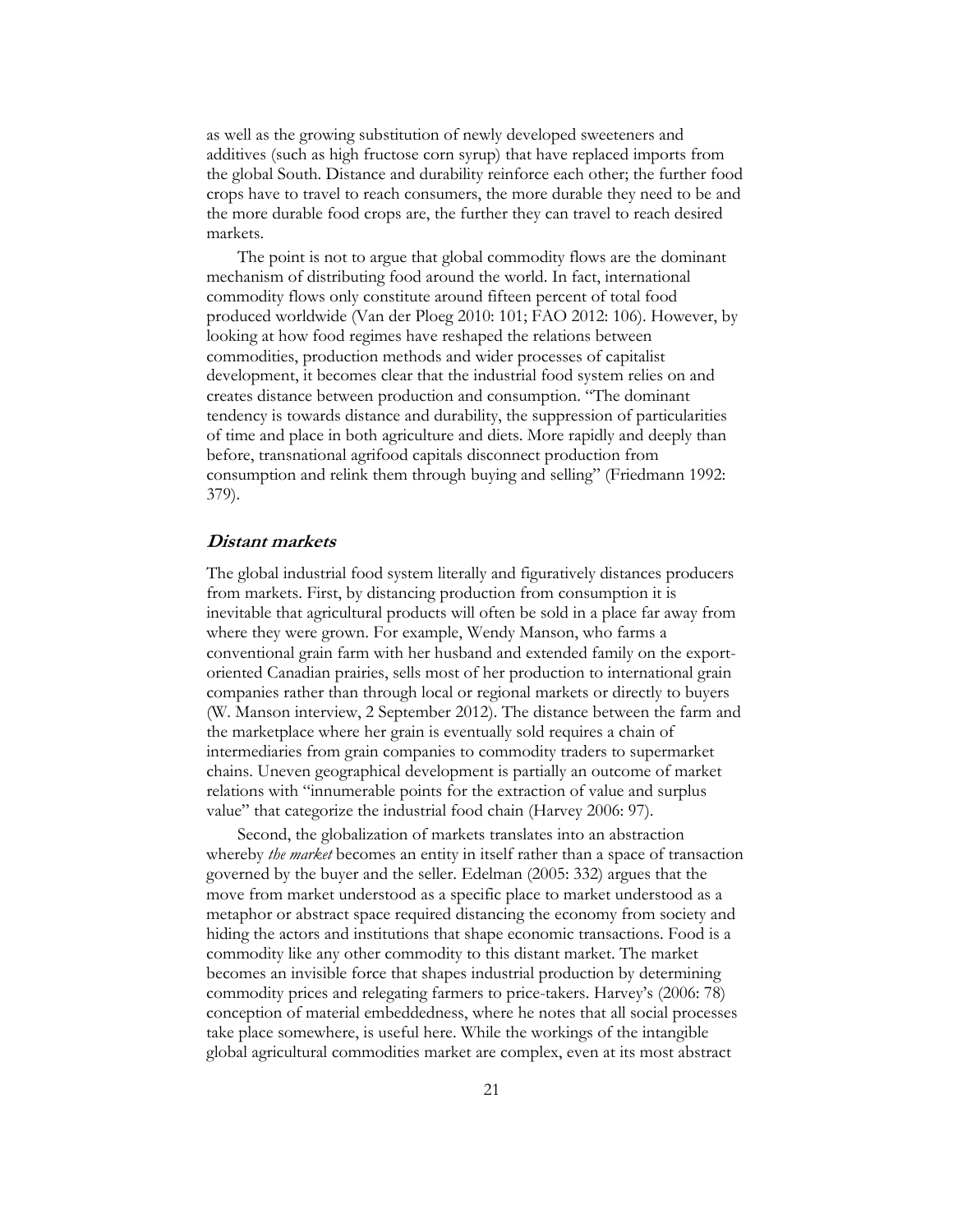the commodities market is dealing in concrete products like wheat and corn that have been grown in a particular place and will be consumed in a particular place. The consequences of this abstract market are also embedded in the material world. However, the increasing financialization of agriculture is the next step in the process of moving from what Italian organic farmer Andrea Ferrante calls a "real economy" to a "dream economy" (A. Ferrante interview, 2 September 2012). Burch and Lawrence (2009) contend that financial institutions are engaging in speculation and at the same time other corporate players in the food chain are acting more like financial institutions themselves and they argue that the corporate food regime is in fact a financialization food regime.

Finally, the answer to distant markets proposed by many international agencies is to further integrate farmers and peasants into the global market. Responses to the 2007/08 global food crisis showed this type of response even in the face of what was arguably an industrial food system failure. As prices spiked on international commodity markets, the price of basic food items rose dramatically. The price of rice increased by 166 percent between January 2007 and June 2008 (Rapsomanikis 2009: 3), becoming too expensive for those living in poverty and precarious situations and resulting in widespread protests in many parts of the world. This spike in prices did not translate into record profits for peasants, however, so international agencies refocused efforts to bring the global market to peasants so they can take advantage of future price increases (Van der Ploeg 2010: 99; World Bank 2008: 19). Whether or not this is useful strategy for dealing with distant markets is up for debate.

#### **Peasants from their land**

The dispossession of peasants from their land and the migration and displacement that results constitutes a third way of viewing geographical distance. Returning briefly to the discussion in Chapter 2 on peasant differentiation, it is important to clarify that dispossession by displacement, which is linked to migration is not simply a form of differentiation. Araghi (2012: 118) posits that these two are distinct. The establishment of British hegemony and the first food regime provides an example of both forms of dispossession occurring simultaneously but in different locations. England's peasant differentiation during the eighteenth and nineteenth centuries where many peasants moved internally into industrial factory jobs in the cities relied on imported food and dispossession elsewhere in the world (Handy and Fehr 2010: 48-49). Li (2009) agrees that a form of dispossession leading to displacement and the creation of a "surplus population" exists. She argues that the surplus population is not always necessary as a labour force for capitalist expansion elsewhere and therefore, not all surplus labour created by dispossession is utilitzed for increasing capital accumulation. Li also contends that eviction of peasants from their land occurs precisely when their labour is not needed but their land is (Li 2011: 286). Du Toit (2004: 1002-1004) offers another useful construction when he identifies that poverty following dispossession can result from the ways in which people are *included* in the market through a process of "adverse incorporation".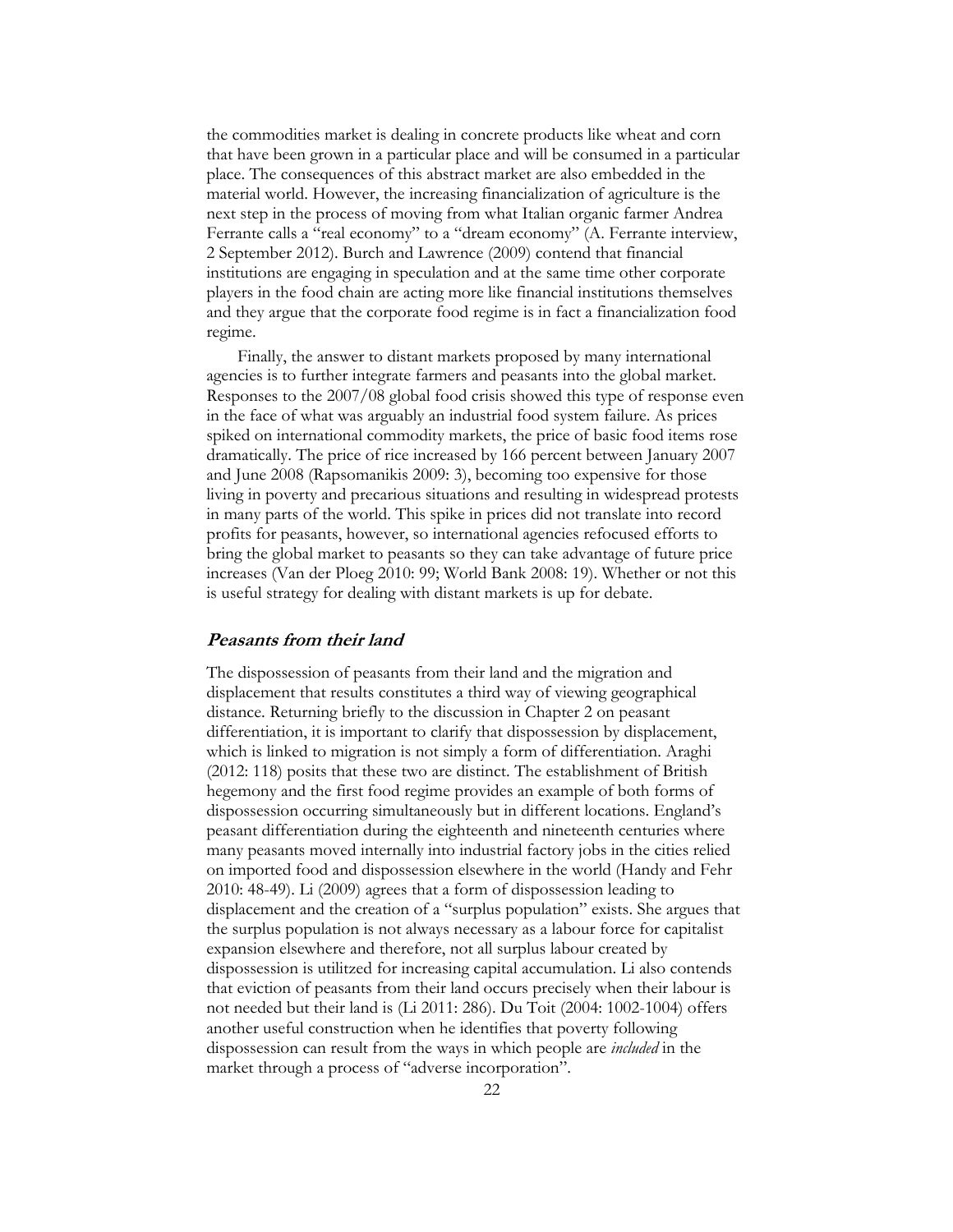Araghi (2010: 120) argues that enclosure, privatization and dispossession are defining features of capitalism, not only in its infancy but also as a continuous operational logic. While it is important to note that it does not occur at every site of accumulation, dispossession is "a necessary condition for capitalism's survival", according to Harvey (2006: 91). For instance, the Mexican countryside was inundated with cheap food imports following structural adjustment polices in the 1980s and trade liberalization in the form of the North American Free Trade Agreement's (NAFTA) beginning in the 1990s (Baker 2008: 236-238; Lind and Barham 2004: 56). Carlos Marentes, Director of Sin Fronteras Organizing Project on the Mexican-US border, the site of a major international migration, describes a global industrial food system irony faced by farmworkers in the US who used to be peasants in Mexico:

Since 1994, when NAFTA came into effect, more than 4 million peasants became landless. There's a saying in Mexico that, you know, before NAFTA we were poor but at least we used to produce our own food. Now we are poor and we have to buy our own food. That was the destruction and terrible impact of NAFTA upon rural Mexico: more and more dependency by people from rural communities to cross the border, to come to the United States to work as farmworkers, picking fruits and vegetables in this country for very low wages, under bad working conditions to produce more food to send back south to destroy more rural communities (C. Marentes interview, 3 September 2012).

Dispossession does not only occur to those caught struggling against the imposition of cheap imports flooding their national and local markets, although Dominican farmer Amos Wiltshire struggles to compete with cheap carrots imported from Florida (A. Wiltshire interview, 3 November 2012). It also happens to those who engage and participate in the industrial food system that is eventually responsible for their dispossession. Du Toit (2004: 1003) states, "What defines marginality is not exclusion […] but the terms and conditions of incorporation." Watts (1994 :23-24) provides a analysis of contract farming and claims that it is one mechanism through which agriculture is integrated into globalization processes and as the practice moves to the global South it is drastically altering agricultural systems there. Participation is often forced by the search for higher yields to offset low prices or the consolidation of processers who prefer to contract production on their terms or the difficulty of unhooking from the industrial system once you are connected to it through inputs and other means. In Canada, farm debt increased two and a half times between 1988 and 2007 and more than ten percent of farms disappeared between 2006 and 2011 (StatsCan 2012; NFU 2007) despite Canadian farmers engaging wholeheartedly in the industrial food system – Canadian agri-food exports tripled between 1988, when Canada signed the first free trade agreement with the US, to 2007(NFU 2007). "We're wrapped in it. As kids we were sort of sitting beside it. Occasionally, every year you dumped a bunch of grain into it but this thing is… you're wrapped in it," says Manson of the increased inclusion in the global industrial food system over the course of one generation (W. Manson interview, 2 September 2012).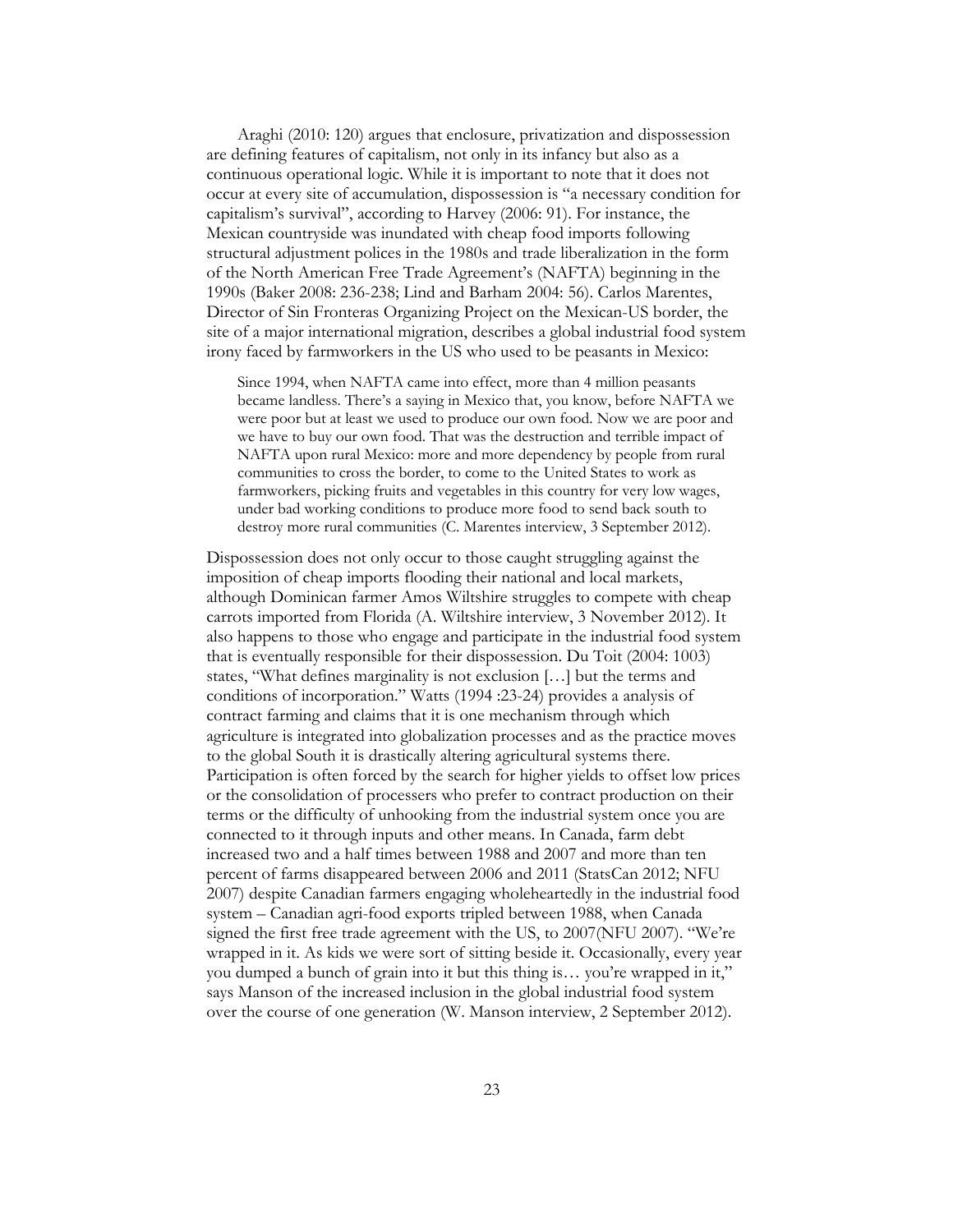## **3.2 Sectoral distance**

#### **Producer and consumer**

A distance is created between producers and consumers when consumers are detached from those who produce their food and from the processes involved in production and processing, as the metabolic rift suggests. This divide is produced, in part, by the commodification of food, which "creates an abstract and disembodied notion of food" (Jacobsen 2004: 67). Commodification occurs through standardization, processing and distribution of food on the global scale. It is managed by large food retailers, processers, and distributors, which are increasingly consolidated into fewer and fewer corporations, and through international trade regimes such as the WTO (Ibid: 67-68). Transforming food into a commodity is necessary for the functioning of the industrial food system as disembedding food from its social, cultural, geographic and ecological aspects allows food to be vastly exchangeable and severely altered from its original state (Ibid; Campbell 2009: 310). A grocery chain that easily exchanges lettuce sourced from one place with less expensive lettuce from an entirely different continent because they cannot be distinguished is a simple example of exchangeability. Commodification of food and the processes that have enabled it conceal the producers (and the production processes, maintains Campbell 2009: 111) from consumers. Lind and Barham (2004: 49) show through the example of tortillas, however, that food "moves in and out of the commodity state".

The construction of *consumer* as a role within society places limits on the agency of citizens who purchase rather than grow their food. It turns citizens into merely shoppers rather than political, active agents in the food system. Consumers are then restricted to act through their purchasing power alone. The "individualization of responsibility" outlined by Maniates (2001) in reference to the current trend of green consumerism is a useful construction in the food system as well. He notes that the individualization of responsibility reinforces existing patterns of production and consumption and can be partially blamed on "the dynamic ability of capitalism to commodify dissent" (Ibid: 33). While this delineation of *consumer* does not innately preclude a relationship with *producer*, by defining citizens as consumers and effectively limiting their realm of choice to within the available options for purchase, the global industrial food system reinforces the dynamic of separation.

"From farmers to consumers, all social actors and agencies involved in these processes [of commodification and globalization] are separated from each other not only spatially and temporally, but by their functionally different interests," write Koc and Dahlberg (1999: 112). This statement both reinforces the idea of distance between producers and consumers and raises the question of the validity of categorizing producers as one entity and consumers as another. The class critique here is important – not all producers have the same access to productive resources just as not all consumers have the same purchasing power. Categorizing producers and consumers separately also negates the reality that producers are consumers too and are often food buyers. For example, the majority of farmer key informants participate in the food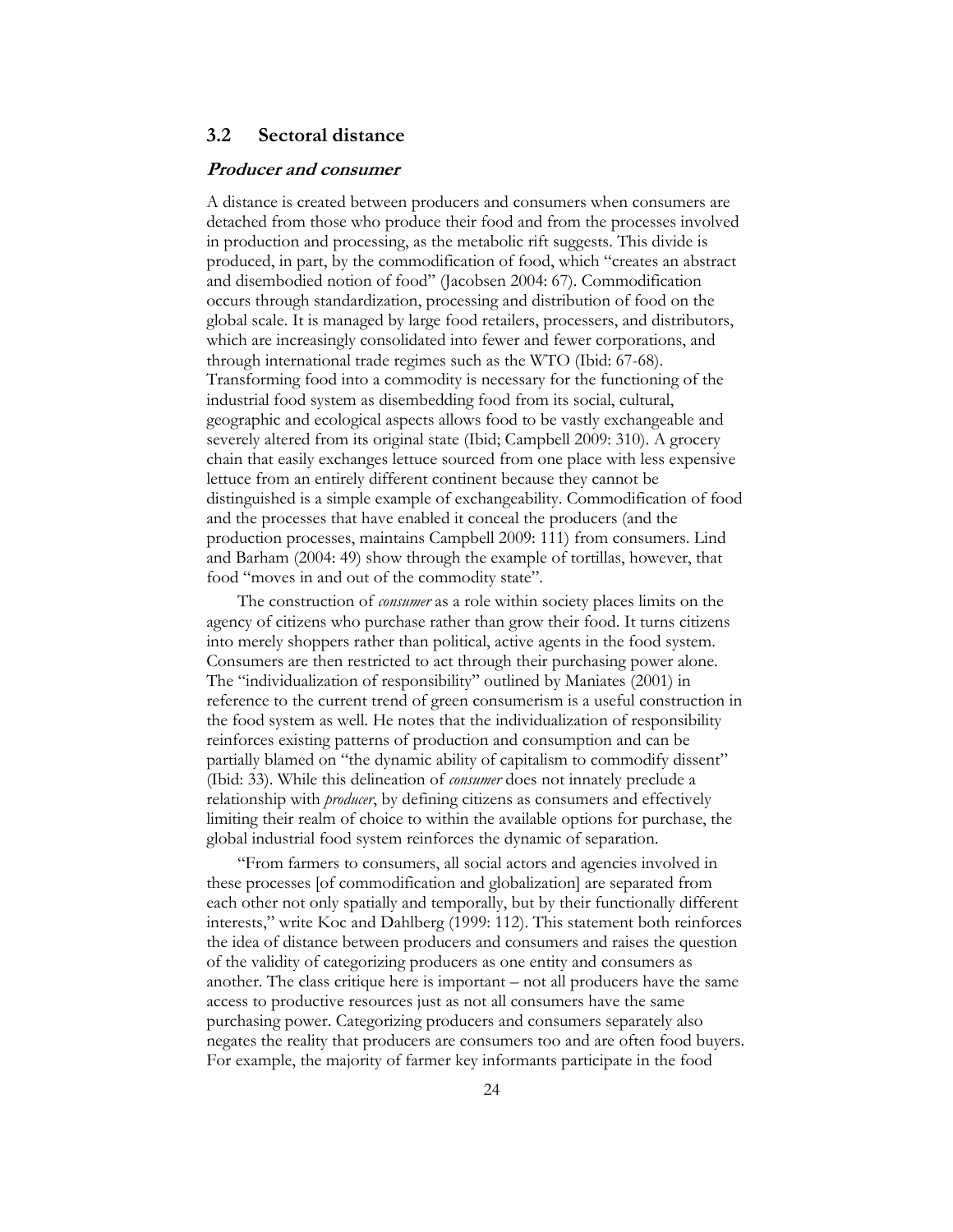system as food buyers as well as food producers, to varying degrees. The categorization also assumes that urban people are consumers and rural people are producers. This is particularly problematic in the global South where the sharp separation between producer and consumer is not an accurate separation between rural and urban. Approximately one quarter of the one billion rural poor around the world are not involved in agriculture or related activities (IFAD 2011: 7). The aim to eliminate rural poverty through increased commodity prices and better access to markets, mentioned above, assumes that the rural poor have agricultural products to sell rather than that they are net food buyers.

#### **Rural and urban**

Is the rural-urban divide merely a construct used by proponents of urban bias theory to suggest that urban areas are unfairly determining the fate of rural areas and benefiting at their expense? While urban bias theory has been heavily critiqued on a number of fronts (discussed in Chapter 2), there is a case to be made for the existence of a gap between rural and urban sectors of society. Of the 1.4 billion extremely poor people in the world today, one billion of them live in rural areas (IFAD 2011: 7). This figure alone illustrates a discrepancy between rural and urban sectors. Rural communities dependent on agriculture face unique challenges stemming from economic uncertainty, out migration, urbanization, and the loss or underdevelopment of vital services such as healthcare yet at the same time they are the recipients of huge subsidies in the North and the focus of poverty reduction strategies in the South. It is imprudent to attribute these challenges and contradictions unequivocally to capitalist development; however, processes of capital accumulation have contributed in substantial ways to the decline and differentiation of rural communities in both the North and South and exacerbated the rural-urban divide.

The relationship between the rural sector and urban sector is complex and any broad generalizations are ripe for critique. Definitions of rural and urban may be fluid as rural people migrate to cities to find work and urban people move into rural areas in search of affordable housing or different lifestyles. Different countries determine the definition of *urban* based on vastly different population thresholds (UN Statistics Division 2012; Tacoli 1998: 4) and rigid definitions of rural and urban negate the peri-urban and small town spaces between farm and metropolis and the flows of goods, services and people that exist between them (von Braun 2007: 1-3; Kay 2009: 122). It is also important to note that neither rural nor urban areas are homogenous in their activities, inhabitants or attitudes.

In their analysis of the metabolic rift, Clark and Foster (2010:127) place the origin of distance between rural and urban at the initial stages of capitalism when the privatization of land and resulting displacement led to urbanization. The process of primitive accumulation followed by the establishment of capitalist accumulation patterns created a separation between rural and urban through the urbanization process at the same time as relations between society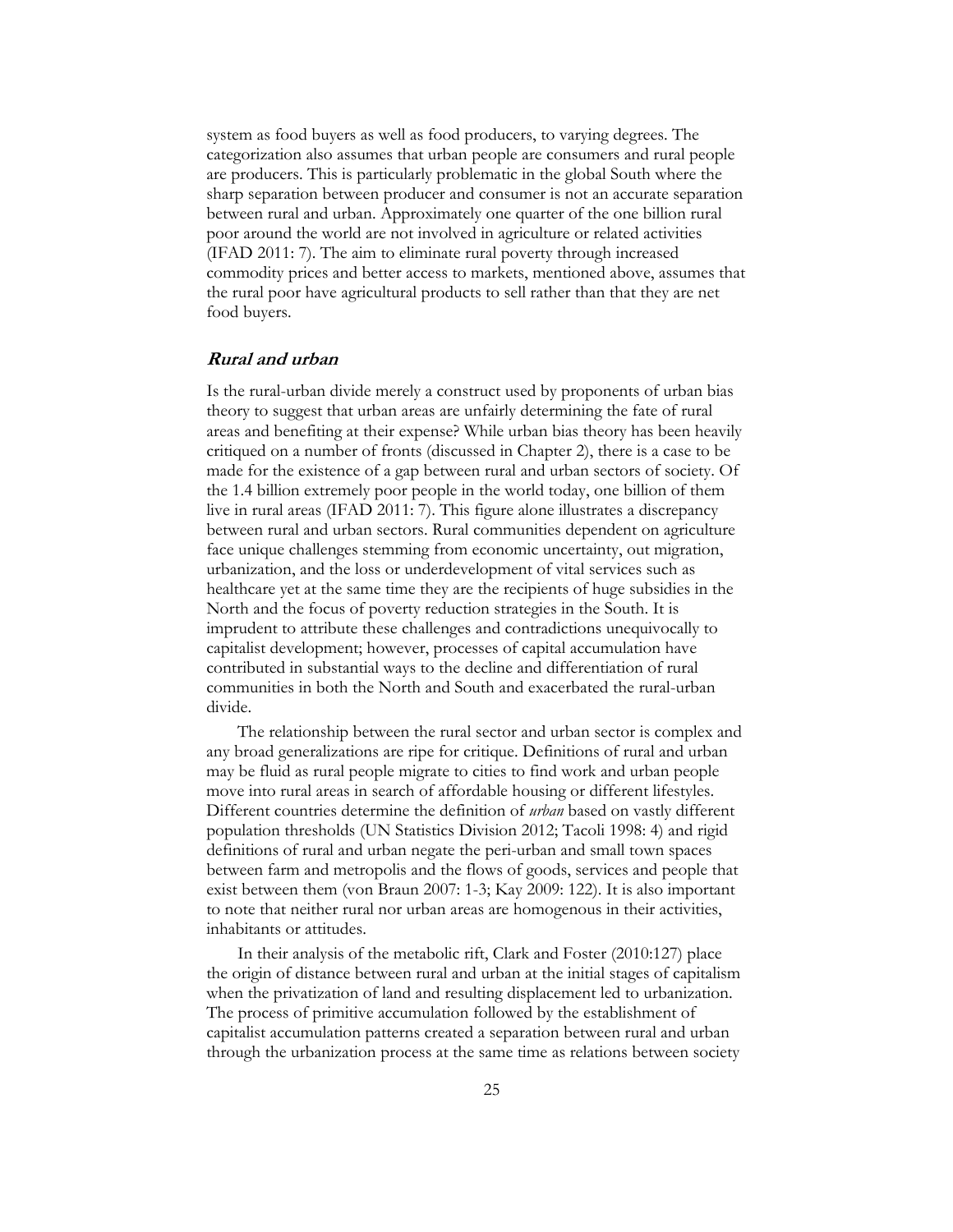and nature were rearranged (see next section). Rural and urban distancing is also linked to historical and contemporary arguments about prioritizing industry over agriculture – industry typically associated with urban areas and agriculture, not surprisingly, with rural areas. These debates are intimately connected to directions and strategies of development. Questions of how much surplus could be extracted from agriculture to fuel industrial development or how industrial development would encourage agricultural productivity, for example, were important considerations in development discourse (Kay 2009: 105-107). Without disregarding the reality of adverse rural conditions, Kay (2009: 113) asserts that the cause is not an urban bias but rather it is the unequal distribution of productive assets in rural areas and agricultural productivity that is lower than industrial productivity. He suggests that to bridge the rural-urban divide, development strategies need to focus on synergies and interactions between the two sectors (Ibid: 115).

#### **Agriculture and nature**

The separation of agriculture from natural processes is the basis of the metabolic rift (Foster 1999; Moore 2011; Clark and Foster 2009; Wittman 2009). Nature and society are disconnected through the commodification and exploitation necessitated by capital accumulation (Wittman 2009: 806). Accumulation imperatives, rooted in the need for continuous expansion and growth, depend on the manipulation of nature in a variety of forms and on the extraction of value from natural resources (Clark and Foster 2009: 312; Harvey 2006: 91-92). Clark and Foster (2009: 315) outline Marx's contention that capital accumulation necessitates the industrialization of agriculture in order to extract surpluses for the market and that a rift was created by mining nutrients that ultimately ended up in the cities as waste rather than being reincorporated into the soil. As agriculture becomes more industrialized, the rift between nature and society widens. In the first food regime, agricultural industrialization was characterized by commercial commodity production, increased mechanization, privatization of land, and the expansion of "ecological exploitation" outside Europe (Ibid: 312; Friedmann and McMichael 1989: 101). During the second food regime, synthetic chemicals and fertilizers were incorporated to increase production and to counter the effects of nutrient deficient soils, which had been identified as an issue as early as the 1890s (Smil 1997: 78).

The current food regime follows the same logic of expansion, industrialization and separation of food systems from their ecological base. Green Revolution technologies have moved from the North to become part of agricultural systems in the South; for example, nitrogen fertilizer used in the South comprised around 60 percent of global usage in the late 1990s (Smil 1997: 79). Ferrante reasons that these technologies link farmers to a particular model of production connected to corporate power and based on the notion of control over natural cycles (A. Ferrante interview, ?? September 2012) and Wiebe argues that industrial agriculture is now entirely focused on surplus extraction and productivism rather than ecology or culture (N. Wiebe interview, 1 September 2012). The use of fossil fuels, new technologies such as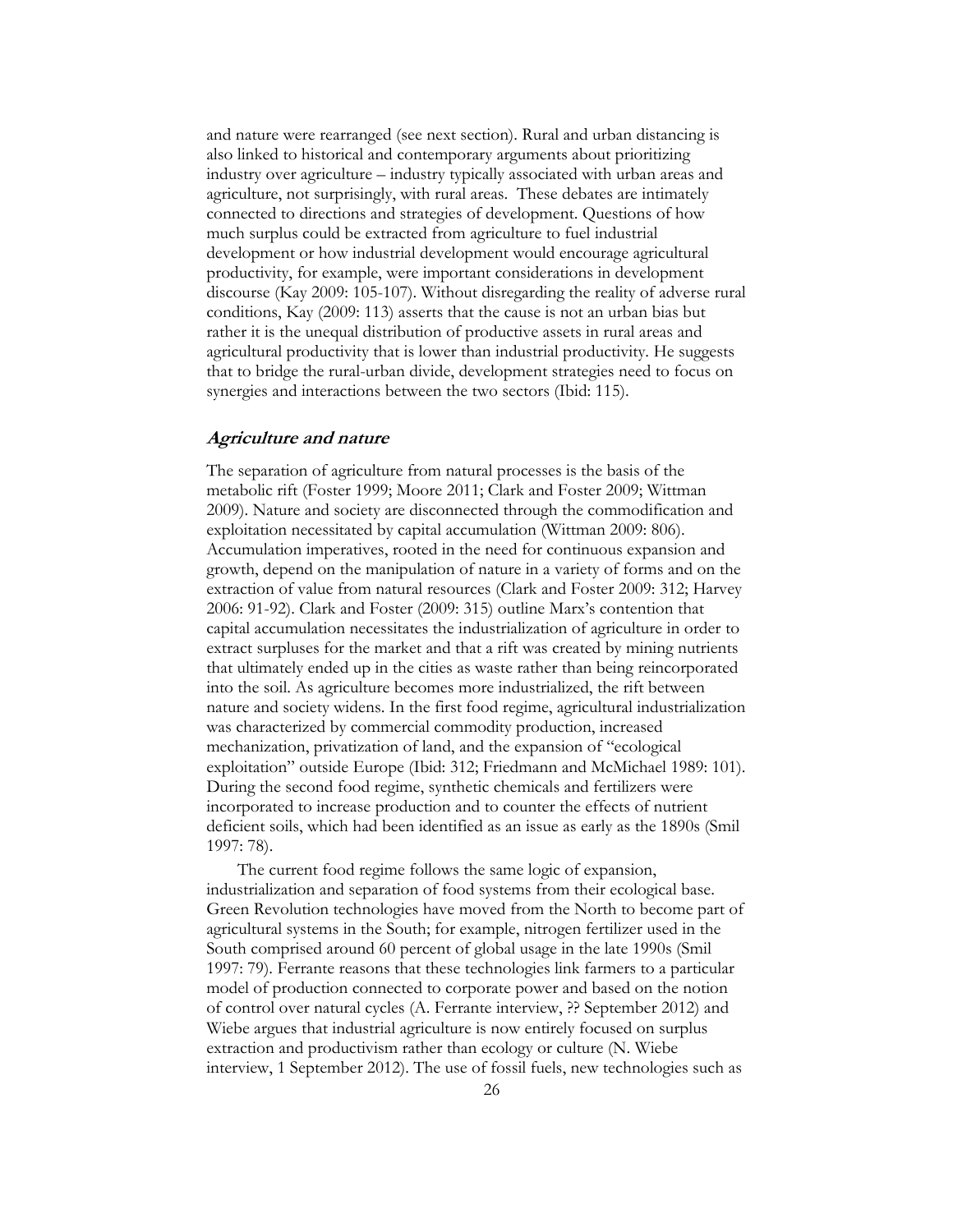genetically modified seeds, and the intensification of livestock production – linked to what Weis (2010: 317) terms "an expanding ecological hoofprint", constitute a spiral that reinforces itself requiring more and more investment in industrial methods to maintain production increases and perpetual accumulation. "Instead of being built on ecological capital, farming has become dependent upon industrial and financial capital," writes van der Ploeg (2010: 100). Agriculture has come loose from its ecological foundations in a process of constant and chronic distancing.

Moore's (2011) critique of Clark, Foster and others is that they utilize the metabolic rift to argue that capitalism results in ecological destruction and degradation, which narrows the realm of exploration rather than allowing for a deeper analysis of the dialectic relationship where capitalism develops through the relations *between* nature and society. An interesting aspect of Moore's interpretation is that he situates society within nature rather than putting nature in one category and society in another. He argues that nature has become dependent on circuits of capital such as finance capital, which are ostensibly free from material commodity production (Ibid: 14). While Harvey (2006: 87- 89) refers to the "production of nature through capitalistic activities", his foray into the metabolic dialectic in his theory of uneven geographical development is confined to a brief but appealing discussion of how society transforms the environment and how that, in turn, transforms society. More relevant to Moore's take on nature-society relations is Harvey's explanation of how capital accumulation innately seeks to speed up production, distribution and consumption to reduce the costs associated with distance (Ibid: 100). Moore provides a list of examples such as accelerating the time it takes to grow chickens and speeding up milk production in cows through the use of hormones (Moore 2011: 14). This endeavor to overcome space and time is reliant on the type of capital that itself is delinked from materiality. While the limitations of distance are tackled this logic of accumulation, in another sense, the distance between agriculture and natural systems is aggravated. By accepting Moore's framing of nature-society relations and the premise that nature is also acting on capitalism, it is still possible to assert that the logic of capital accumulation within this relationship has fundamentally altered the link between agriculture and nature.

## **4 Situating food sovereignty & local food systems**

This chapter will argue that local food initiatives connected to or reliant on the industrial food system either in terms of production methods, scale or accumulation logic are unlikely to present a real challenge to the global industrial food system and instead act as a niche within the system. Local food systems based on food sovereignty are more capable of challenging the current industrial system because they call for radical transformation beyond building or sustaining local food production, distribution and consumption and they attempt to work outside the capitalist logic. However, most local food system initiatives fall somewhere on the spectrum between the two extremes and food sovereignty-based local food systems are often not yet well defined. Examining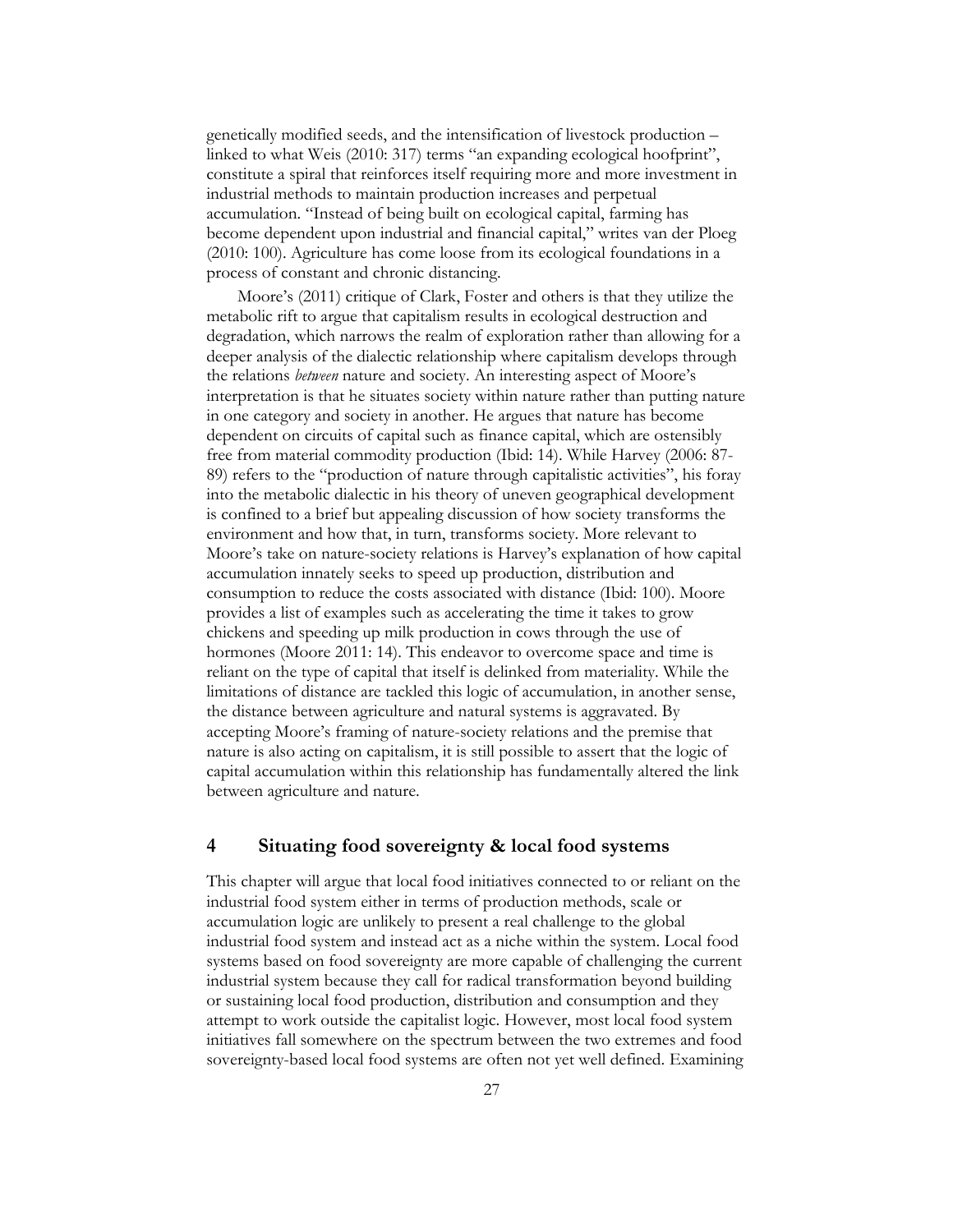how much attention is paid to food sovereignty's other tenets and the wider context informing the kinds of claims and demands food sovereignty makes are imperative in determining the effectiveness of local food systems in countering the dominant global industrial model and addressing the distances caused by the logic of capital accumulation in the industrial food system.

## **4.1 Food sovereignty and local food systems**

Food sovereignty began as the international peasant movement, La Via Campesina's main proposal for a radically different global food and agriculture regime. Within the early framing of food sovereignty, synthesized by Desmarais (2007: 34) from 1996 to 2000, local food systems are not explicitly discussed although the core notions of defining food and agriculture policy at a national or local level, asserting the right of peasants to exist and produce food, rejecting the industrialization of agriculture and prioritizing domestic markets wave at a strategy of localizing food systems. The 2007 Nyeleni Forum for Food Sovereignty in Mali overtly identified local food systems as a key aspect of food sovereignty. Both the definition of food sovereignty in the final declaration of Nyeleni and the six key pillars of food sovereignty outlined in the synthesis report refer to food systems shaped by local producers, the need to focus on local markets and the development of local food strategies as crucial pieces of realizing food sovereignty (Nyeleni 2007a and Nyeleni 2007b). The key informants for this research agreed that building and sustaining local food systems was a significant component in the food sovereignty approach, yet the movement for food sovereignty has not elaborated local food systems beyond general statements and, as Patel (2009) reveals, the definitions of food sovereignty itself are diverse, contradictory and in motion.

A brief look at the way transnational agrarian movements (TAMs) like LVC are formed and operate provides clues as to why the food sovereignty vision of local food systems remains vague. Borras, Edelman and Kay (2008) attribute the generalizing tendency of TAMs to the complexity of representation. They argue that movement leaders inevitably simplify issues and stances "to make complex realities legible […] and manageable" (Ibid: 186). Claims of representation are necessary for movements to have weight behind their proposals and demands but these claims are far from straightforward. The authors encapsulate the challenges of representation along three themes: First, most TAMs are built on partial rather than full representation of a specific constituency and the degree of actual representation (as opposed to the claim of full representation often invoked to bolster authority) corresponds to the credibility and strength of the organization or movement. Second, representation is continuously shifting and movements go through cycles where they are more or less equipped to represent their constituencies. Finally, by claiming to represent a particular group all those who do not identify with the group are left out and their claims are not articulated by the movement, which has implications for the kinds of demands and the focus of the propositions made by TAMs (Ibid: 182-186).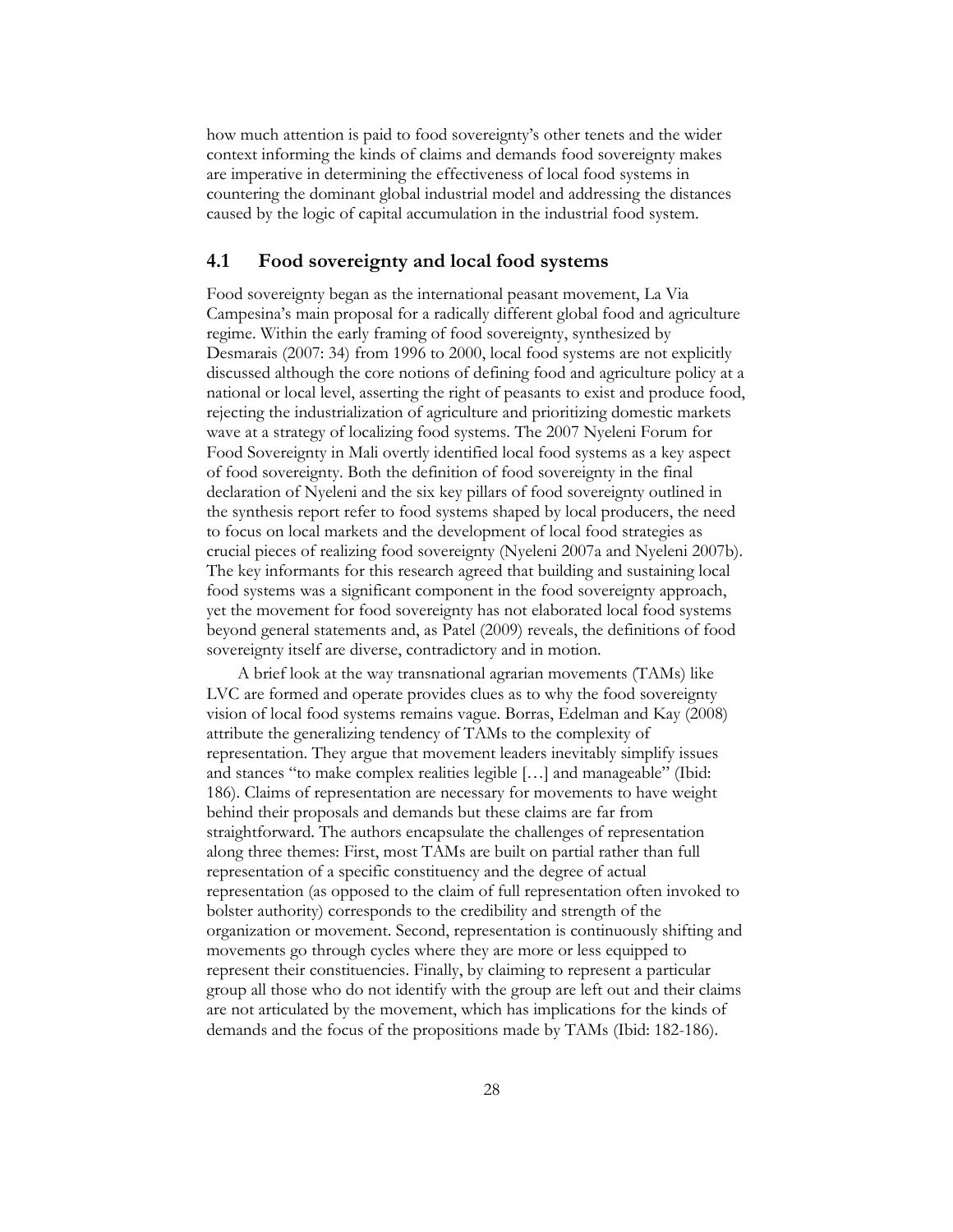The last point is particularly interesting in light of the critique by Bernstein (2010: 120-122) that LVC and other TAMs identifying through the moniker *people of the land* assume a class homogeneity that does not exist within and between the organizations that comprise the movement. Borras (2010: 775, 783) concurs that LVC and others are comprised of actors that have a diversity of class interests that can overlap or contradict each other, as illustrated through LVC whose members support redistributive land reform (like the MST, the landless workers' movement in Brazil) and oppose it (like the KRRS a organization encompassing wealthier landowning farmers in India). A valuable contribution to understanding how issues and strategies are framed by LVC is Borras' (2010: 779, 783) contention that LVC is both an actor on the international stage (and national and subnational stages via its member organizations) and at the same time it is an "arena of action", a contested, dynamic internal space where positions and actions are debated, tested and negotiated. From both ends then, LVC is limiting its representation. By excluding rural poor who may be net-food buyers, for instance, or rural actors in certain regions of the world (China is one example posed by Borras) and by either glossing over internal class divisions or reconciling them issue by issue rather than comprehensively, the articulation of food sovereignty and local food systems by LVC and others necessarily overlooks many intricate details and leaves vital questions unresolved.

Broadly, the food sovereignty framework views local food systems as ideally embedded in small-scale, peasant production using agroecological methods, but more recently it also acknowledges a wider variety of food producers such as fisherfolk and pastoralists (Nyeleni 2007b), although these other actors remain less prominent. The discourse also recognizes that a diversity of local food systems and local food initiatives will be present in different places. Food sovereignty seeks to move control over food systems to the local level and by its very nature then, each local food system will demonstrate different characteristics and privilege some dimensions over others (Nyeleni 2007b: 1). Local food systems are dynamic and evolve as they develop and in this way, may demonstrate changing characteristics over time, reflecting Harvey's (2006: 76) portrayal of dialectics as constant movement between the universal and the particular, the theory and the practice. Unpacking the wide variety of local food systems by differentiating the scale, method and character of these initiatives (examined in the next section) forms the basis from which to answer the question of how and to what extent food sovereignty addresses the various distances in the global industrial food system.

However, it is also important to note that isolating the local food system aspect of food sovereignty from its whole weakens food sovereignty's ability to challenge the corporate food regime. Wittman, Desmarais and Wiebe (2010: 4- 5) contend that food sovereignty goes well beyond rearranging global food relations, although that is at its core, to provide an alternative model of rural development. Giving credence to the possibility that food sovereignty exposes "different concepts of modernity" (Desmarais 2007: 39), Patel (2009: 670-671) argues that fundamentally food sovereignty attempts to address deep-seated, long-standing power inequalities to achieve a "radical egalitarianism". Patel's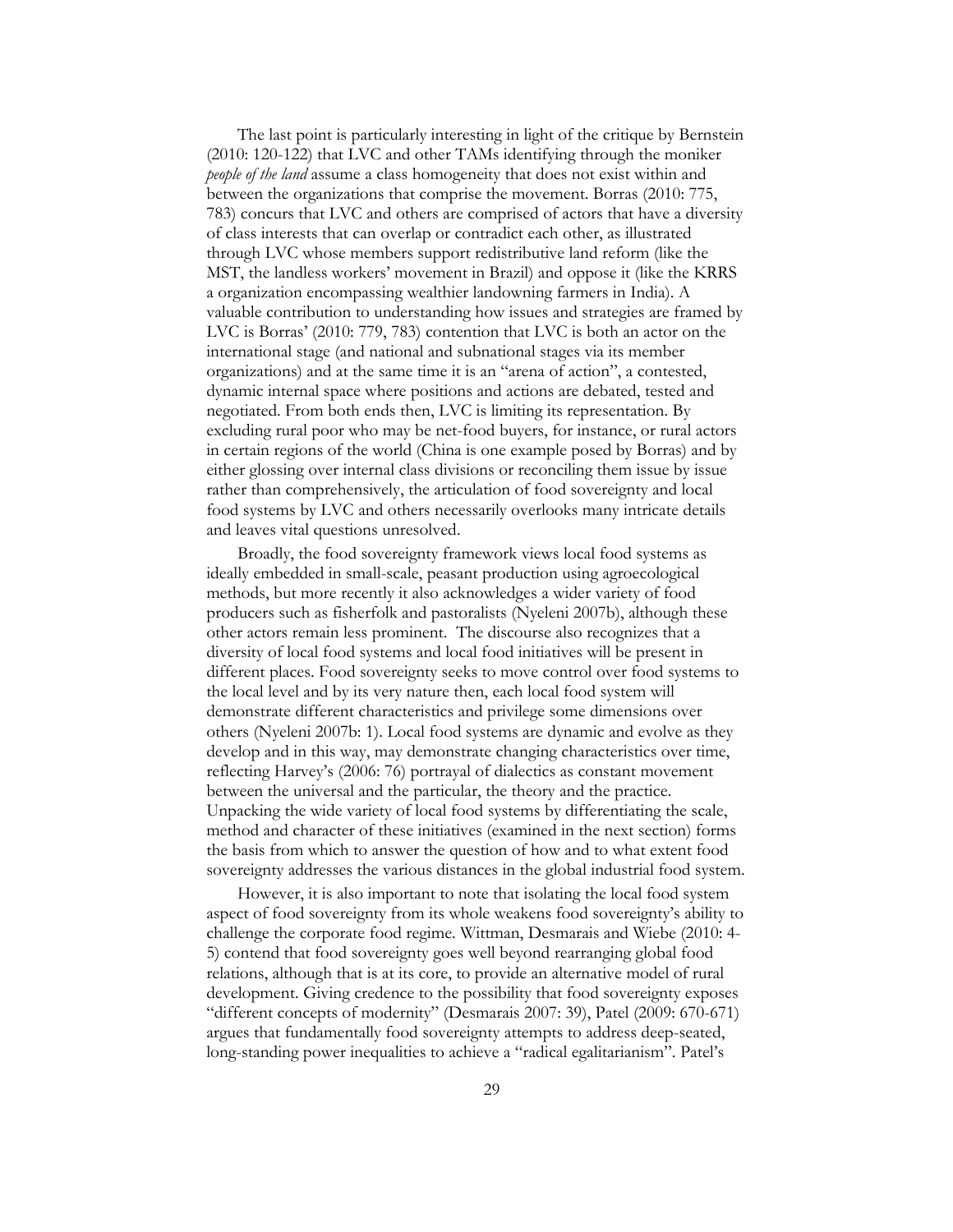theorizing of food sovereignty demonstrates the breadth of what is required to achieve it – including the transformation of power structures and social relations resulting in the elimination of "sexism, patriarchy, racism, and class power" (Ibid). Reducing food sovereignty to local food systems mirrors the reductionist tendencies of the global industrial food system and therefore recreates the principles it seeks to resist. If the elements of food sovereignty are compartmentalized and dealt with separately, the transformative potential of the framework is compromised and there is a risk that the theoretical breadth of food sovereignty is lost in the concrete practice of one element. On their own, local food systems are not sufficient to challenge the global industrial food system and a local food system, even one meeting the ideal food sovereignty type, does not constitute food sovereignty (A. Desmarais interview, 9 September 2012).

On the other hand, transformation of social relations, the food system and rural development trajectories is not possible without being grounded in the practice of food sovereignty, which is made more difficult by its breadth and resistance to simplified definition. Even if small-scale, agroecological peasant production or some nearby variant is forming a local food system, if the other aspects of food sovereignty such as gender equality and social justice are not present, is it food sovereignty? Key informants had differing opinions on the question of whether or not local food initiatives that did not adhere to the larger political program were still part of building food sovereignty. Some believed that any work that was moving food system dynamics toward local or alternative models was usefully contributing to food sovereignty's vision of challenging and changing the capitalist industrial model, even if only to prepare the ground. Others were adamant that there are many examples of local food systems that are not food sovereignty, for example local food initiatives that are not controlled by farmers, that use genetically modified seeds or chemical inputs or are based on large monocultures. The next section will focus on differentiating local food systems in an attempt to tease out what constitutes local food systems based in food sovereignty and to explore the nuances, tensions and paradoxes that have yet to be solved in the articulation of food sovereignty.

#### **4.2 Local differentiated**

The definition of *local food system* is subjective, contested and dynamic (briefly discussed in Chapter 1). On one hand, the strength of local food systems is that they are based in the particular rather than the universal and that they can be defined in a variety of ways that appropriately suit each context. On the other hand, the possibility of usefully generalizing the meanings and outcomes of local food systems is made more complex by the lack of a single clear definition. Such categorization is not irrelevant, however, though it may be imprecise. Not all forms of local are synonymous and this ambiguity of definition means that to determine the extent to which local food systems are capable of countering distance, it is necessary to analyze their characteristics and broadly classify them along a range where local food systems within the food sovereignty framework occupy one end and local food systems within the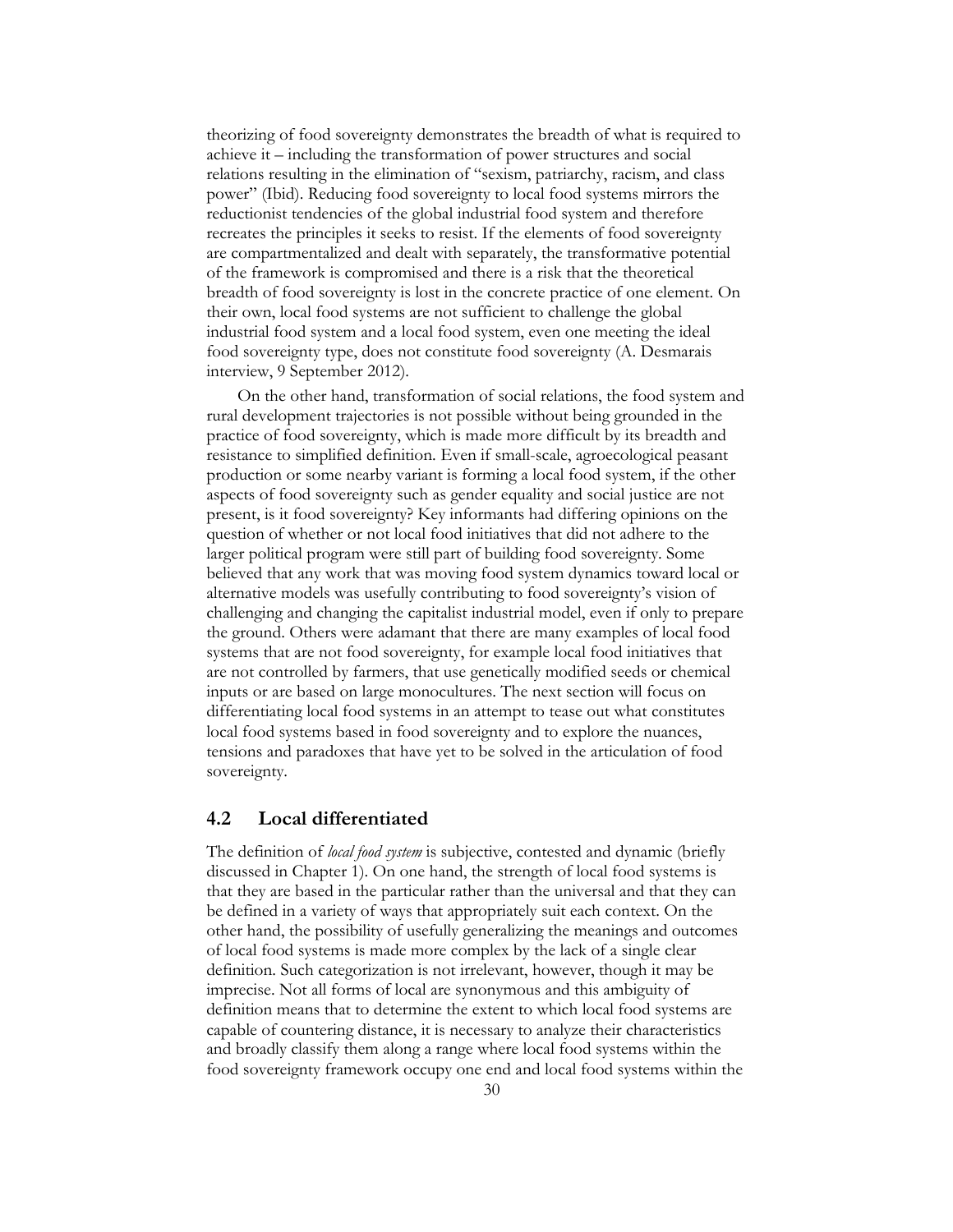industrial capitalist framework the other. It is important to note that the individual treatment of scale, method and character here is an artificial one for analytical purposes. In practice, each of these elements of local food systems are overlapped and intertwined.

#### **Scale**

Can industrial production and food sovereignty be distinguished in terms of scale? What scale do local food systems occupy? While it is often assumed that food system localization implies small-scale agriculture, differentiating between different scales of production and distribution, in relation to the method and character of production, assists in distinguishing broad types of local food initiatives. Differentiating local food systems according to scale is dependent on defining scale. In a review of geography and political ecology literature regarding scale, Neumann (2009) observes that often the conceptualization of scale is itself ambiguous, alternating between referring to *size, level, network,* or *site*. Neumann (2009: 405-406) advocates for choosing one consistent meaning of scale, but both scale as size and scale as level are used here for the purposes of analyzing local food systems.

Scale as size is often invoked in relation to food production. Neumann uses the example of large-scale as interchangeably meaning "capital intensive, spatially extensive, or national" (Ibid: 404). For example, small-scale agriculture is frequently defined in opposition to large-scale agriculture based on the amount of land cultivated, yet Bernstein (2010: 93) contends that capital intensiveness is a more useful descriptor since farm area does not indicate the number of farm labourers needed or the capital required to start and maintain the operation, essential relations in capitalist farming. While admitting the imprecision of the classification, industrial agriculture features increasing farm size related to mechanization and the use of inputs as well as increasing capitalization, particularly in the current corporate food regime where corporate investment into the production side of the food system is becoming more commonplace (Van der Ploeg 2010: 100; Burch and Lawrence 2009: 271). Large-scale, meaning capital-intensive agricultural operations with large land area or a high number of animals, can be used as a synonym for industrial agriculture (D'Souza and Ikerd 1996: 73). In fact, van der Ploeg (2010: 100) calls increasing scale an "indispensible ingredient of industrialization". Linking large-scale to industrial production does not preclude the sale of industrial production within a local food system, although large-scale production typified by industrial methods is likely to be connected into larger distribution networks and more distant markets, as is illustrated through the three food regimes and their respective global commodity flows.

The most important and long-standing debate in this arena relates to scale versus productivity. Are large-scale industrialized farms more productive than small-scale peasant ones? One side of the debate hinges on the notion that productivity is increased through the use of agricultural technologies and economies of scale. This position was advanced by Lenin, Kautsky and others to argue that increases in scale led to increases in productivity, which would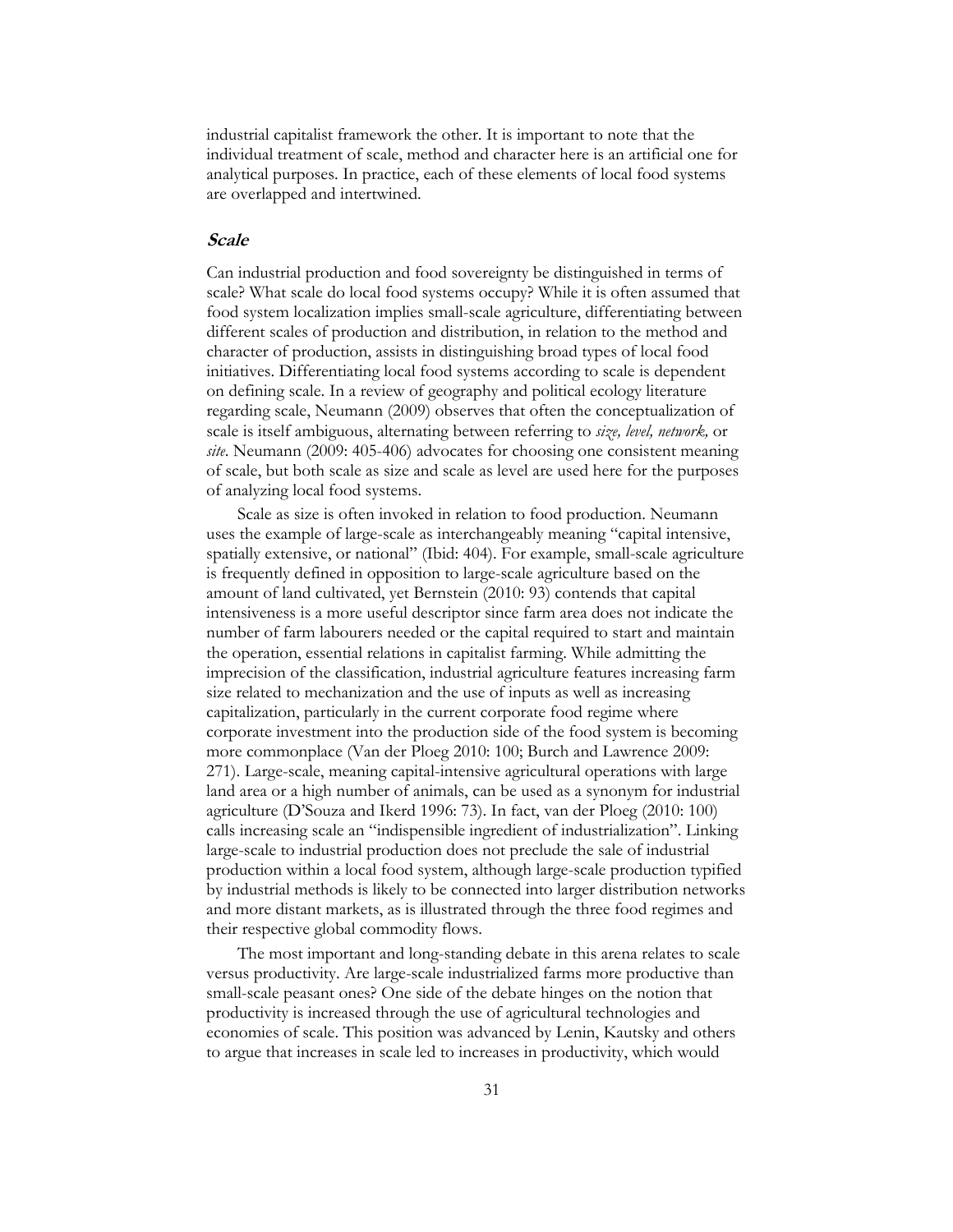eventually result in decreases in the amount of land needed for capitalist production (Akram-Lodhi and Kay 2010: 190-191). Modernization in agriculture was intimately connected to increased productivity and integrating farmers into commodity relations (Bernstein 2010: 74-75). Chayanov advocated for a variety of scales of production, defined by farm size, because he believed in "differential optimums", the idea that different crops were better suited to different scales of production (Shanin 2009: 88). A more contemporary version of this argument is that to produce enough food to feed the global population, industrial methods are necessary and as these methods lead to increased scale, as noted above, therefore large-scale production is required to address hunger (Smil 1997: 81). Altieri and Nicholls (2008:474) make the counter argument that small-scale, integrated farms produce more total output than large-scale monocrops. Van der Ploeg (2010: 100) acknowledges that capitalist industrial agriculture is responsible for "considerable productivity growth" but he tempers it by suggesting that this type of growth leads to "a long-term decay in biophysical productivity". Woodhouse (2010) outlines that small-scale production is more energyefficient but large-scale production continues to have higher labour productivity. Food sovereignty is rooted in small-scale farms. LVC claims that they are more productive than large-scale (LVC 2010) and in this way takes one side of the argument while capitalist agriculture takes the other.

Scale as level is also a useful conceptualization. Rosset (P. Rosset interview, 3 September 2012) understands local as a "nested concept" with many levels. The lower down the scale or closer to the household level a food system is, the more local it is. In this version of scale, small-scale means producing for a household or a market within the community and large-scale means producing for levels further up the scalar chain, such as international markets. The further down the local scale a food system is, the shorter the supply chain is so using this framing, a farmers market where farmers are directly selling to customers is more local than a large grocery chain offering regional produce. Manson says, "Time and geography and […] ease prescribe or define my local food system. The most convenient food for me is when, at twenty to twelve, I wonder if there are still green beans in the garden" (W. Manson interview, 2 September 2012). The more nested local food systems are, the more able they should be to bridge the metabolic rift, both literally and metaphorically.

This relation of scale as level is not always straightforward in practice, particularly as efforts to build local food systems grapple with questions of how to scale-up these initiatives without losing focus on maintaining the embeddedness of these food systems and what the implications are for local food systems as they are broadened out to include more consumers and larger geographical areas. Friedmann (2007) relates the case in Toronto, Canada of public procurement of local food as a mechanism for shortening supply chains through utilizing a third party certifying body as the link between corporate food suppliers and local farmers. She contends that this is a successful case of increasing the scale of local food systems (Ibid: 389), yet in the process of scaling up the direct linkage between producer and consumer is unavoidably a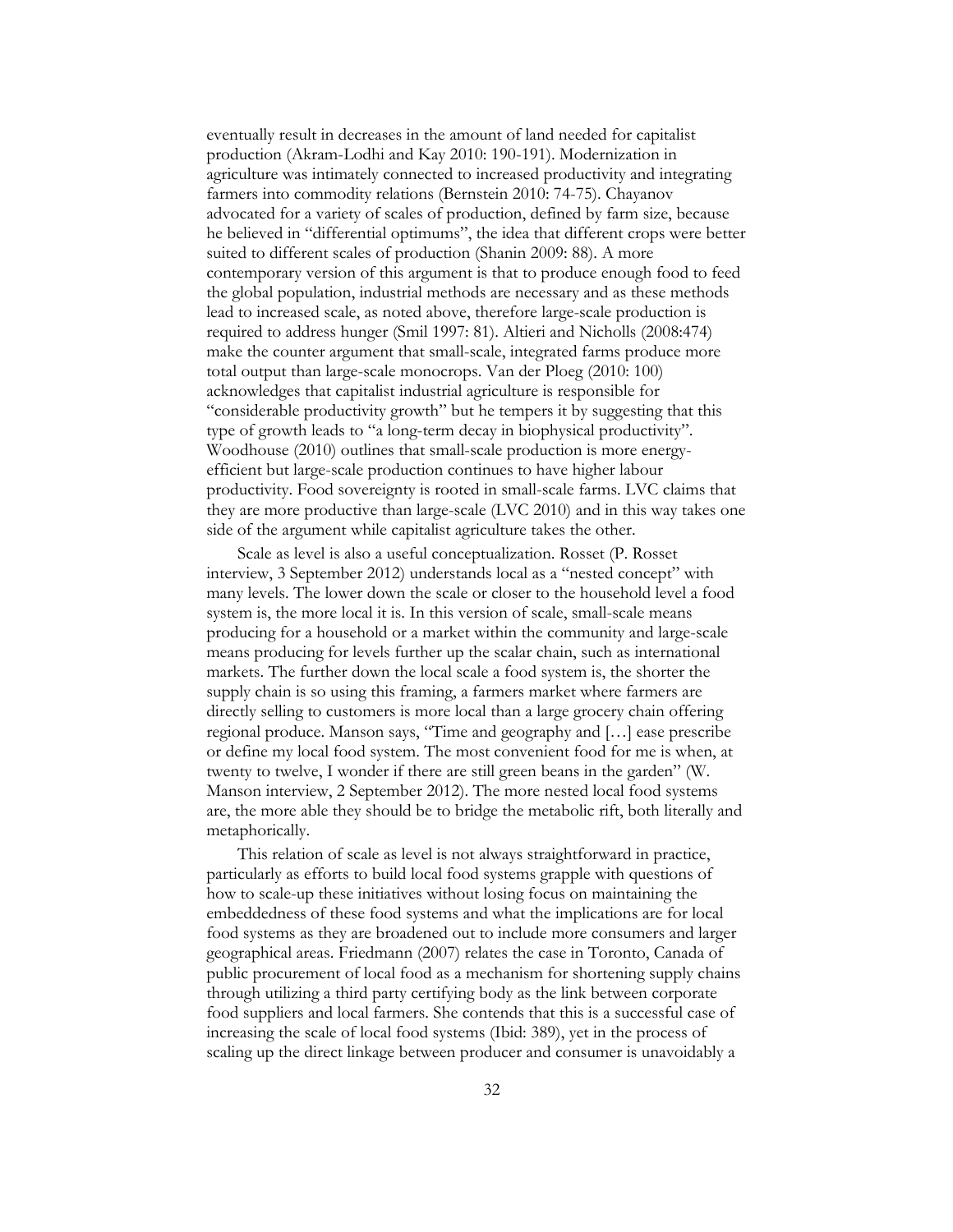few steps removed. Scaling up localization can be problematic for retaining social and environmental benchmarks in local food systems, Wittman et al. (2012: 38) note in their study of farmers' markets in western Canada, and at the same time, local food systems need to reach a large number of consumers in order to challenge the industrial food system.

#### **Method**

The methods used to produce and distribute local food afford another lens of differentiation between food sovereignty and industrial capitalist agriculture on the spectrum of food system localization. The most blunt differentiation is between conventional production, which uses chemicals and synthetic fertilizers and is therefore directly connected to the corporate food regime and industrial agriculture through inputs and technology, and what can be termed traditional production. Traditional production methods, such organic agriculture may be more closely linked with food sovereignty's aspirations of ecological health, although these are not automatically connected to the other facets of scale or character within the food sovereignty framework. Agroecological methods, on the other hand, more readily fit into the food sovereignty vision for local food systems.

Conventional production methods use a range of technical and synthetic interventions to increase productivity and control weeds and pests and though widely adopted on large-scale farms in the global North, they are not confined there. Many small-scale peasant farms from Mozambique to Dominica have also been hooked into conventional methods following the introduction of Green Revolution technologies (D. Nhampossa interview, 26 October 2012; A. Wiltshire interview, 3 November 2012). Organizations like AGRA sponsor programs to distribute hybrid seeds to small-scale farmers (AGRA 2012). Friedmann's (1992) observation that conventional methods rely on the practice of monocropping to ensure uniformity and durability and to exploit mechanization has also been adopted more recently in the organic sector, blurring the lines between industrial and peasant agricultural systems in this respect. Altieri and Nicholls (2003: 34) note that the organic movement was initially based on the idea of small-scale, locally based, ecologically-friendly agriculture but that as organic food became more desirable, particularly for upper class consumers in the global North, the organic sector (or parts of it) now resembles the conventional commercial sector including consolidated distribution networks, large-scale monocrop production, standardization and a heavy reliance on fossil fuels. Nettie Wiebe noted that transitioning to organic methods on her farm did not detach their production from fossil fuels or attach them to local markets (N. Wiebe interview, 1 September 2012). Altieri and Nicholls (2003: 34-36) contend that organic certification that does not address size or what they term "social standards" has resulted in similar arrangements and working conditions on organic farms as on conventional farms.

Local food initiatives established with agroecological production methods fall more fully within the food sovereignty model. As Nelson Mudzingwa, a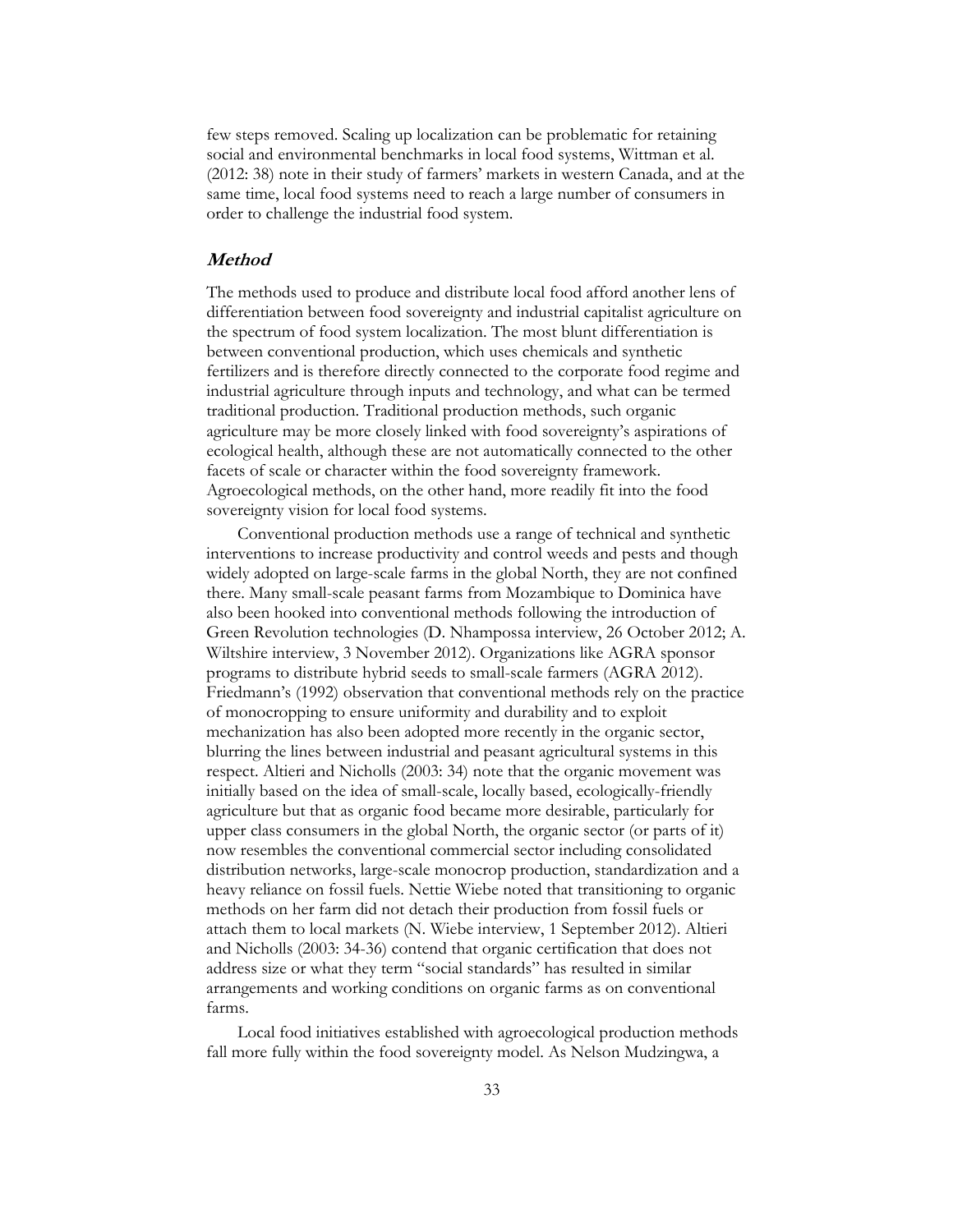small-scale farmer in Zimbabwe, observed though, sometimes agroecological methods are adopted due to economic hardships that force farmers to relearn traditional methods in lieu of purchasing inputs. But in Zimbabwe, as in other parts of the world, agroecology is promoted by farmers' organizations, nongovernmental organizations and others (N. Mudzingwa interview, 25 October 2012). Agroecology is based on enhancing small-scale farm productivity while conserving ecological resources through engagement in deeply rooted traditional practices and scientific knowledge of ecological processes (Altieri and Nicholls 2008: 476). Rosset et al. (2011: 163) summarize agroecology as a set of principles that include soil conservation and soil building, recycling of nutrients, polycropping and biodiversity preservation, and the use of biological mechanisms for pest control.

#### **Character**

Harvey (2006: 92) argues that the drive to accumulate surpluses results in appropriation, through the process of commodification, of material objects and abstract ideas ("creativity" for instance) that are not generated by capital. He uses the example of culture and writes that accumulation logic "creates a premium on the commodification of phenomena that are in other respects unique, authentic and therefore non-replicable" (Ibid). In many ways, this explanation provides insights into the multiple manifestations of local food systems, which due to their locality are at first glance "unique and nonreplicable". Dominant players in the industrial food system capture alternative food system concepts quickly and turn them into marketable labels "as branded, profit-generating drivers of new investment" (Campbell 2009: 316; A. Ferrante interview, 2 September 2012; H. Moore interview, 6 September 2012). This points to a heightened obscurity in situating local food initiatives, as large corporate players appropriate labels created by alternative food movements to distinguish themselves from the mainstream food system. "It may feel like at certain moments that the industrial food system is offering some local food alternatives but I would say it's illusory. It's an illusion", states Rosset (P. Rosset interview, 3 September 2012). Campbell's "Food from Somewhere" represents these local food system initiatives that are connected to and extend out from the corporate food regime. He cautions that "Food from Somewhere" should not be entirely dismissed as it represents "a small but important set of counter-logics" (Campbell 2009: 318).

Accumulation by appropriation also confirms that the character of local food production and distribution is an important element of differentiation since labels alone do not distinguish real alternatives from niches subsumed in the corporate food regime. It can be argued that at the heart of the character differentiation between the two veins of localizing food systems is the tension between agrarianism and industrialism. "The fundamental difference between industrialism and agrarianism is this: whereas industrialism is a way of thought based on monetary capital and technology, agrarianism is a way of thought based on land," writes Berry (2002: 42). Kay (2009: 106), in laying out the historical treatment of this dualism, notes that the model articulated by Sir Arthur Lewis in the mid-1950s provided room for both a modern and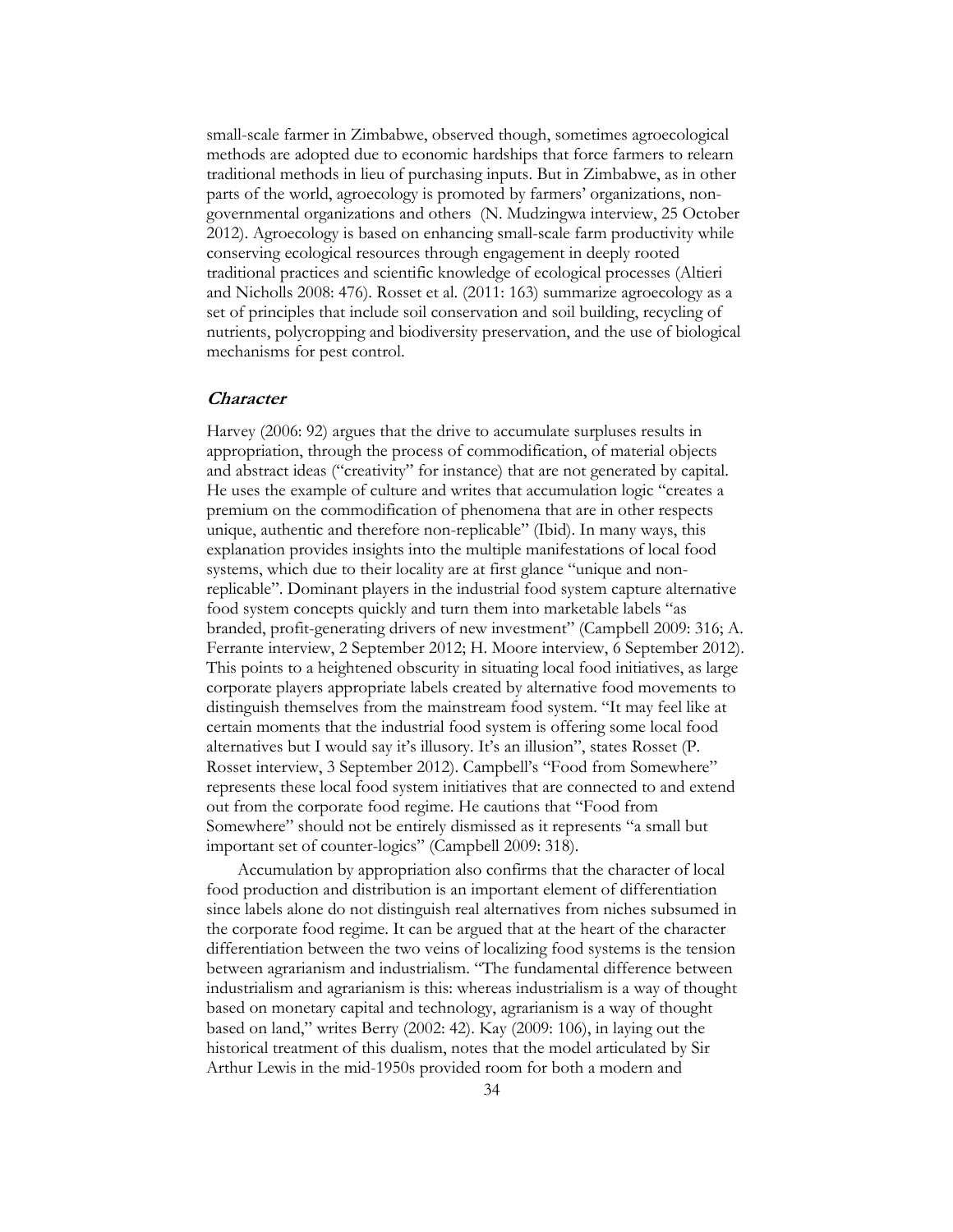traditional sector within agriculture. In a simple binary, food sovereignty based in small-scale, agroecological peasant production parallels this notion of agrarianism and industrial capitalist agriculture based in large-scale, conventional or sometimes organic industrial production parallels industrialism. This dichotomy can also be viewed through the typology created by Holt-Gimenez and Shattuck (2011) that places alternative visions for the food system on a continuum from neoliberal and reformist elements in the corporate food regime to progressive and radical elements within food movements. Friedmann and McNair (2008: 427) offer a nuanced position when they argue that regionally organized bottom-up certification strategies have the potential to transform the global food system over time by uniting the local and global therefore falling somewhere in the middle of the continuum. Key to this differentiation are the arguments presented in Chapter 2 regarding the existance peasants and the character of peasant production as substantially different than the character of capitalist production. This is, of course, an unresolved debate that largely depends once again on how *peasant* is defined.

FIGURE 1. Differentiating local food systems.



Figure 1 above presents a three-dimensional way to visualize the complexity of differentiating local food systems. Attempts to differentiate various forms of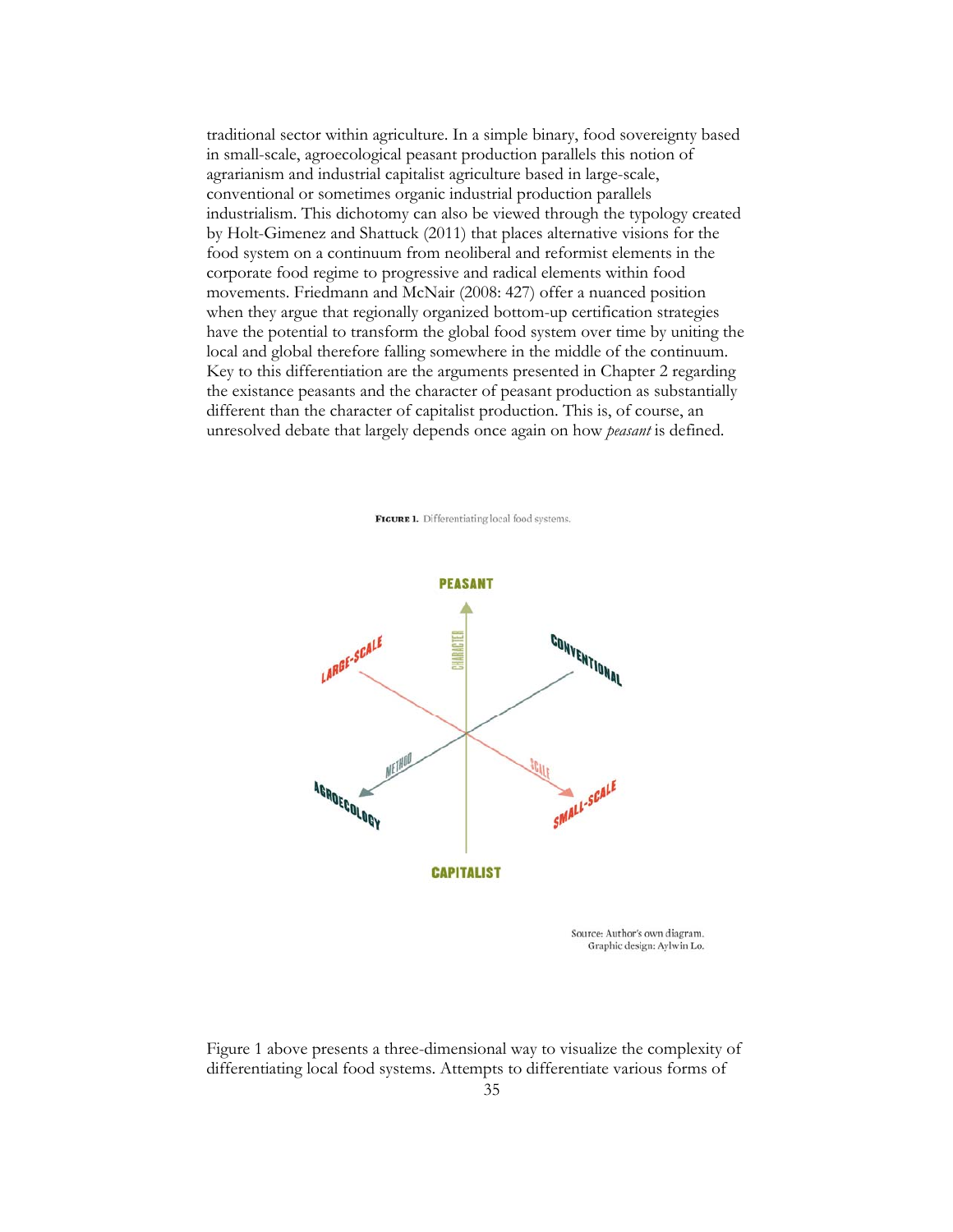local can benefit from these explorations of scale, method and character although they do not lead to a convenient and simple binary that large-scale, convention, capitalist production in all its iterations is equivalent to an industrial capitalist model (furthest bottom octant) and small-scale, agroecological, peasant production is equivalent to the food sovereignty model (nearest top octant). Rather, what emerges is a gradient where larger-scale is more likely to coincide with industrial methods and capitalist character and small-scale is more likely to coincide with ecological methods and peasant character. In reality, most local food system initiatives have characteristics that are situated somewhere along the three axis of scale, character and method. Farmers markets may rely on relatively small-scale peasant production from farms using nitrogen fertilizers or other inputs, like the local market where Wiltshire sells excess production in Dominica. Public procurement initiatives may require certified organic food but not specify the scale of production. Community-Supported Agriculture (CSA) initiatives may use agroecological methods on small-scale farms but hire wage labourers in the busy season, as is the case on Hilary Moore's farm.

## **5 How does food sovereignty address distance?**

## **5.1 Conclusions and arguments**

How does food sovereignty, and in particular its element of local food systems, address the geographical and sectoral distances in the global industrial food system? In order to answer this question, systematic steps needed to be taken. First, it has been argued here that distance, though viewed differently by different perspectives, is an inherent feature of the current global industrial food system. Second, it has been illustrated that not all local food systems are a manifestation of food sovereignty or even operate as alternatives to the corporate food regime. Yet neither can they be unequivocally categorized as part of the capitalist industrial model, in practice most local food initiatives fall somewhere in between the two archetypes. Third, it has been argued that food sovereignty is more capable of offering an alternative vision for the food system if its tenet of food system localization is not isolated from its other aspects. Food sovereignty provides an alternative, both politically and practically but its demands are mediated through both the nature of the capitalist system and corporate food regime in which it exists and by the dynamics intrinsic to transnational agrarian movements that have to reconcile diverse positions and the voices of many actors. All of these factors mean that while food sovereignty moves toward addressing the distances in the global industrial food system in a variety of ways, some questions remain unresolved by the current theory and practice of food sovereignty. Below is an exploration of how food sovereignty deals with the forms of distance elaborated in this paper and an outline of remaining questions.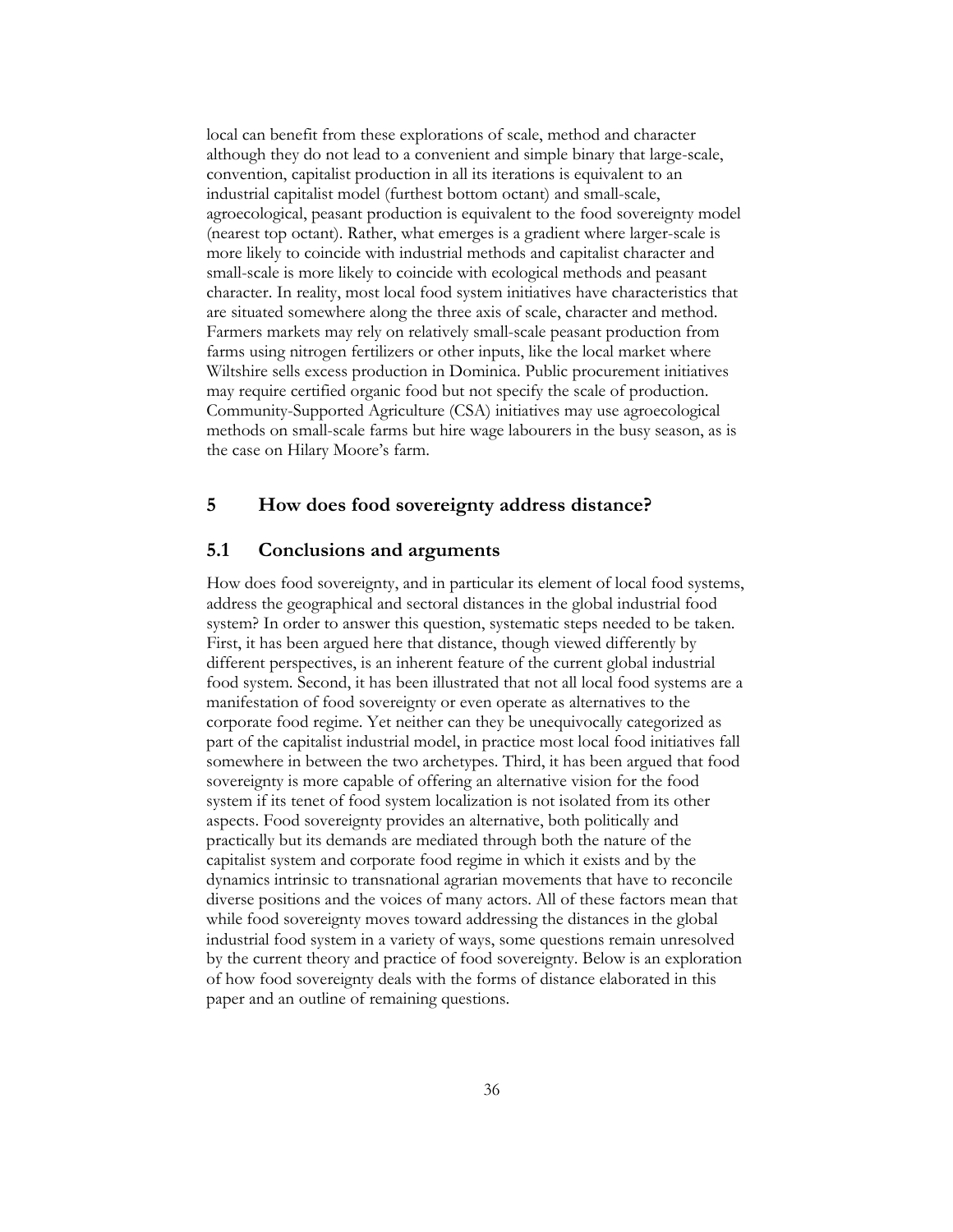## **5.2 Food Sovereignty Deals with Distance**

In the context of a corporate food regime arranged around market principles arbitrated by international institutions like the WTO and favouring industrial agriculture and corporate supply chains, food sovereignty appears as both a contradiction and a proposal for reorienting food and agriculture (McMichael 2009b). The food regime lens, like food sovereignty, "brings food to the political center, not simply as a relation of consumption, but also as a relation of cultural production and social reproduction," states McMichael (2009b: 293). The location of food sovereignty as a counter-movement to the corporate food regime and its particular logic of capital accumulation is mediated by the nature of TAMs and the various strengths, such as making political space on the world stage, and weaknesses, such as relying on broad conceptualizations rather than intricate details, that comes with the terrain (Borras et al. 2008: 186, 190) Therefore, it is worthwhile to briefly analyze the techniques and effectiveness of food sovereignty and its attendant local food system strategy to counteract the various forms of distance outlined in Chapter 3, as the ability of food sovereignty to respond to the global industrial food system in a concrete, systematic way is uncertain and Moore's (2011: 32) claim of a commodification tipping point beyond which production systems can only reproduce themselves by becoming further entrenched in capitalist processes looms large.

*Production and consumption* – Locality and seasonality are cited as responses to features of geographical distancing in the industrial food system and in this way, localization is proposed as an oppositional force to distance and durability (Friedmann 1992: 380; Friedmann 1993 as cited in Campbell 2009: 310). Definitions of what constitutes a local area vary widely as illustrated by the 2010 ERS report on local food systems in the US, which found that local radius was defined by population density, state or county boundaries, or distance between consumers or producers and the markets where they respectively buy or sell food (Martinez et al. 2010: 3-4). The report also determined that in the US the majority of farms producing for local markets are small (defined as less than US\$50,000 in annual sales) and that vegetable and fruit production accounts for the majority of direct sales (Martinez et al. 2010: 18-20). Local food systems based in food sovereignty reduce the distance between production and consumption but this holds true for virtually any type of local food system. The question that remains is how much consumption (and of what kinds of food) is captured by local food systems?

*Distant markets* – The food sovereignty framework does not preclude trade, although it promotes the removal of corporate control, free trade agreements and the flooding of domestic markets with below cost of production food from global circuits of trade and calls for agriculture to be taken out of the purview of the WTO (Nyeleni 2007a). Baker (2008: 249), through two Mexican case studies that connect conservation of maize varieties and rural development strategies, concludes that attempts at localization occur within the context of wider processes, which inevitably influence their effectiveness and reach. This remains a challenge for food sovereignty since it does not operate outside the context of a dominant global paradigm even as it seeks to change it.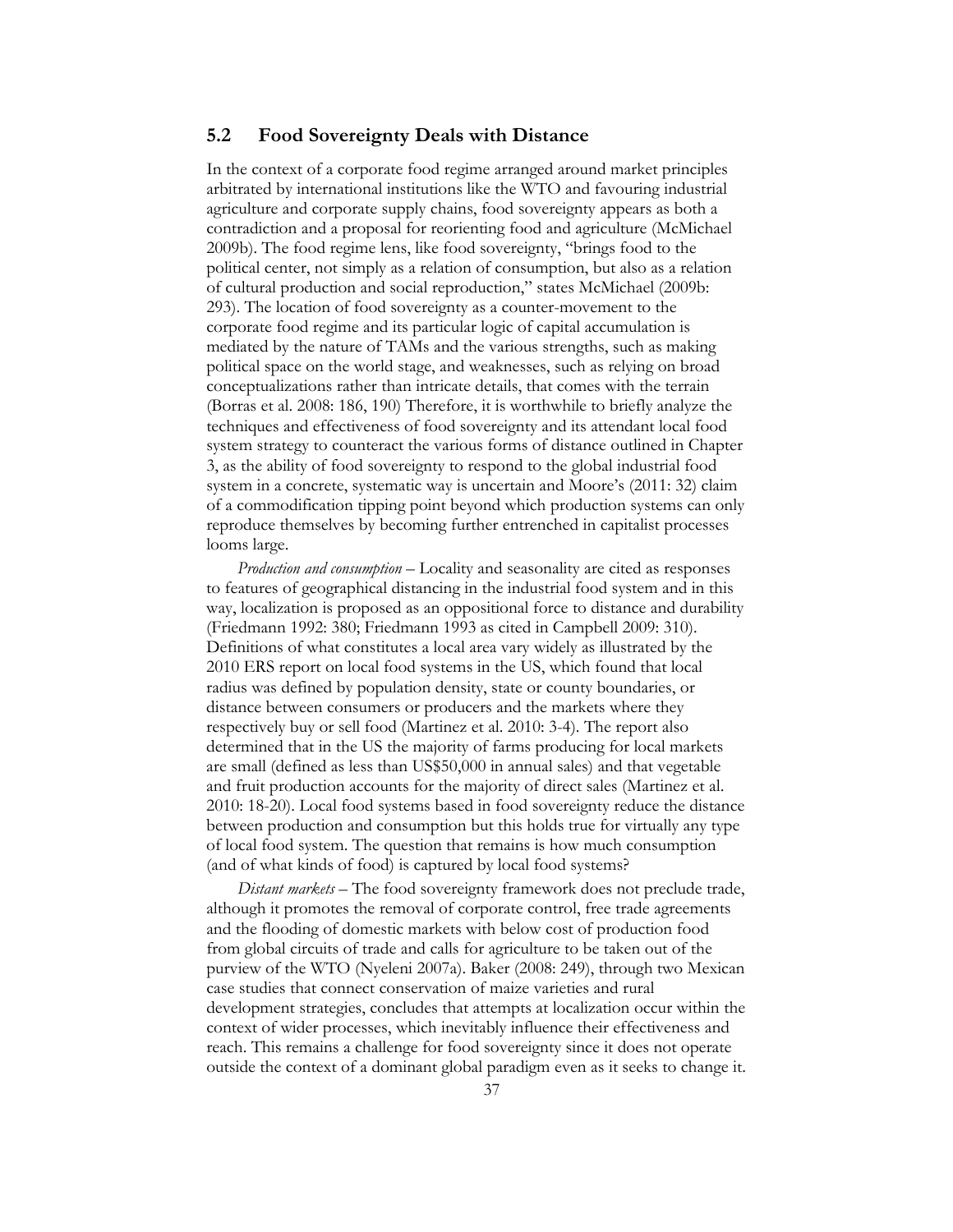However, by pursuing primarily domestic and local markets and by seeking to ground market relations, put food producers at the center and nutritional needs ahead of the market, food sovereignty goes further than other forms of local food systems in countering the logic of accumulation and the abstraction of markets (Allen and Wilson 2008: 537).

In practice though, local markets do not automatically encompass these values. Local food systems undertake a variety of direct marketing strategies from farmers' markets and farm gate sales to food box programs and CSAs, where customers buy in to the risks of the farm at the beginning of the growing season and in return received fresh produce throughout the harvest (Feagan 2008: 161-162). Perhaps the most common form of local marketing worldwide are farmers' markets, which have been critiqued by Hinrichs (2000) as recreating commodity relations despite higher levels of social embeddedness than conventional markets. Hinrichs posits that CSAs are more likely to breakdown the commodity relations of conventional markets and create "an alternative *to the* market" (Ibid: 295; emphasis in original), yet the CSA model is largely a Northern one and begs the question of the mechanics of food sovereignty marketing in the global South and to what extent farmers' markets can resist the accumulation imperatives and commodification tendencies of capitalist market relations in order to bridge distant markets and maintain their peasant character.

*Peasants from their land* – The strength of food sovereignty, and its aim of localizing food systems, is the defence of small-scale, peasant livelihoods and the possibility of maintaining and strengthening rural communities and naturesociety relations based on local food system arrangements. To increase resilience against processes of dispossession, food sovereignty claims local control over food systems. The process of localizing food systems has a more tenuous connection to peasants who are already dispossessed, however.

The dispossessed may be adversely incorporated (Du Toit 2004) into the global food system where they are marginalized and exploited, for example as migrant labourers on highly industrialized, single commodity-driven farms or as contract farmers integrated into corporate production systems. Dispossession and the resulting displacement or adverse incorporation weakens peasant organizations and makes it more difficult for them to claim representation and have authority in demand making. This is illustrated by Edelman's (2008) analysis of the rise and fall of Central America's transnational peasant alliance, which struggled to maintain its unity and strength in a context of deteriorating opportunities for small-scale peasants, increasing out-migration and other significant changes in the countryside. "[M]igration frequently undermines the capacity for political action," contends Edelman (2008: 249). Borras et al. (2008: 185) reference a "persistent and troubling divide" between escalating migration and the lack of representation and focus on migrant labourers by LVC and other TAMs. Marentes offered, "I think that if we want to build a strong farmers movement to push for food sovereignty its very important that we bring the farmworkers to our side. After all, they are the farmers; they are the peasants of the South. And we are moving in that direction, with lots of difficulty […]" (C. Marentes interview, 3 September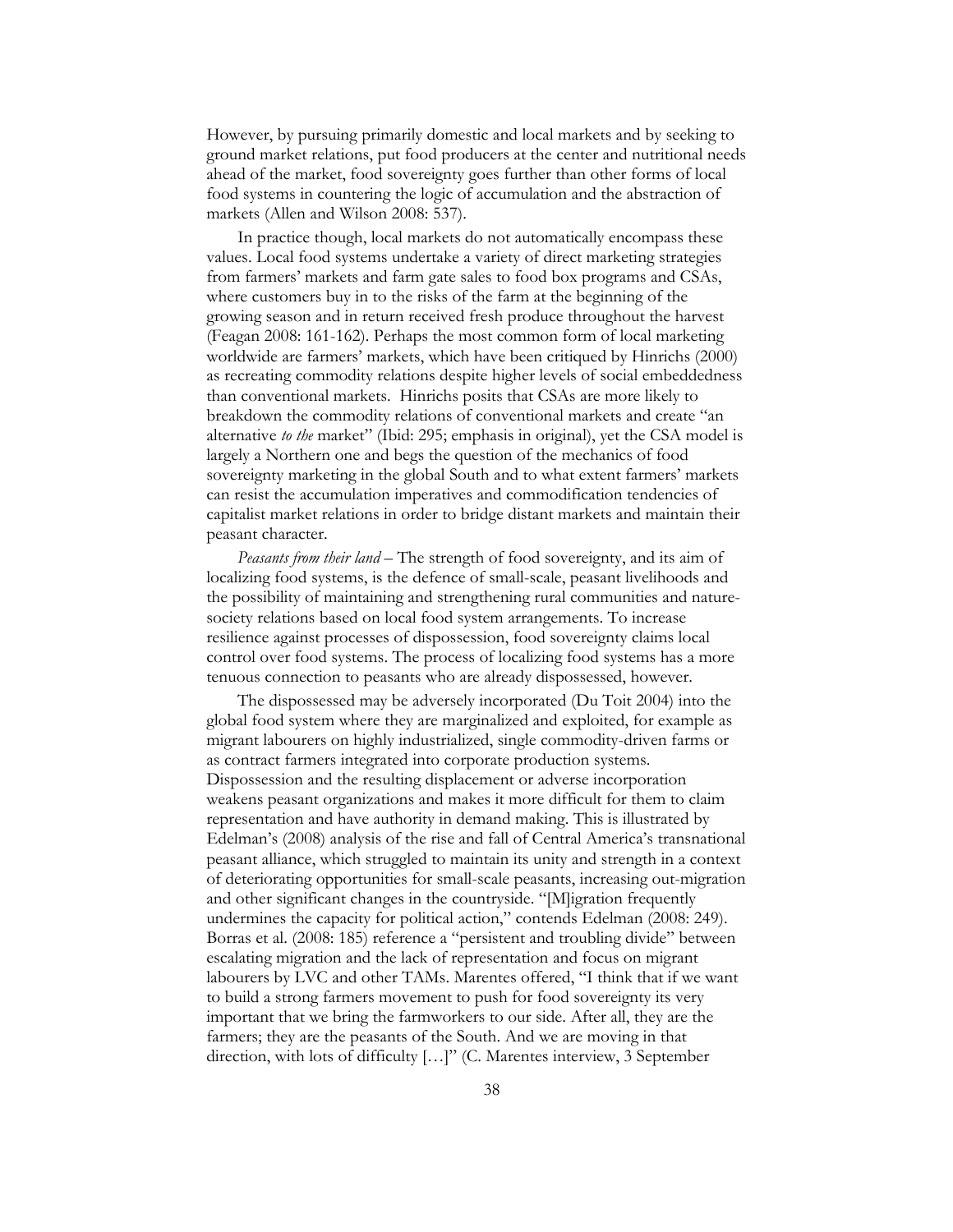2010). Some of the difficulty may be attributed to the different class positions of small-scale farmers and farmworkers, as Bernstein (2010) asserts.

*Producers and consumers* – Local food movements tackle the distance between producers and consumers, aggravated by the commodification of food and the geographic distances elaborated above, through direct marketing and the social re-embedding of food systems. Hinrichs (2000: 297; 2003: 36) asks difficult questions about who benefits in these local food transactions, however, and warns that social embeddedness is often taken for granted and generalized when it should be assessed more vigorously. Local food movements may heighten distancing through their "missionary impulses", according to Guthman's (2008: 395) scathing critique of local food system practices in the US as racially marginalizing and exclusionary. She points to romanticized, white-centric discourses that alienate and misconstrue histories of food (Ibid: 394). Allen and Wilson (2008: 537) suggest that many local food initiatives may reinforce existing inequalities of race and class rather than challenging them due to the focus on consumer choice that ignores historically constructed inequalities. They posit that food sovereignty and other initiatives centered in the global South are more attuned to the importance of dealing with inequality (Ibid). In contrast, Holt-Gimenez and Shattuck (2011: 115, 131- 132) characterize the food justice movements as more concerned with marginalized people and their access to food and question the notion that they are predominantly made up of elites. They portray the food sovereignty movement as more concerned with structural transformation and redistribution of productive resources, often with a class lens though this is not always clear. In many ways, food sovereignty is more narrowly focused on the outcomes for producers than consumers, although the framework actively promotes the right to food (connected to its de-commodification) and advocates space for marginalized communities to reclaim their own food systems.

*Rural and urban* – Bernstein (2010: 122-123) asks perhaps the most critical question of food sovereignty and local food systems related to shrinking the distance between rural and urban: "[H]ow plausible are the claims of agrarian 'counter-movements' and their champions that a return to 'low-input' smallscale family farming […] can feed a world population so many times larger, and so much more urban, than the time when 'peasants' were the principal producers of the world's food?" Food sovereignty proponents argue that these types of agricultural systems still produce the majority of the world's food (LVC 2010; ETC 2009), yet the question of how to feed growing urban populations remains valid, whether or not this claim is accurate. According to the United Nations, the majority of the world's population now lives in urban areas (although, as mentioned in Chapter 2, the definition of urban is not universal) and the number is expected to climb 2.6 billion people by 2050, which represents the entire increase in world population until then plus the migration of 0.3 billion rural inhabitants to urban areas (DESA 2012: 1). In this context the question of how local food systems will feed cities becomes especially relevant.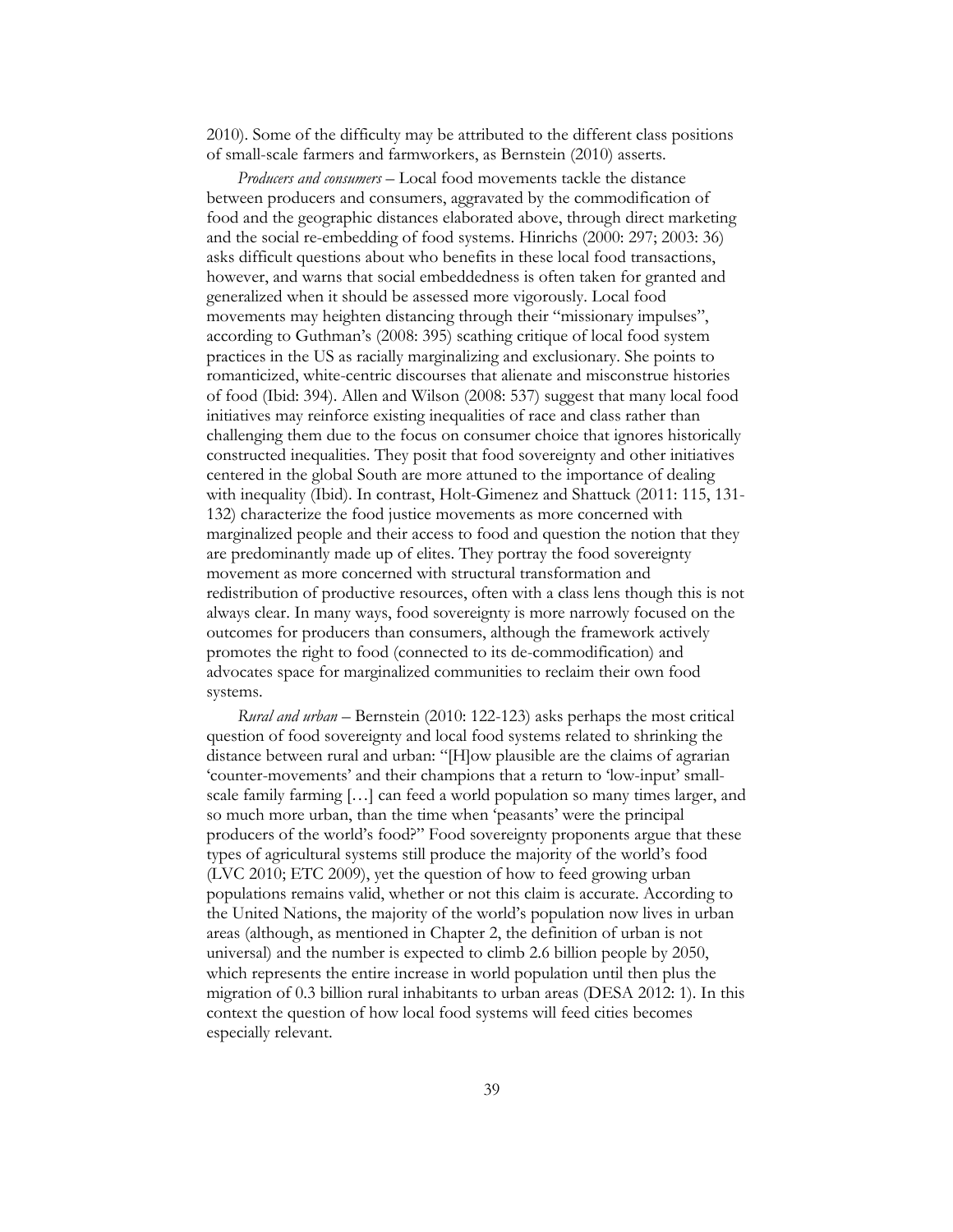Food sovereignty advocates that agroecological peasant production is more productive and more capable of adapting to and mitigating climate change (LVC 2009), as is shown by Rosset et al. (2011) in their Cuban case study of the "Campesino-a-Campesino" movement, and therefore food systems built around food sovereignty are more capable of dealing with both hunger and urbanization than the industrial model. Nevertheless, the question of feeding large urban centers has not been dealt with in a systemic way. The case of Cuba illustrates that scaling-up the farmer-to-farmer agroecology methodology still poses significant challenges, particularly in the face of structural barriers (Ibid: 185). Diamantino Nhampossa admits that it would not be possible for small-scale agroecological peasant production to feed Mozambique's cities immediately, but he is cautiously optimistic about doing so in the future (D. Nhampossa interview, 26 October 2012). Rosset and Manson both pointed to the importance of urban agriculture in answering this question as well, a facet of local food systems that has been largely unexplored by the food sovereignty movement but is recently gaining attention. For example, the September 2012 edition of the Nyeleni Newsletter states that food sovereignty has an urban dimension and lists urban and peri-urban agriculture as a food sovereignty strategy (Nyeleni Newsletter 2012).

*Agriculture and nature* – "The farm is a big project because you're domesticating an area so you're making everything dependent on you. In that way you're part of it all too. […] Part of a system. We're not another species looking down on the environment or from behind a window. We're part of the food chain. Being good to the environment […] doesn't mean just leaving it alone. It means being thoughtful about your interaction with it," stated Moore (H. Moore interview, 6 September 2012), taking a position that reinforces the dialectical relations between society and nature. Scott (1998: 264) writes, "Cultivation is simplification", even at its most basic. The food sovereignty model based on agroecological production methods has a different relationship to nature through promoting agroecology, biodiversity and seed-saving, low emission agriculture and shortened supply chains than its industrial counterpart, although Scott's point is accurate.

While local food systems based in food sovereignty are not the only local food efforts that take ecological questions into consideration, food sovereignty poses a major shift in nature-society relations and a step toward mitigating the metabolic rift. McMichael (2008: 505) maintains that food sovereignty challenges the ecological and social impacts of the industrial model and "engages modern science and technology" in new ways. Schneider and McMichael (2010: 477) argue that metabolic rift theorizing often excludes taking into account the knowledges of local places and agricultural methods that were and are lost as the rift widens. Altieri and Nicholls (2008: 476) offer a number of examples of contemporary agroecology using ancient techniques in Latin America such as the raised beds in shallow waterways – *chinampas* – typical of Aztec agriculture pre-conquest that increase productivity while integrating more easily into the existing local ecosystems. Agroecological methods are intrinsically localized to each specific region and natural environment and they seek to bridge the metabolic rift understood as a break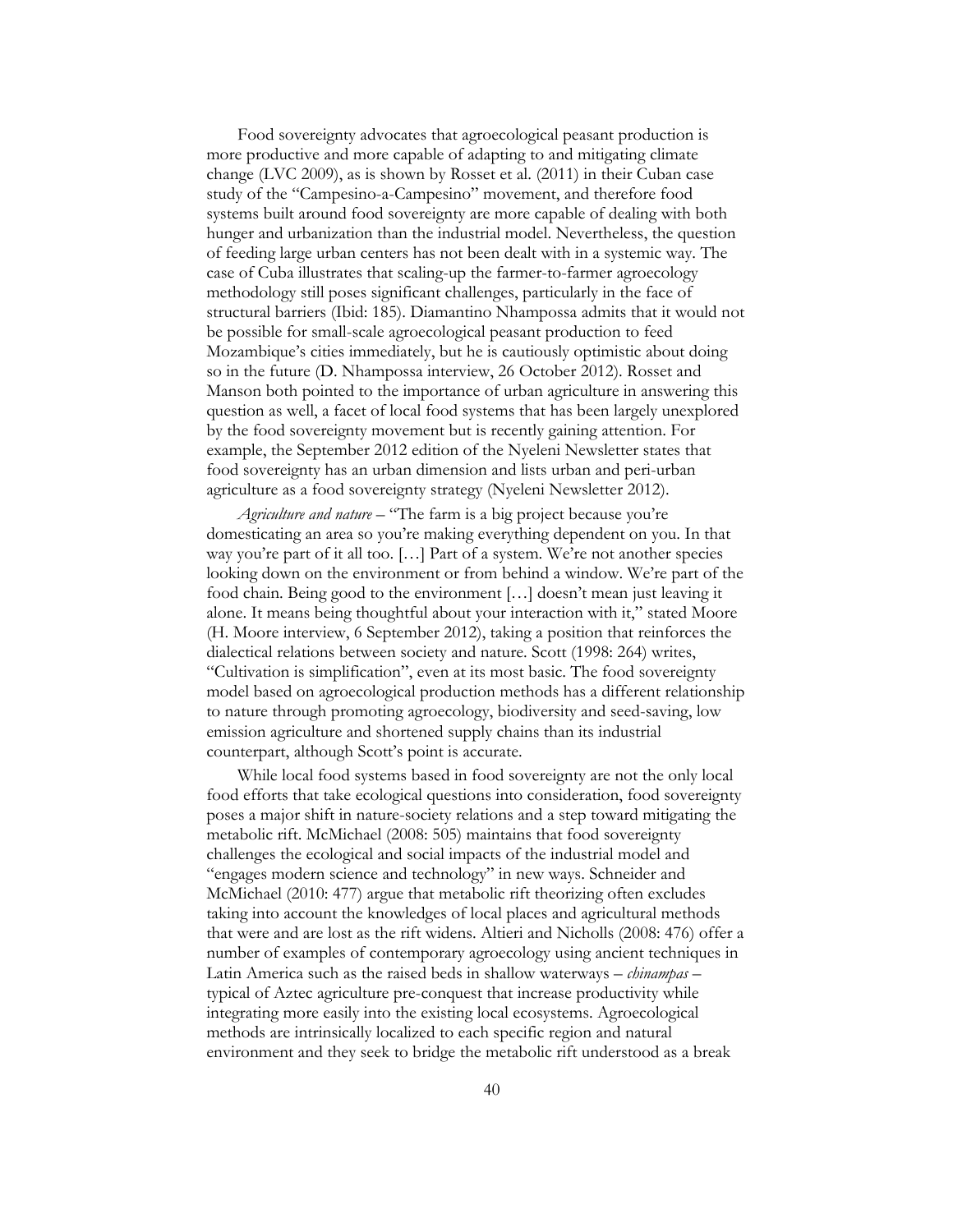with ecosystems and as a rift with the reproduction of knowledges. LVC's most active, grounded local food system work is through agroecology trainings like the one recently held in Thailand (LVC 2012).

## **5.3 What happened and what's next**

The definition of local is intimately connected to specific geographies and definitions of place and therefore is particular to each region rather than universal in nature. The idea of place has been blurred and concealed by the globalization project and attendant attempts at universalizing development as industrial, capitalist development; however, the importance of place is reemerging as part of a conversation around how to address the inequality, poverty and hunger around the world. Although local food initiatives in the framework of food sovereignty do not fully address the distances in the global industrial food system, food sovereignty has major implications for understanding the processes of change linked with competing narratives of development. It represents a paradigm shift in rural development thinking and, through the TAMs that advocate for it, has claimed a space on the international stage and become part of the conversation to restructure the food system.

This paper has offered a macro level analysis of how and to what extent local food systems based in food sovereignty counter the distances created and perpetuated in the industrial food system through processes of capital accumulation. Chapter 1 outlined the context, important definitions and problematized the depth and breadth of local food systems' capacity to challenge the dominant global food system. It also presented the scope, organization and arguments of the paper. The analytical approach, three specific theoretical tools and the research methodology were outlined in Chapter 2. In Chapter 3, six forms of distance, categorized as geographical (production/consumption; distant markets; peasant dispossession) and sectoral (producer/consumer; rural/urban; agriculture/nature), were examined in relation to food regimes, aspects of uneven geographical development and the metabolic rift. Chapter 4 began with an analysis of the context in which food sovereignty was formed and is propagated, via TAMs. It also differentiated local food practices by scale, character and method and attempted to position different local food systems along a spectrum between food sovereignty and capitalist agriculture. Finally, Chapter 5 presented the main contentions and insights of the paper and considered food sovereignty against each form of distance.

This research represents a first attempt at dissecting the role of local food systems within food sovereignty and analyzing how far they go in challenging the current model of industrial agriculture. Much of the local food system research encountered through this process was focused on the global North and in particular, North America. More attention to local food systems in the global South, in the form of both specific case studies as well as larger system analyses would be useful. Examining other dimensions of distance, the role of the state and other institutions as well as work that considers these questions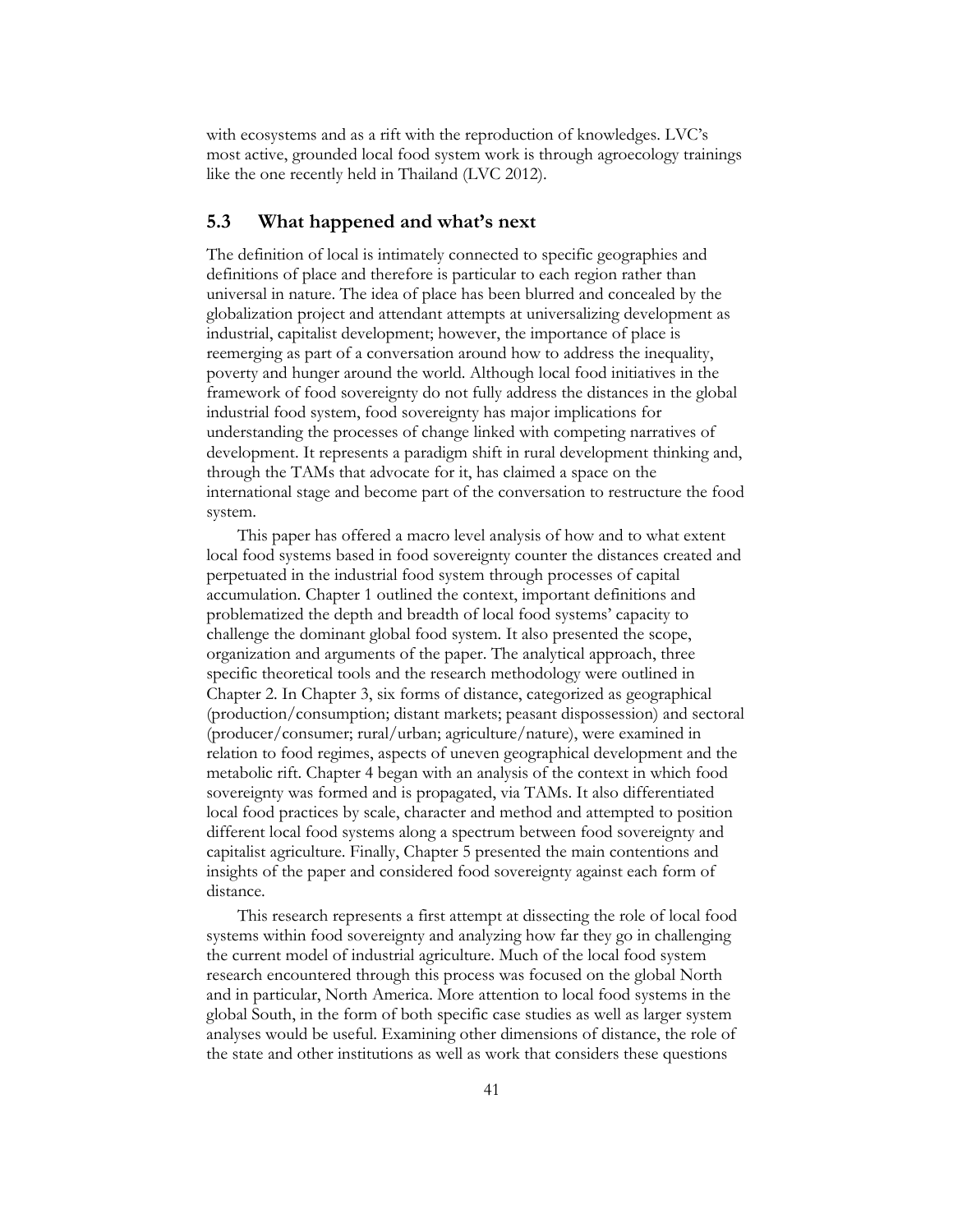more explicitly within current development discourses are all avenues of future research.

#### **References**

- AGRA website. Accessed 13 November 2012 <http://www.agra-alliance.org/>
- Akram-Lodhi, A. and C. Kay (2010) "Surveying the Agrarian Question (Part 1): Unearthing Foundations, Exploring Diversity", *Journal of Peasant Studies* 37(1): 177-202.
- Allen, P. and A. B. Wilson (2008) "Agrifood Inequalities: Globalization and Localization", *Development* 51(4): 534–540.
- Altieri, M.A. (2009) "Agroecology, Small Farms and Food Sovereignty", *Monthly Review* July-August: 102-113.
- Altieri, M.A. and C.I. Nicholls (2003) "Agroecology: Rescuing Organic Agriculture from a Specialized Industrial Model of Production and Distribution", Policy Matters: Trade, Environment and Investment: Cancun and Beyond IUCN Commission on Environmental, *Economic, & Social Policy* September (11): 34-41.
- Altieri, M.A. and C.I. Nicholls (2008) "Scaling up Agroecological Approaches for Food Sovereignty in Latin America", *Development* 51(4): 472-480.
- Araghi, F. (2012) "The Invisible Hand and the Visible Foot: Peasants, Dispossession and Globalization" in A.H. Akram-Lodhi and C. Kay (eds.) *Peasants and Globalization: Political Economy, Agrarian Transformation and Development.* New York: Routledge, 111-147.
- Baker, L.E. (2008) "Local Food Networks and Maize Agrodiversity Conservation: Two Case Studies from Mexico", *Local Environment: The International Journal of Justice and Sustainability* 13(3): 235-251.
- Bello, W. and M. Baviera (2010) "Capitalist Agriculture, the Food Price Crisis & Peasant Resistance" in H. Wittman, A.A. Desmarais, N. Wiebe (eds.) *Food Sovereignty: Reconnecting Food, Nature and Community*, 62-75. Halifax, NS: Fernwood Publishing.
- Bernstein, H. (2010) *Class Dynamics of Agrarian Change. Sterling*, VA: Kumarian Press; Halifax and Winnipeg: Fernwood Publishing.
- Bernstein, H. (2009) "V.I. Lenin and A.V. Chayanov: Looking back, looking forward", *Journal of Peasant Studies* 36(1): 55-81.
- Berry, W. (2002) "The Whole Horse: The Preservation of the Agrarian Mind", in A. Kimbrell (ed.) *The Fatal Harvest Reader: The Tragedy of Industrial Agriculture*, 39-49. Sausalito, California: Foundation for Deep Ecology.
- Bezemer, D. and D. Headley (2008) "Agriculture, Development, and Urban Bias", *World Development* 36(8): 1342-1364.
- Borras Jr., S.M. (2009) "Agrarian Change and Peasant Studies: Changes, Continuities and Challenges – an Introduction", *Journal of Peasant Studies* 36(1): 5-31.
- Borras Jr., S.M. (2010) "The Politics of Transnational Agrarian Movements", *Development and Change* 41(5): 771-803.
- Borras Jr., S.M., M. Edelman and C. Kay (2008) "Transnational Agrarian Movements: Origins and Politics, Campaigns and Impact", *Journal of Agrarian Change* 8(2 and 3):169-204.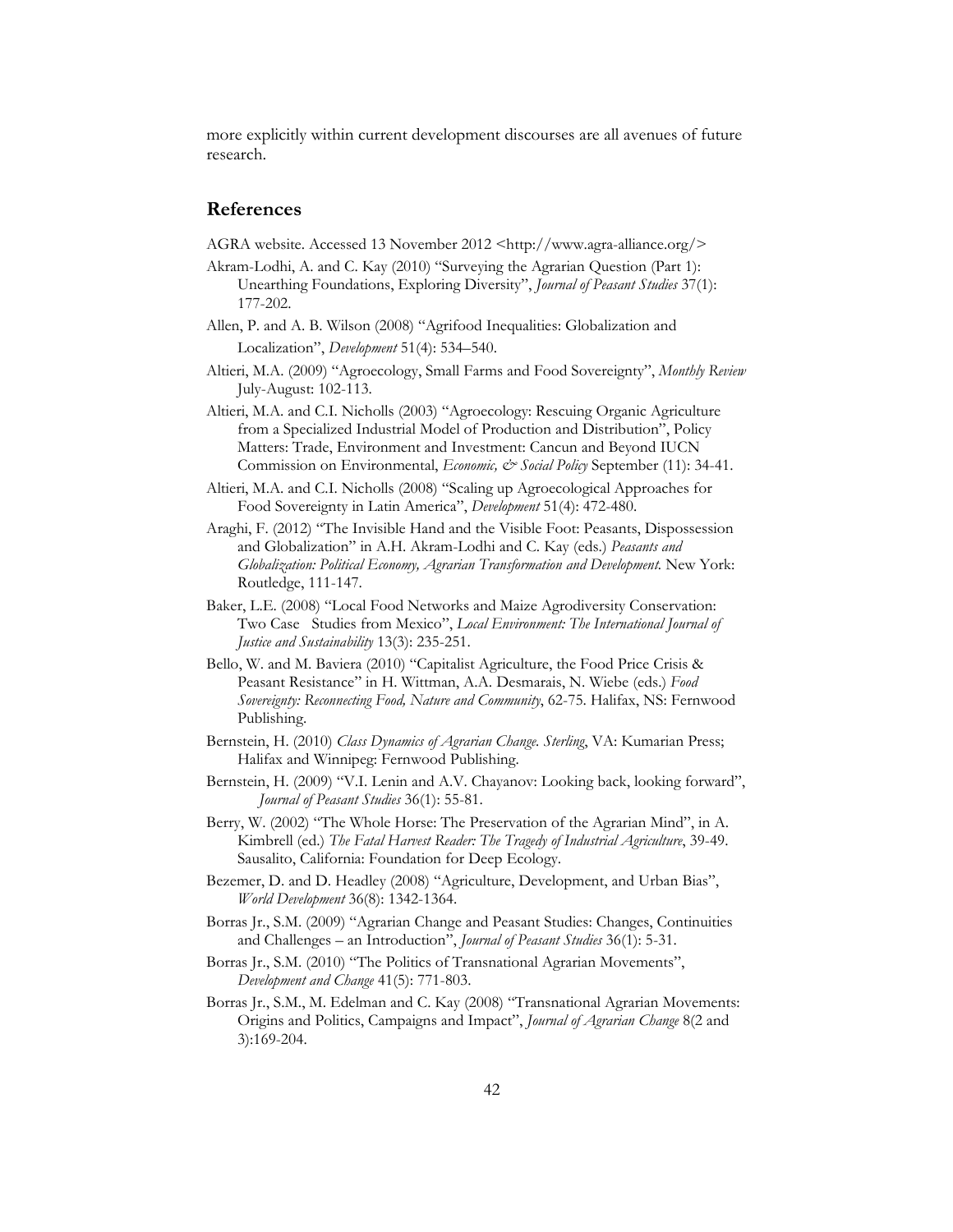- Byers, T.J. (1979) "Of Neo-populist Pipe Dreams: Daedalus in the Third World and the Myth of Urban Bias", *Journal of Peasant Studies* 6(2): 210-244.
- Campbell, H. (2009) "Breaking New Ground in Food Regime Theory: Corporate Environmentalism, Ecological Feedbacks and the 'Food from Somewhere' Regime?", *Agriculture and Human Values* 26(4): 309-319.
- Chayanov, A.V. (1966) *The Theory of Peasant Economy*. Manchester: Manchester University Press.
- Clapp, J. (2005) "Distancing of Waste: Overconsumption in a Global Economy", *Trent International Political Economy Centre* 1(10): 1-24.
- Clark, B. and J.B. Foster (2010) "The Dialectic of Social and Ecological Metabolism: Marx, Meszaros, and the Absolute Limits of Capital", *Socialism and Democracy* 24(2): 124-138.
- Clark, B. and J.B. Foster (2009) "Ecological Imperialism and the Global Metabolic Rift: Unequal Exchange and the Guano/Nitrates Trade", *International Journal of Comparative Sociology* 50(3-4): 311-334.
- Deere, C.D. and A. de Janvry (1979) "A Conceptual Framework for the Empirical Analysis of Peasants", *American Journal of Agricultural Economics* 61(4): 601-611.
- DESA (2012) "World Urbanization Prospects: the 2011 Revision", Department of Economic and Social Affairs – Population Division of the United Nations New York: 1-33.
- Desmarais, A.A. (2002) "PEASANTS SPEAK The Via Campesina: Consolidating an International Peasant and Farm Movement", *Journal of Peasant Studies* 29(2): 91-124.
- Desmarais, A.A. (2007) *La Via Campesina*. Halifax: Fernwood Publishing.
- D'Souza, G. and J. Ikerd (1996) "Small Farms and Sustainable Development: Is Small More Sustainable?", *Journal of Agricultural and Applied Economics* 28(1):73-83.
- Du Toit, A. (2004) "'Social Exclusion' Discourse and Chronic Poverty: A South African Case Study", *Development and Change* 35(5): 987-1010.
- Edelman, M. (2005) "Bringing the Moral Economy back in… to the Study of 21st-Century Transnational Peasant Movements", *American Anthropologist* 107(3): 331- 345.
- Edelman, M. (2008) "Transnational Organizing in Agrarian Central America: Histories, Challenges, Prospects", *Journal of Agrarian Change* 8(2 and 3): 229–257.
- Edelman, M. (2009) "Synergies and Tensions between Rural Social Movements and Professional Researchers", *The Journal of Peasant Studies* 36(1): 245-265.
- ETC Group (2009) "'Who Will Feed Us': Questions for the Food and Climate Crises", Communique ETC Group 102: 1-31.
- Fairbairn, M. (2010) "Framing Resistance: International Food Regimes & the Roots of Food Sovereignty" in H. Wittman, A.A. Desmarais, N. Wiebe (eds.) *Food Sovereignty: Reconnecting Food, Nature and Community*, 15-32. Halifax, NS: Fernwood Publishing.
- FAO (2012) "Part 2: Hunger Dimensions" *FAO Statistical Yearbook 2012: World Food and Agriculture* Rome: Food and Agriculture Organization of the United Nations. Accessed 13 November 2012.  $\langle$ www.fao.org/docrep/015/i2490e/i2490e00.htm>
- FAO (2008) "Biofuels: Prospects, Risks and Opportunities", *The State of Food and Agriculture* 1-208. Rome: Food and Agriculture Organization of the United Nations.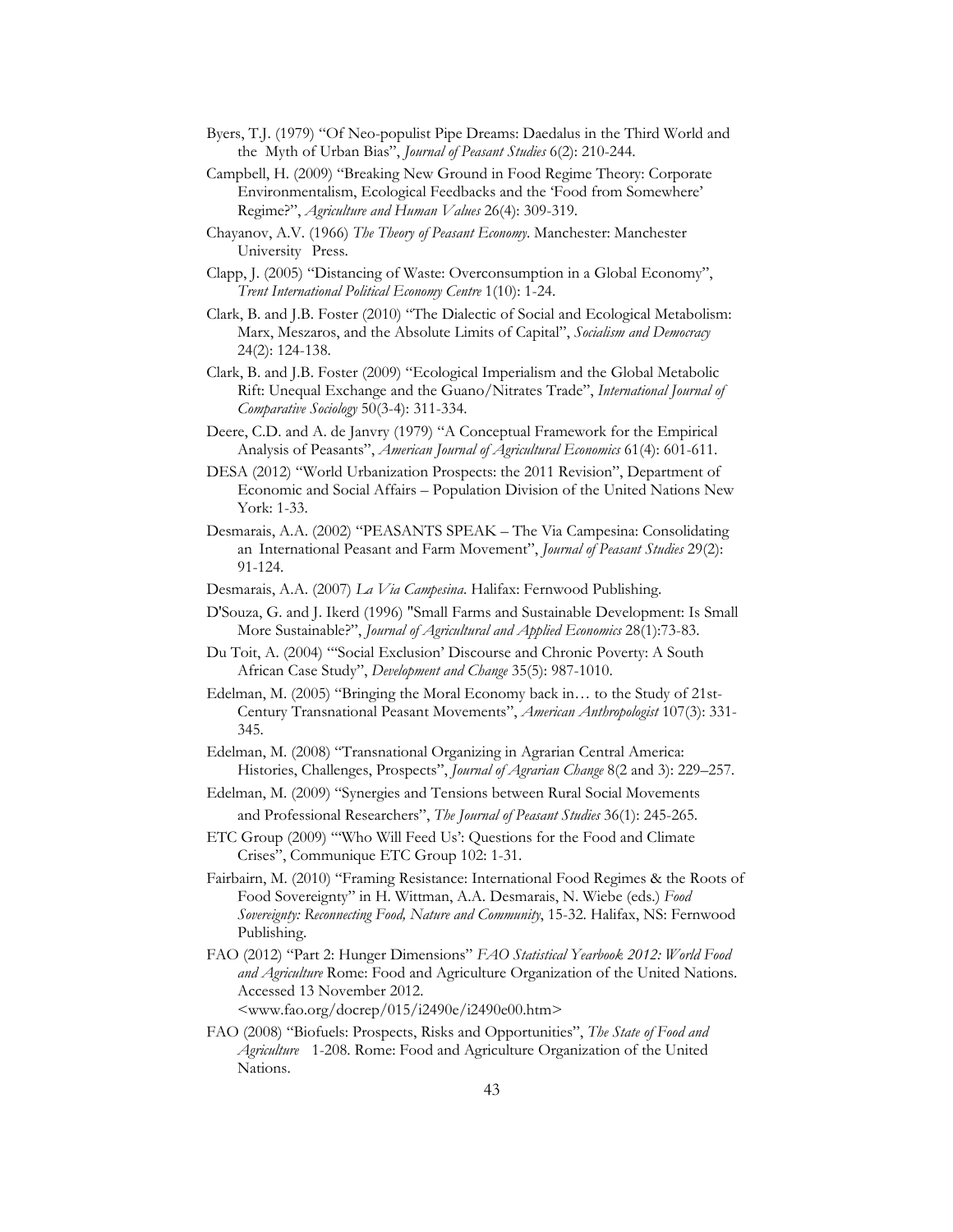- Feagan, R. (2007) "The place of food: mapping out the 'local' in local food systems", *Progress in Human Geography* 31(1): 23-42.
- Feagan, R. (2008) "Direct Marketing: Towards sustainable local food systems?", *Local Environment: The International Journal of Justice and Sustainability* 13(3): 161-16.
- Foster, J.B. (1999) "Marx's Theory of Metabolic Rift: Classical Foundations for Environmental Sociology", *American Journal of Sociology* 105(2): 366-405.
- Friedmann, H. (1992) "Distance and Durability: Shaky foundations of the world food economy", *Third World Quarterly* 13(2): 371-383.
- Friedmann, H. (2007) "Scaling up: Bringing pubic institutions and food service corporations into the project for a local, sustainable food system in Ontario", *Agriculture and Human Values* 24: 389-398.
- Friedmann, H. and A. McNair (2008) "Whose rules rule? Contested projects to certify 'local production for distant consumers'", *Journal of Agrarian Change* 8(2–3): 408– 34.
- Friedmann, H. and P. McMichael (1989) "Agriculture and the State System: The rise and decline of national agricultures, 1870 to the present", *Sociologia Ruralis* 29(2): 93-117.
- Glassmeyer, D.M. and R. Dibbs (2012) "Researching from a Distance: Using Live Web Conferencing to Mediate Data Collection", *International Journal of Qualitative Methods* 11(3): 292-302.
- Guthman, J. (2008) "'If They Only Knew': Color Blindness and Universalism in California Alternative Food Institutions", *The Professional Geographer* 60(3): 387- 397.
- Handy, J. and Fehr, C. (2010) "'Drawing Forth the Force that Slumbered in Peasants' Arms': The Economist, High Agriculture & Selling Capitalism", in H. Wittman, A.A. Desmarais, N. Wiebe (eds.) *Food Sovereignty: Reconnecting Food, Nature and Community*, 15-32. Halifax, NS: Fernwood Publishing.
- Harvey, D. (2006) *Spaces of Global Capitalism: Towards a Theory of Uneven Geographical Development*. London: Verso.
- Harvey, D. (2010) *The Enigma of Capital and Crises of Capitalism*. Oxford and New York: Oxford University Press.
- Hinrichs, C.C. (2000) "Embeddedness and Local Food Systems: Notes on Two Types of Direct Agricultural Market", *Journal of Rural Studies* 16: 295-303.
- Hinrichs, C.C. (2003) "The Practice and Politics of Food System Localization", *Journal of Rural Studies* 19: 33–45.
- Holt-Gimenez, E. and A. Shattuck (2011) "Food crisis, food regimes and food movements: rumblings of reform or tides of transformation?', *Journal of Peasant Studies* 38(1): 109-144.
- Holt-Gimenez, E., R. Patel and A. Shattuck (2009) *Food Rebellions! Crisis and the Hunger for Justice*. Cape Town: Pambazuka Press; Oakland, CA: Food First Books; Boston, MA: Grassroots International.
- IFAD (2011) *Environment and natural resource management policy: Resilient livelihoods through the sustainable use of natural assets*. International Fund for Agricultural Development. Rome: IFAD.
- Isakson, S.R. (2009) "No hay ganancia en la milpa: the agrarian question, food sovereignty, and the on-farm conservation of agrobiodiversity in the Guatemalan highlands", *Journal of Peasant Studies* 36(4): 725-759.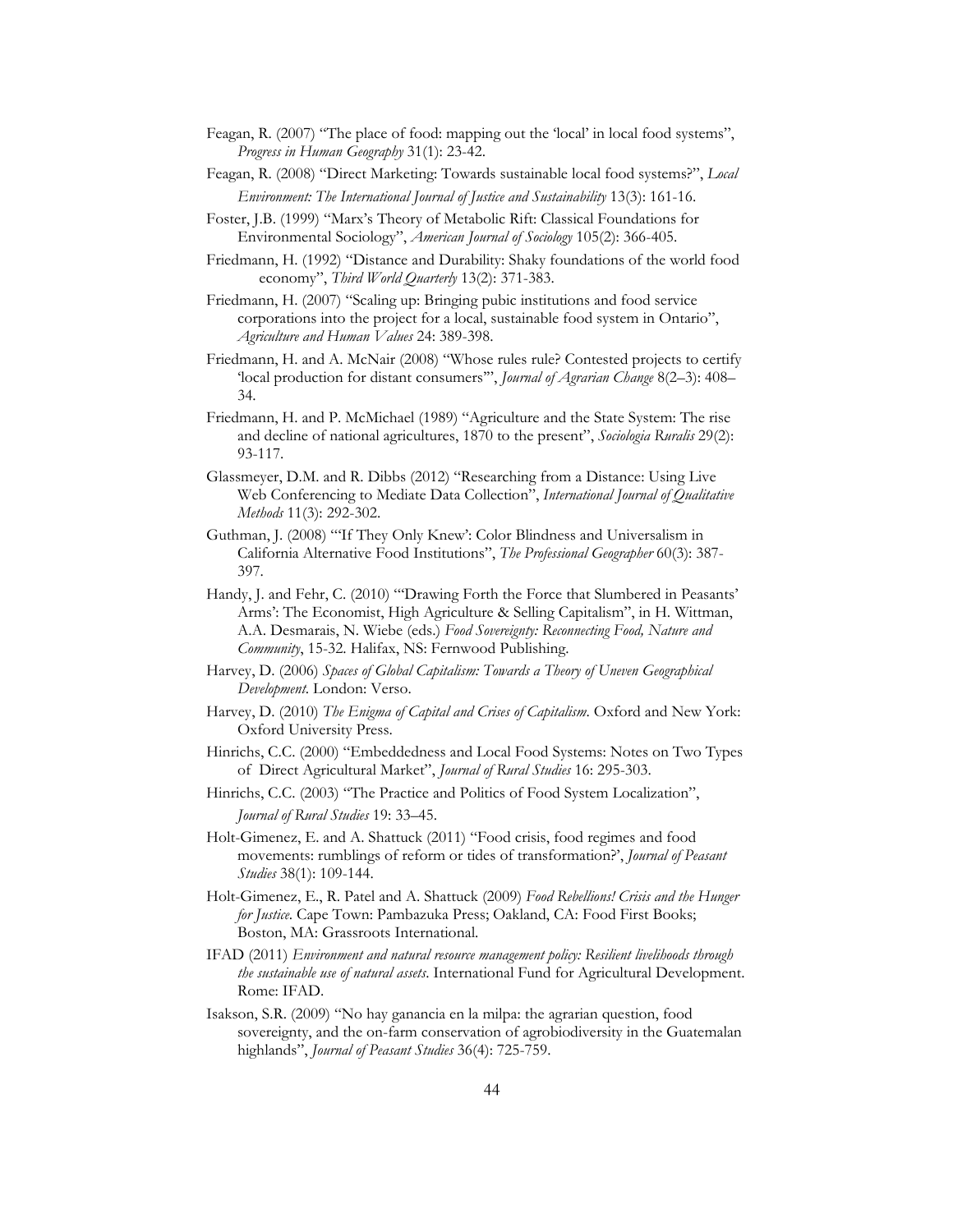- Jacobsen, E. (2004) "The Rhetoric of Food", in M.E. Lien and B. Nerlich (eds.) *The Politics of Food*, pp. 59-78. Oxford: Berg.
- Jones, G.A. and S. Corbridge (2010) "The continuing debate about urban bias: the thesis, its critics, its influence and its implications for poverty-reduction strategies", *Progress in Development Studies* 10(1): 1-18.
- Kay, C. (2009) "Development strategies and rural development: exploring synergies, eradicating poverty", *Journal of Peasant Studies* 36(1): 103-137.
- Koc, M. and K.A. Dahlberg (1999) "The restructuring of food systems: Trends, research, and policy issues", *Agriculture and Human Values* 16: 109-116.
- Kvale, S. and S. Brinkmann (2009) *Interviews: Learning the Craft of Qualitative Research Interviewing*. Los Angeles: Sage.
- La Via Campesina (2009) *Small Scale Sustainable Farmers are Cooling down the Earth* Jakarta: La Via Campesina.
- La Via Campesina (2010) *Sustainatble Peasant and Family Farm Agriculture can Feed the World* Jakarta: La Via Campesina.
- La Via Campesina (2012) "The World's Small Farmers will Meet in Thailand to Promote Agroecology" Press Release 5 November 2012. Accessed 13 November 2012. <viacampesina.org/en/index.php/main-issues-mainmenu-27/sustainable-peasants-agriculture-mainmenu-42/1326-the-worlds-smallfarmers-will-meet-in-thailand-to-promote-agroecology>
- Lenin, V.I. (1982) "The class differentiation of the peasantry", in John Harriss (ed.) *Rural Development: theories of peasant economy and agrarian change*, 130-139. London: Routledge.
- Lind, D. and E. Barham (2004) "The Social Life of the Tortilla: Food, Cultural Politics, and Contested Commodification", *Agriculture and Human Values* 21: 47- 60.
- Li, T.M. (2011) "Centering Labor in the Land Grab Debate", *Journal of Peasant Studies* 38(2): 281-298.
- Li, T.M. (2009) "To Make Live or Let Die? Rural Dispossession and the Protection of Surplus Populations", *Antipode* 41(S1): 66-93.
- Lipton, M. (1977) *Why Poor People Stay Poor: A Study of Urban Bias in World Development*. London: Temple Smith.
- Maniates, M.F. (2001) "Individualization: Plant a Tree, Buy a Bike, Save the World?", *Global Environmental Politics* 1(3): 31-52.
- Mariola, M.J. (2008) "The Local Industrial Complex? Questioning the link between local foods and energy use", *Agriculture and Human Values* 25: 193-196.
- Martinez, S., M. Hand, M. DaPra, S. Pollack, K. Ralston, T. Smith, S. Vogel, S. Clark, L. Lohr, S. Low and C. Newman (2010) *Local Food Systems: Concepts, Impacts, and Issues*, ERR 97, U.S. Department of Agriculture, Economic Research Service, May 2010.
- Martinez-Alier, J. (2011) "The EROI of agriculture and its use by the Via Campesina", *Journal of Peasant Studies* 38(1): 145-160.
- McMichael, P. (2008) "Peasants Make Their Own History, But Not Just as They Please…", *Journal of Agrarian Change* 8(2/3): 205-228.
- McMichael, P. (2009a) "A food regime genealogy", *Journal of Peasant Studies* 36(1): 139- 169.
- McMichael, P. (2009b) "A Food Regime Analysis of the 'World Food Crisis'', *Agriculture and HumanValues* 26(4): 281-295.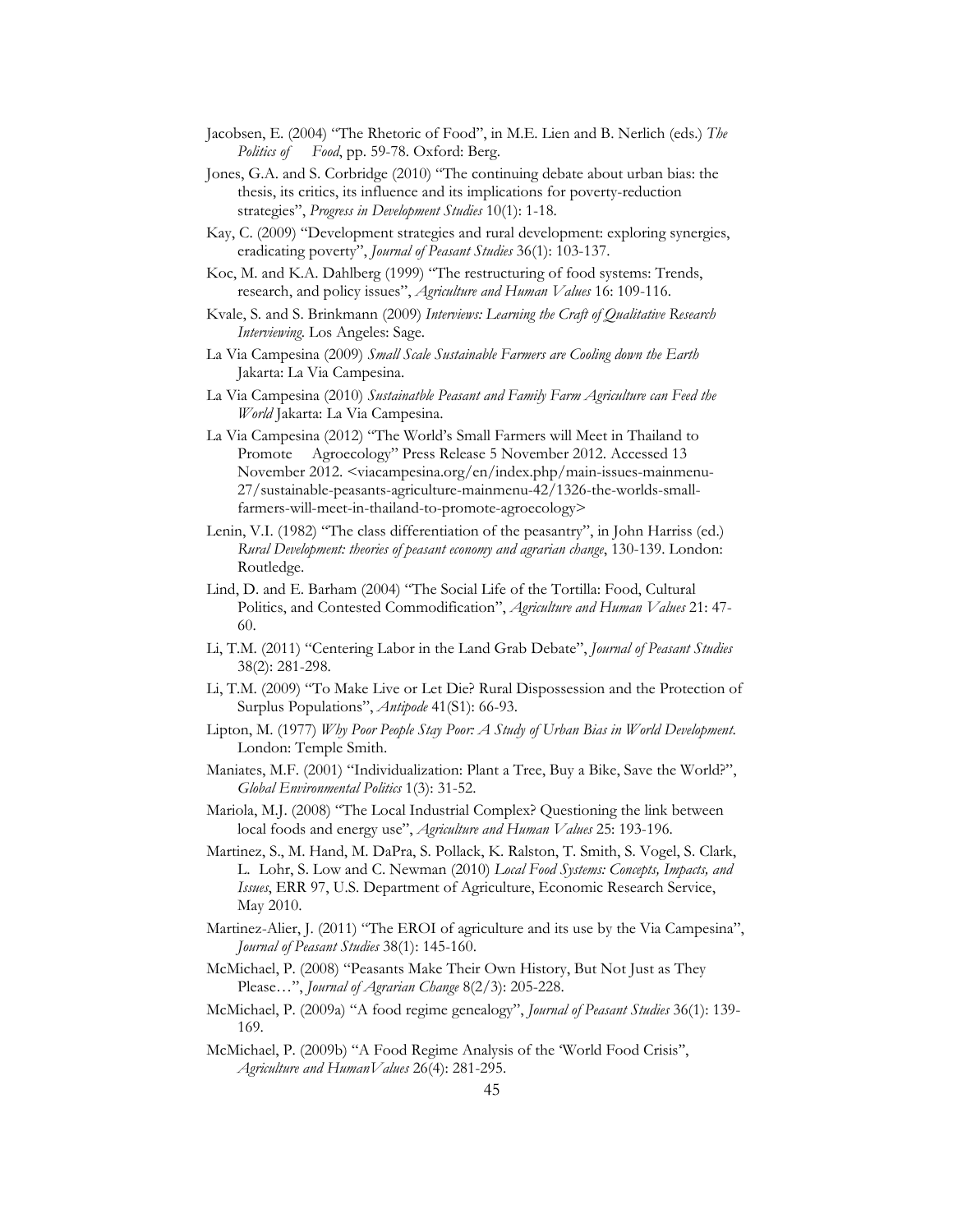- Moore, J.W. (2011) "Transcending the metabolic rift: a theory of crises in the capitalist world-ecology", *Journal of Peasant Studies* 38(1): 1-46.
- Neumann, R.P. (2009) "Political ecology: theorizing scale", *Progress in Human Geography* 33(3): 398-406.
- National Farmers Union (2007) "'Free Trade': Is it working for farmers? Comparing 2007 to 1988", *Union Farmer Monthly* Special Edition 57(6).
- Nyeleni Newsletter (2012) "Food and Cities" Nyeleni Newsletter Number 11. Accessed on 13 November 2012. <www.nyeleni.org/?lang=en&lang\_fixe=ok>
- Nyeleni (2007a) *Declaration of Nyeleni* 27 February 2007 Selingue, Mali.

Accessed 13 November 2012. <www.nyeleni.org/spip.php?article290>

Nyeleni (2007b) *Nyeleni 2007 Forum for Food Sovereignty Synthesis Report* 31 March 2007 Selingue Mali. Accessed on 13 November 2012 <www.nyeleni.org/spip.php?article334>

- Oxford Dictionaries. Accessed 13 November 2012 <oxforddictionaries.com/definition/distance>
- Patel, R. (Guest Ed.) (2009) "Grassroots Voices: What does food sovereignty look like?", *Journal of Peasant Studies* 36(3): 663-706.
- Pirog, R., T. Van Pelt, K. Enshayan and E. Cook (2001) "Food, Fuel, and Freeways: An Iowa perspective on how far food travels, fuel usage, and greenhouse gas emissions" *Leopold Center for Sustainable Agriculture Iowa*: Iowa State University.
- Rapsomanikis, G. (2009) "The 2007-2008 food price episode: Impact and policies in Eastern and Southern Africa" *FAO Commodities and Trade Technical Paper* 12. Rome: Food and Agriculture Organization of the United Nations.
- Rosset, P.M., B.M. Sosa, A.M Roque Jaime and D.R. Avila Lozano (2011) "The Campesino-to-Campesino agroecology movement of ANAP in Cuba: social process methodology in the construction of sustainable peasant agriculture and food sovereignty", *Journal of Peasant Studies* 38(1): 161-191.
- Rostow, W.W. (1960) *The Stages of Economic Growth: A Non-Communist Manifesto*. Cambridge: Cambridge University Press.
- Schneider, M. and McMichael, P. (2010) "Deepening, and repairing, the metabolic rift", *Journal of Peasant Studies* 37(3): 461-484.
- Schwandt, T. A. (2007) "Sampling Logic" in T.A. Schwandt (ed.) The SAGE Dictionary of Qualitative Inquiry. Thousand Oaks: SAGE Publications, Inc. Accessed online on 5 September 2012. <srmo.sagepub.com/view/the-sagedictionary-of-qualitative-inquiry/n310.xml>
- Scott, J.C. (1976) *The Moral Economy of the Peasant*. New Haven and London: Yale University Press.
- Scott, J.C. (1998) *Seeing like a State: How Certain Schemes to Improve the Human Condition have Failed*. New Haven: Yale University Press.
- Shanin, T. (2009). "Chayanov's treble death and tenuous resurrection: an essay about understanding, about roots of plausibility and about rural Russia", *Journal of Peasant Studies*, 36(1): 83-101.
- Smil, V. (1997) "Global Population and the Nitrogen Cycle", *Scientific American* July: 76-81.
- Statistics Canada website (2012) 2011 *Farm and Farm Operator Data*. Accessed on 26 October 2012 <www.statcan.gc.ca/pub/95-640-x/2012002/01-eng.htm#I>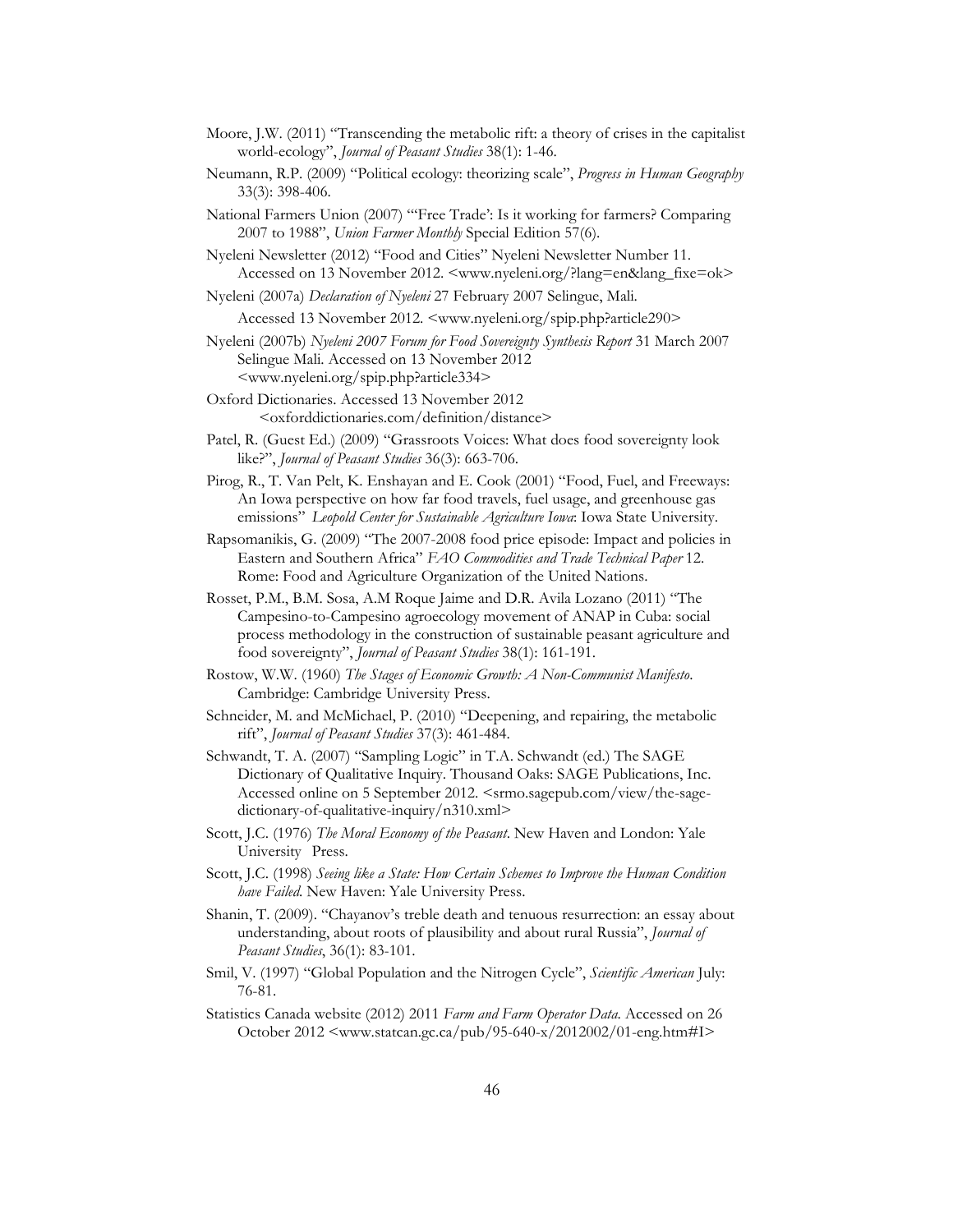- Tacoli, C. (1998) "Bridging the Divide: Rural-urban Interactions and livelihood Strategies" *International Institute for Environment and Development (IIED) Sustainable Agriculture and Rural Livelihoods Programme Gatekeeper* Series No. 77. London: IIED.
- Thorner, D. (1988) "Chayanov's Concept of Peasant Economy" in A.V. Chayanov (1966) *The theory of peasant economy*, xi-xxiii. Madison: The University of Wisconsin Press.
- Turner, B. (2011) "Embodied connections: sustainability, food systems and community gardens", *Local Environment: The International Journal of Justice and Sustainability* 16(6): 509-522.
- UN Statistics Division website (2012) *Population Density and Urbanization*. Accessed on 13 November 2012

<unstats.un.org/unsd/demographic/sconcerns/densurb/default.htm>

- Van der Ploeg, J.D. (2010) "The Food Crisis, Industrialized Farming and the Imperial Regime", *Journal of Agrarian Change* 10(1): 98-106.
- Von Braun, J. (2007) "Rural-Urban Linkages for Growth, Employment, and Poverty Reduction", 5th International Conference on the Ethiopian Economy June 7-9, 2007 Keynote Speech Plenary I.
- Watts, M.J. (1994) "Life under Contract: Contract Farming, Agrarian Restructuring, and Flexible Accumulation" in P.D. Little and M.J. Watts (eds.) *Living Under Contract: Contract Farming and Agrarian Transformation in Sub-Saharan Africa*, 21-78. Wisconsin: University of Wisconsin Press.
- Weis, T. (2010) "The Accelerating Biophysical Contradictions of Industrial Capitalist Agriculture", *Journal of Agrarian Change* 10(3): 315-341.
- Wittman, H. (2009) "Reworking the metabolic rift: La Via Campesina, agrarian citizenship, and food sovereignty", *Journal of Peasant Studies* 36(4): 805-826.
- Wittman, H., M. Beckie, and C. Hergesheimer (2012) "Linking Local Food Systems and the Social Economy? Future Roles for Farmers' Markets in Alberta and British Columbia", *Rural Sociology* 77(1): 36-61.
- Wittman, H., A.A. Desmarais, N. Wiebe (2010) "The Origins and Potential of Food Sovereignty" in H. Wittman, A.A. Desmarais, N. Wiebe (eds.) *Food Sovereignty: Reconnecting Food, Nature and Community*, 1-14. Halifax, NS: Fernwood Publishing.
- Woodhouse, P. (2010) "Beyond Industrial Agriculture? Some Questions about Farm Size, Productivity and Sustainability", *Journal of Agrarian Change* 10(3): 437–453.
- World Bank, The (2007) "World Development Report 2008: Agriculture for Development Overview", Washington D.C.: The International Bank for Reconstruction and Development/The World Bank.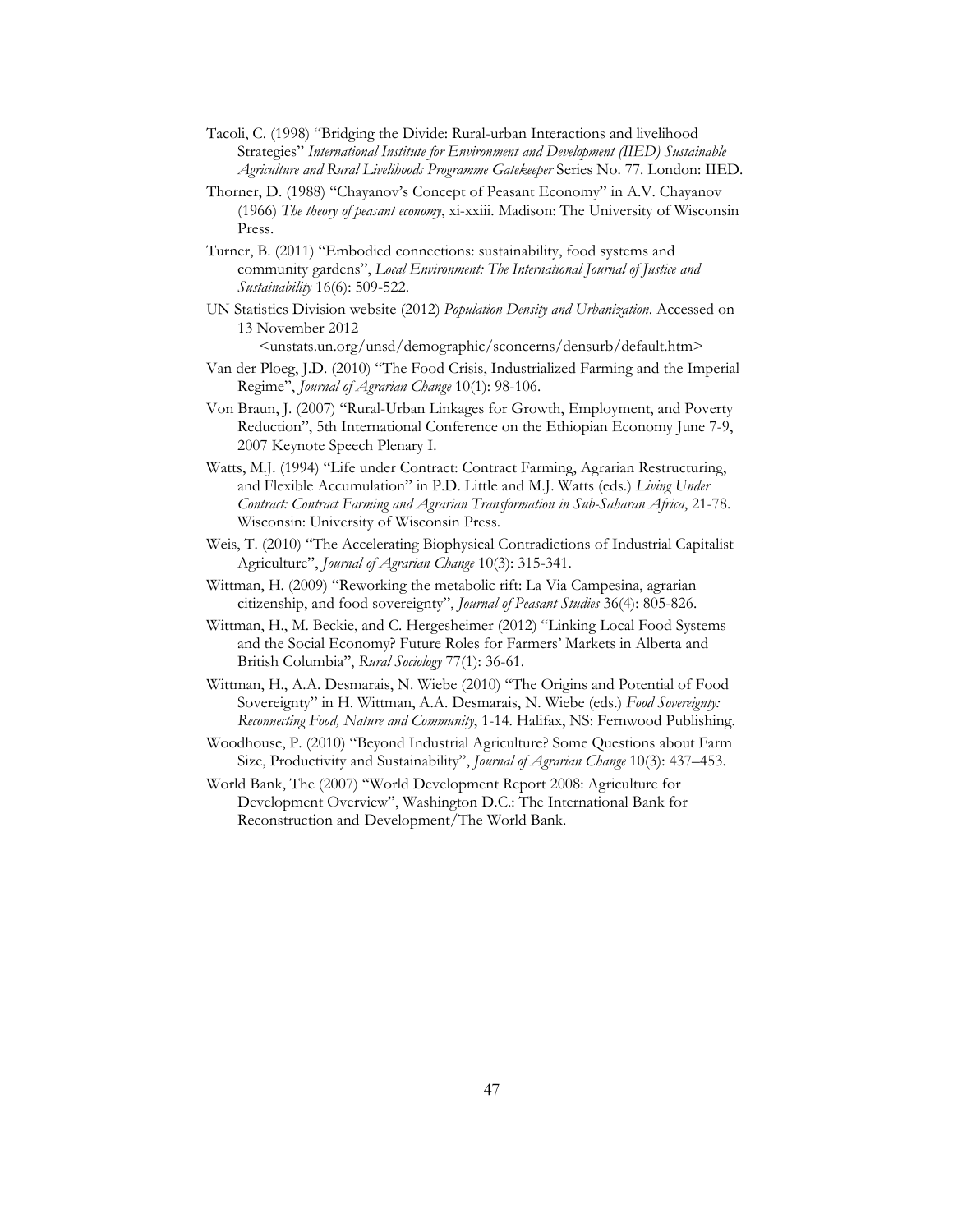| Appendix 1 - Key Informant List |  |  |  |
|---------------------------------|--|--|--|
|---------------------------------|--|--|--|

| Key Informant        | Location                                               | <b>Organization &amp; Role</b>                                                             | Description                           | <b>Interview Date</b> |
|----------------------|--------------------------------------------------------|--------------------------------------------------------------------------------------------|---------------------------------------|-----------------------|
| Amos Wiltshire       | Dominica                                               | DNFTO - Coordinator<br>WINFA - Board member<br>$LVC$ – member                              | Farmer<br>Farm leader                 | 3 November 2012       |
| Nelson Mudzingwa     | Masvingo Province,<br>Zimbabwe                         | ZIMSOFF - member; agroecology<br>extension worker                                          | Farmer<br>Farm organization staff     | 25 October 2012       |
| Elizabeth Mpofu      | Masvingo Province,<br>Zimbabwe                         | ESAFF - Vice-Chairperson<br>ZIMSOFF - National Chairperson<br>LVC - ICC member             | Farmer<br>Farm leader                 | 16 October 2012       |
| Hilary Moore         | Lanark, Ontario, Canada                                | NFU - IPC representative; Local<br>President<br>$EFAO$ – member                            | Farmer                                | 6 September 2012      |
| Andrea Ferrante      | Viterbo, Lazio, Italy                                  | AIAB - Chair of Federal Council<br>$LVC$ – member<br>IFOAM - member                        | Farmer<br>Farm leader                 | 2 September 2012      |
| Wendy Manson         | Outlook, Saskatchewan,<br>Canada                       | NFU - former National Board member<br>West Central Road & Rail<br>$LVC$ – member           | Farmer<br>Facilitator                 | 2 September 2012      |
| Nettie Wiebe         | Laura, Saskatchewan,<br>Canada                         | NFU - former President<br>LVC - ICC alternate; former North<br>American Coordinator        | Farmer<br>Farm leader<br>Professor    | 1 September 2012      |
| Carlos Marentes      | El Paso, Texas, United<br>States (US-Mexico<br>border) | Sin Fronteras Organizing Project -<br>Founder & Director<br>LVC - member                   | Farmworker organizer<br>Farm leader   | 3 September 2012      |
| Diamantino Nhampossa | Mozambique                                             | Swedish Cooperative Center - staff<br>UNAC - former Coordinator<br>LVC - Technical support | Former farm organization<br>staff     | 26 October 2012       |
| Annette Desmarais    | Regina, SK, Canada                                     | NFU - IPC advisor<br>LVC - Former technical support staff                                  | Professor                             | 9 September 2012      |
| Peter Rosset         | San Cristobal de las<br>Casas, Chiapas, Mexico         | LVC - Technical support staff<br><b>CECCAM - Researcher</b>                                | Farm organization staff<br>Researcher | 3 September 2012      |

48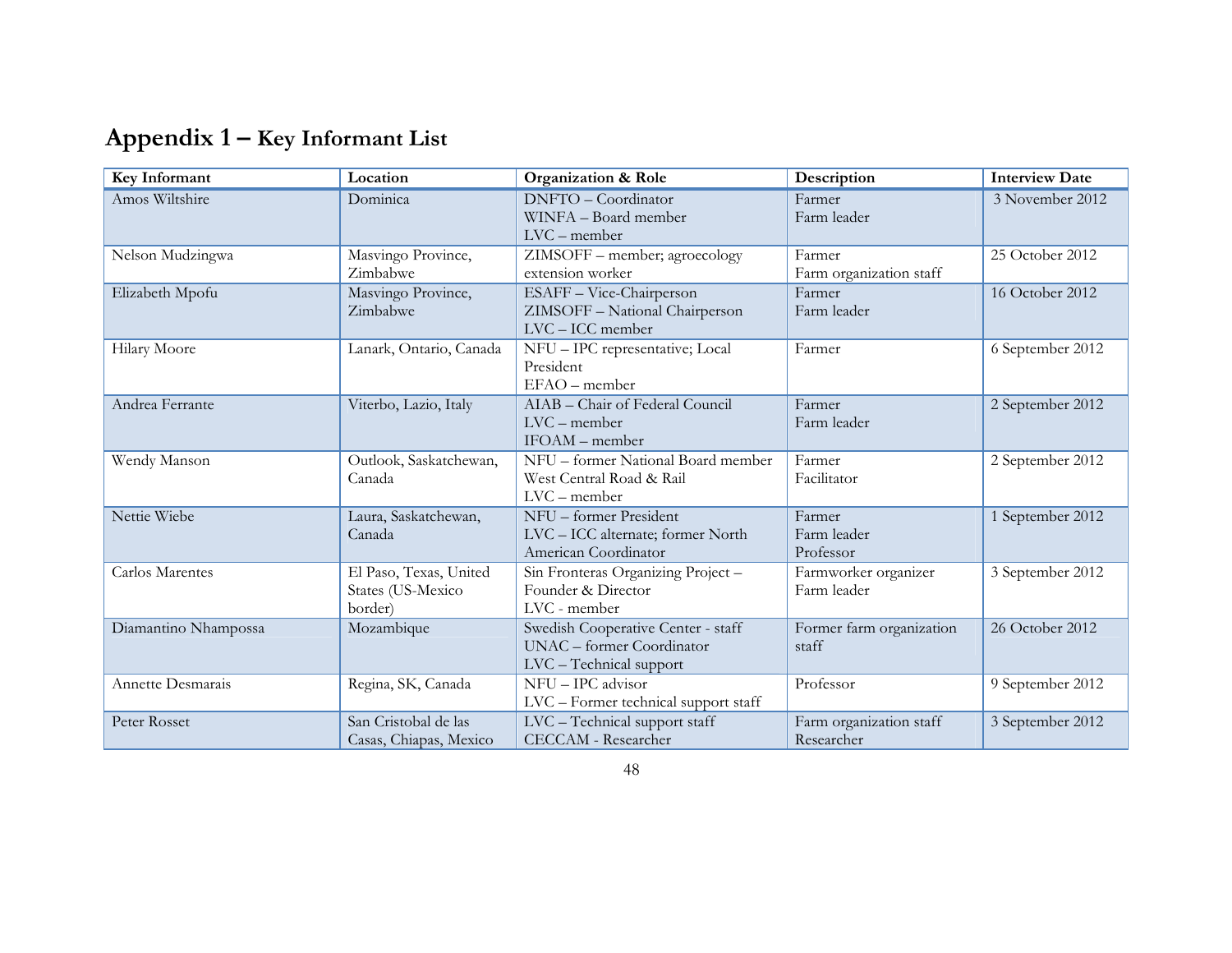## **Appendix 2 – Informed Consent Form**

## **Informed Consent Form**

I'm Martha Robbins and I am a student in Agriculture and Rural Development at the International Institute of Social Studies (ISS) in The Hague. Thank you for agreeing to participate in my research. I really appreciate the time and experience you are sharing with me. This form outlines the purpose of the research, the overall process, and the parameters of your participation.

#### **Purpose**

The research examines how the food sovereignty framework, and particularly the element of building and supporting local food systems, counters various forms of distance inherent in the global industrial food system. I am thinking about distance in two main ways. The first is geographical distance, which refers to the distance between production and consumption, between producers and global markets, between dispossessed peasants and their land. The second is sectoral distance, or the distance created between producers and consumers and between urban and rural sectors. I want to see if local food systems address these various forms of distance in the current global food system. Does food system localization (within a food sovereignty framework) present an alternative to the existing global food system or are local food systems only a niche within a dominant industrial food system?

The research paper is in partial fulfillment of a Masters degree in International Development from the ISS.

#### **Process**

Your participation in this research will involve an interview via Skype for approximately one hour. This interview will be recorded for later analysis so that I can accurately capture your contributions in your own words. I will keep the recording.

The draft research paper will be presented to professors and students at the ISS in a student seminar. My supervisor and reader will read the final paper. The final paper will also be in the public domain through the ISS website.

#### **You are agreeing:**

- To an interview of approximately one hour (preferably via Skype)
- That the interview will be recorded